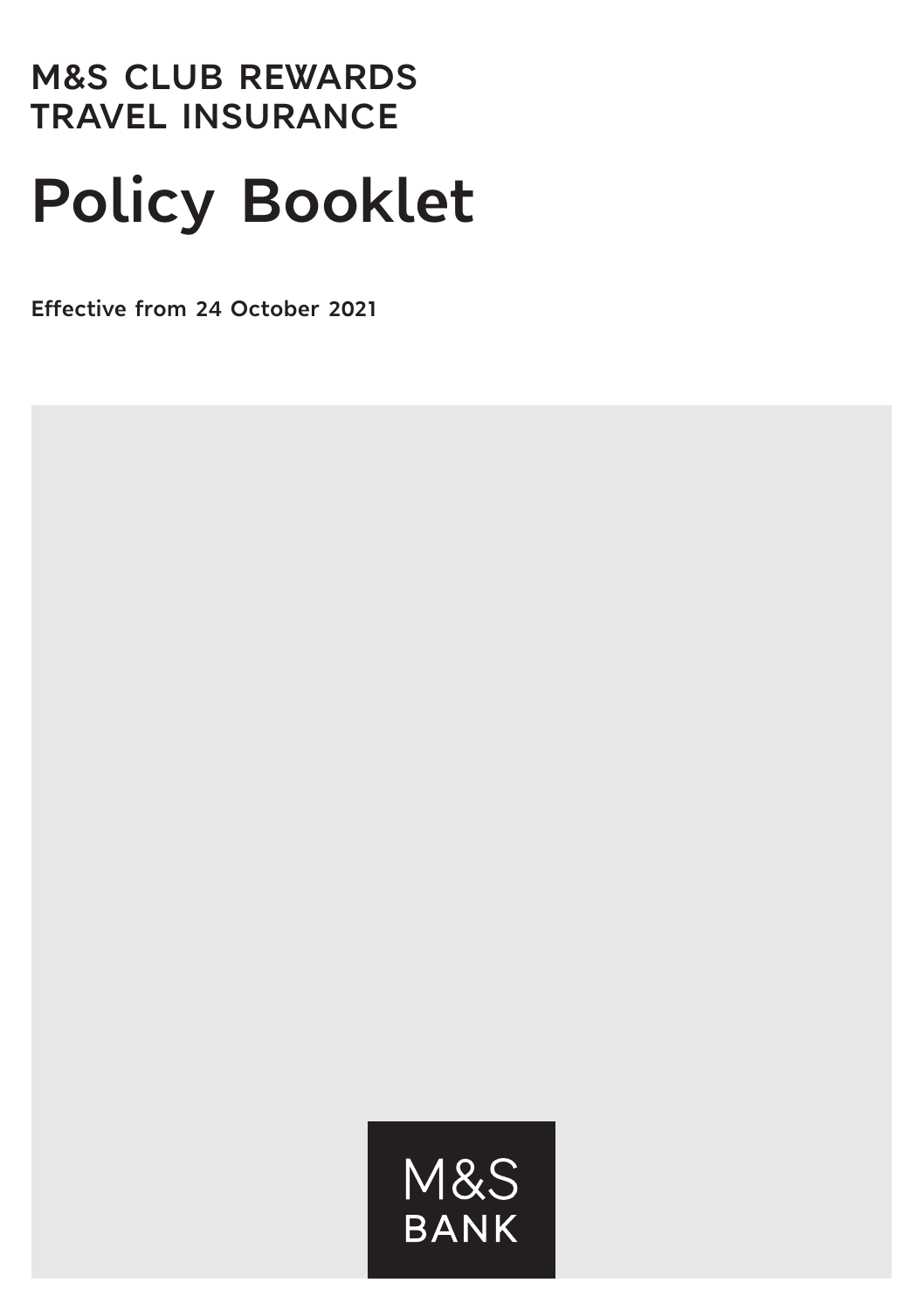# **ABOUT M&S BANK**

This product is appropriate for the needs of those who wish to ensure they are covered against specific events whilst travelling away from home throughout the duration of the policy. Please refer to the Policy Schedule, Insurance Product Information Document and this Policy Booklet for full cover details.

#### **Explaining M&S Bank's Service**

Your travel insurance policy is provided and underwritten by Aviva Insurance Limited. As an insurance intermediary M&S Bank deals exclusively with Aviva for the purposes of your policy. M&S Bank is an insurance intermediary and has been appointed by the insurer Aviva to provide insurance products, sell these to you and service your insurance needs. You will not receive advice or recommendation from M&S Bank on this arrangement and no fee has been charged by M&S Bank for arranging this contract. M&S Bank may receive commission dependent on the performance of our insurance business with Aviva.

#### **Who is the regulator?**

M&S Bank is authorised by the Prudential Regulation Authority and regulated by the Financial Conduct Authority and the Prudential Regulation Authority. M&S Bank is a trading name of Marks & Spencer Financial Services plc, registered office: Kings Meadow, Chester CH99 9FB, registered in England No. 1772585. Our Financial Services Registration number is 151427. Our permitted business includes arranging general insurance products. You can check this on the Financial Services Register by visiting the FCA's website at fca.org.uk/register or by contacting the FCA on 0800 111 6768.

#### **What to do if you have a complaint**

If you have a complaint about M&S Bank, please contact our Customer Services team on **0345 900 0900**, alternatively you may write to Customer Services team, M&S Bank, PO Box 10565, 51 Saffron Road, Wigston, LE18 9FT.

If your complaint relates to a claim under your M&S Club Rewards travel insurance policy, you need to contact:

M&S Club Rewards Travel Insurance Claims, PO Box 432, Chichester, West Sussex, PO18 8WP.

Telephone number: **0800 056 5913**.

Please provide your claim number in any correspondence.

If you have a complaint about the cover under this policy, please contact the Customer Care department of Aviva Insurance on **0800 051 2616**. Alternatively you may write to:

Customer Care team, M&S Club Rewards travel insurance, PO Box 7463, Perth, PH2 0YX.

Please provide your policy number in any correspondence.

If you are not satisfied you can approach the Financial Ombudsman Service. Referral to the Financial Ombudsman will not affect your right to take legal action. Full details of the complaints process is available on page 29 of this booklet.

#### **Is M&S Bank covered by the Financial Services Compensation Scheme (FSCS)?**

M&S Bank is covered by the Financial Services Compensation Scheme (FSCS). If we were unable to meet our obligations you may be entitled to compensation from the scheme, depending on the type of business and circumstances of any claim. Further information about compensation scheme arrangements is available on their website: fscs.org.uk or by calling them on 020 7741 4100 or 0800 678 1100.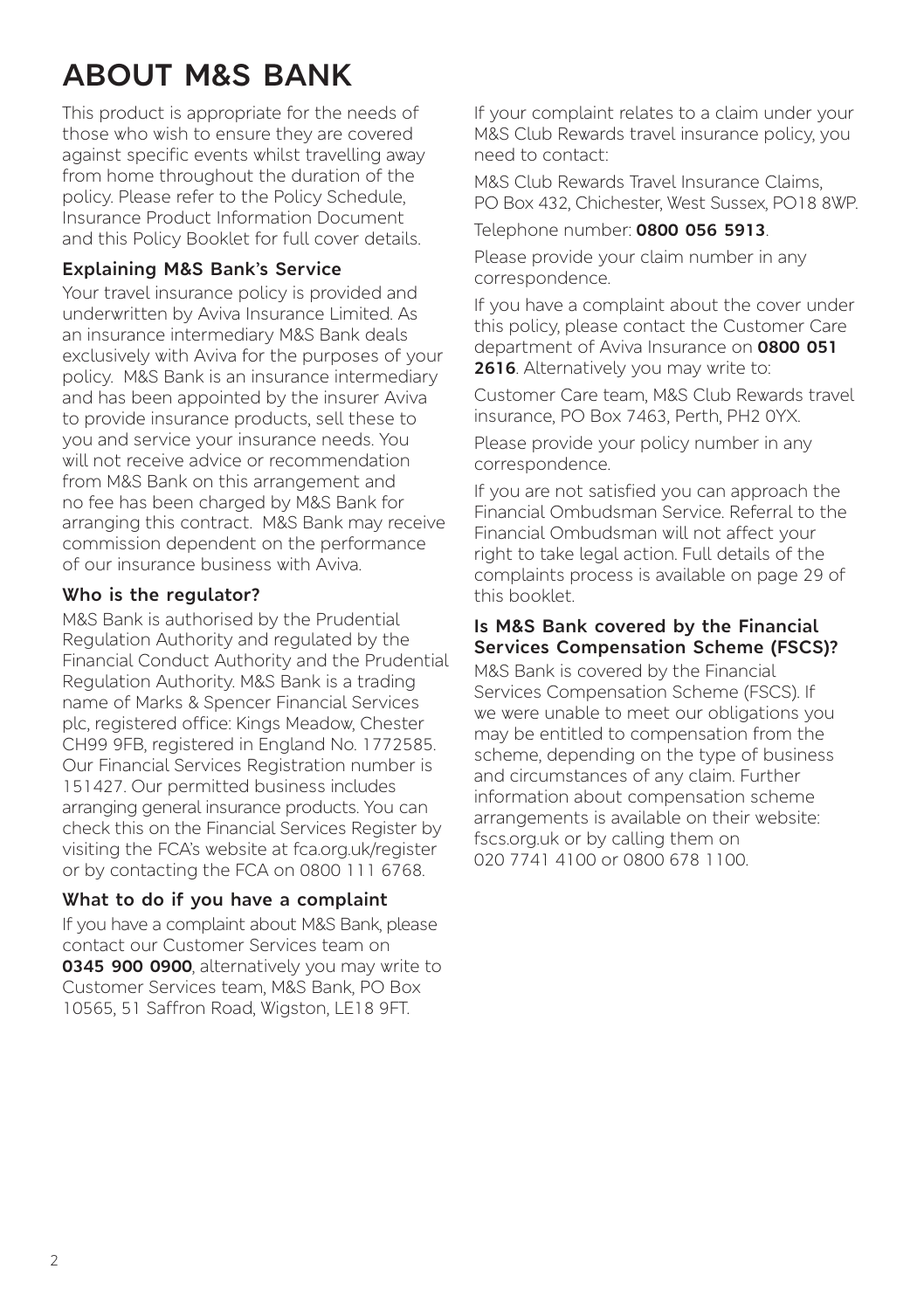# **YOUR TRAVEL INSURANCE POLICY**

#### **Please take the time to read this Policy Booklet as it contains important information.**

To help you understand what you're covered for at a glance, we've highlighted some common questions such as:

- Who is covered by this policy?
- Do I need to tell you that I'm travelling?
- Do I need to tell you about any medical conditions?
- What is the maximum trip length?
- Are trips in the UK covered?
- Are business trips and winter sports covered?
- How do I make a claim?
- Can I claim for cancellation of my trip if I have a problem with my travel documents, e.g. my passport is out of date or my visa is not valid?

| <b>WHAT'S INSIDE</b>                                               |    |
|--------------------------------------------------------------------|----|
| Welcome to your M&S Club Rewards travel insurance                  | 4  |
| Travel insurance helplines                                         | 6  |
| Travel Assistance helpline                                         | 7  |
| Your claim                                                         | 8  |
| Other important information about your policy                      | 9  |
| M&S Club Rewards travel insurance terms and conditions             | 11 |
| Definitions                                                        | 11 |
| Helpful and important information about your insurance             | 12 |
| General exclusions and conditions                                  | 14 |
| Your health – cover and exclusions for existing medical conditions | 17 |
| Cancelling your trip or coming home early                          | 19 |
| Travel disruption                                                  | 21 |
| Emergency medical and associated expenses                          | 22 |
| Accidental death or permanent disability                           | 24 |
| Legal expenses and advice                                          | 24 |
| Personal liability                                                 | 25 |
| Your possessions                                                   | 25 |
| Winter sports                                                      | 27 |
| Sports and activities                                              | 28 |
| Complaints procedure                                               | 29 |
| Compensation                                                       | 29 |
| Privacy notice overviews                                           | 30 |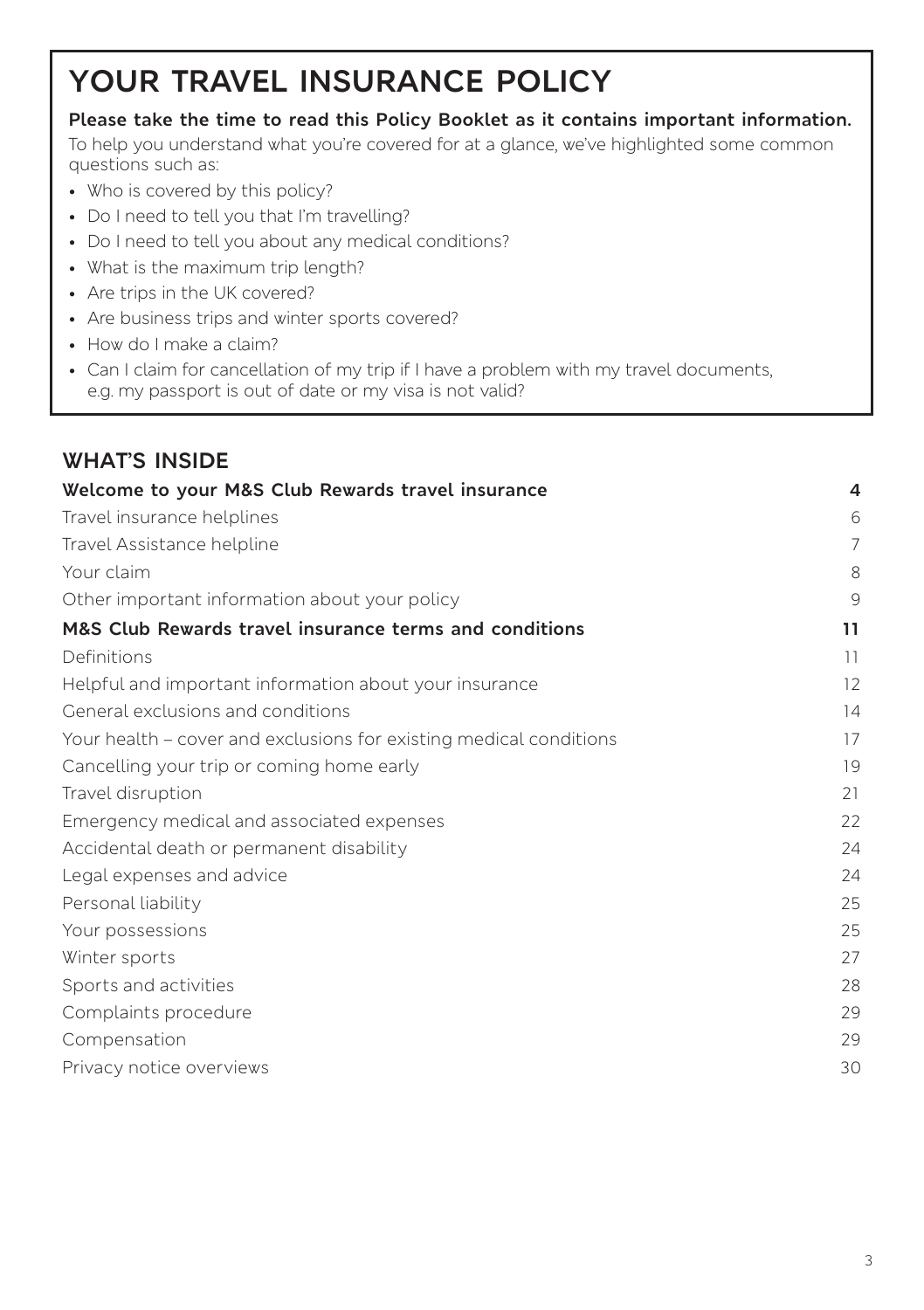# **Welcome to your M&S Club Rewards travel insurance**

Please take time to read this Policy Booklet as it contains important information. If you have a question and cannot find the answer in this booklet, please contact us on 0345 900 0900.

### **ABOUT M&S CLUB REWARDS TRAVEL INSURANCE**

#### **Known event**

Your M&S Club Rewards travel insurance covers you for unexpected and unforeseen events and circumstances; for example, if you have an accident while you are on holiday and need urgent medical treatment this will be covered.

There is no cover in relation to any event incident or circumstances if, at the time you opened your M&S Club Rewards with insurance membership or booked your trip (whichever is later), you knew that, or you could reasonably be expected to have known that:

- the event or incident had already occurred or was going to occur; or
- the circumstances existed, or were going to exist,

and the event, incident or circumstances could reasonably be expected to affect your travel plans.

For example:

- you would be reasonably expected to know of any event, incident or circumstances that had been widely reported in the media in the UK at the time you booked your trip or opened your M&S Club Rewards with insurance membership (whichever is later).
- there is no cover for cancellation of your trip if your travel plans are disrupted because flights are cancelled or any government or authority closes their borders, or imposes restriction of movement and these cancellations or restrictions were in place or had been announced at the time you booked your trip or opened your M&S Club Rewards with insurance membership (whichever is later).

Please refer to general exclusion 11 on page 15.

#### **Unrecoverable costs**

Your travel policy provides cover for unrecoverable costs. If you need to make a claim for travel, accommodation or related costs which you or any insured person has paid, we will consider claims for your costs which are unrecoverable from your travel and/or accommodation provider or agent, your debit/ credit card company, PayPal, ABTA, ATOL (or similar organisations).

For example, if your trip is cancelled by your tour operator or booking agent you may have a right to a refund from them for some or all of the cost of your trip.

If you are not able to recover all of your costs, and your circumstances are covered by the terms of your policy, we will consider costs you have been unable to recover.

When you make a claim, we may ask you for:

- proof of booking and any costs paid:
- details of any refund you have been able to obtain;
- evidence that you are not able to recover your costs elsewhere.

Please check this Policy Booklet carefully to ensure that you understand what is and isn't covered.

#### **Who is covered by this policy?**

This policy covers the main M&S Credit Cardholder with their spouse/partner and their children, step children, foster children, grandchildren and great grandchildren aged under 18 accompanying either adult on the same trip.

All insured persons must be residents of the UK, the Channel Islands or the Isle of Man.

#### **Do I need to tell you that I am travelling?**

No, you don't need to tell us that you are travelling, unless you or any other insured person want to purchase cover for a medical condition not listed on pages 17 and 18.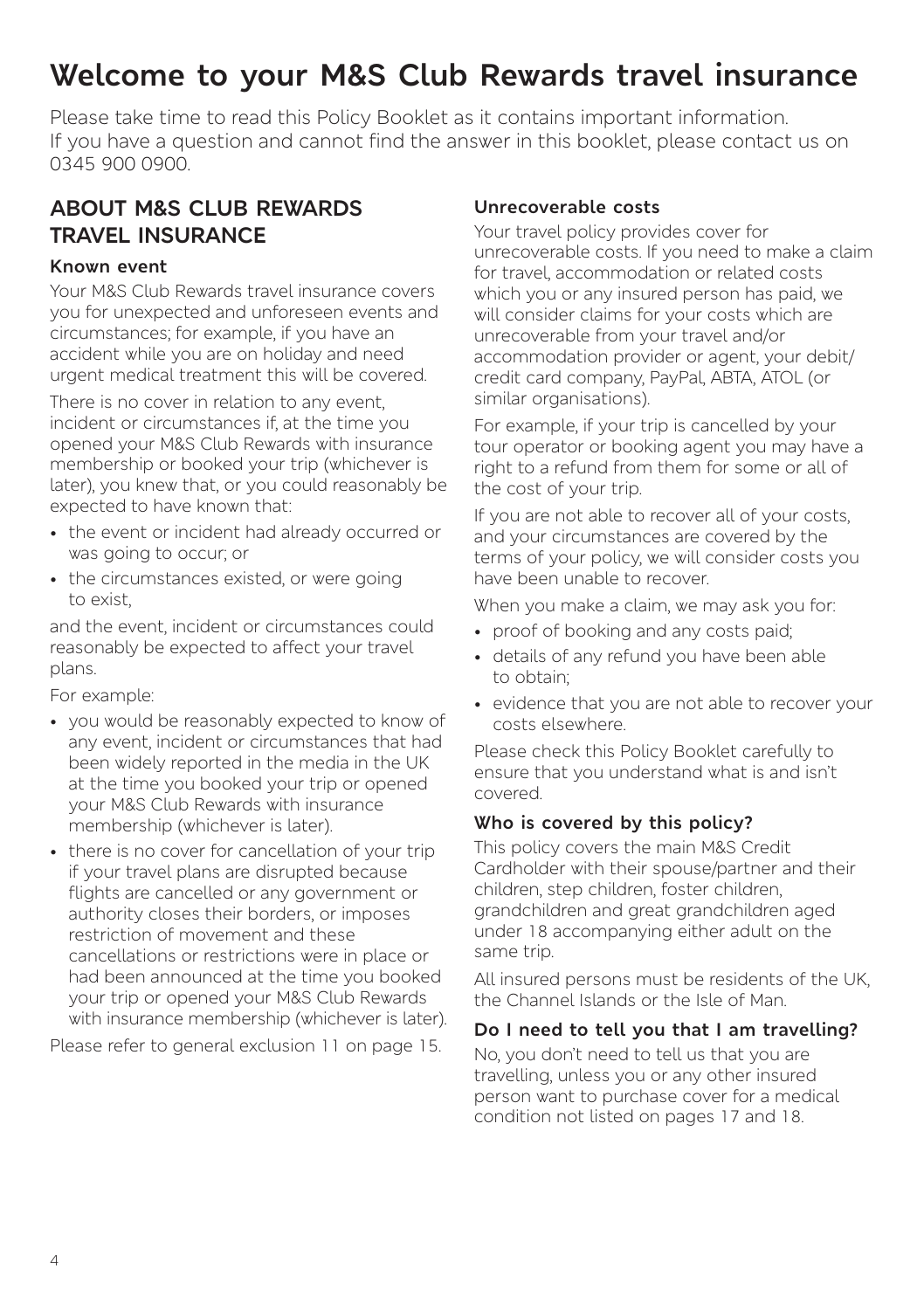#### **Do I need to tell you about any medical conditions?**

If you, or any other insured person, have any medical conditions which are not shown on the 'Accepted conditions' list and you wish us to consider covering these, you need to contact us before booking any trip(s). You may need to purchase a medical upgrade. Please refer to the 'Your health' section on pages 17-19 for full details.

#### **What is the maximum trip length?**

Trips should be no longer than 45 days and must start and end in the UK, the Channel Islands or Isle of Man.

#### **Covid-19: What am I covered for?**

Your M&S Club Rewards with insurance membership will provide cover for events relating to Covid-19, such as:

- Emergency medical expenses abroad, cancelling or coming home early if you fall ill with Covid-19.
- Cancelling or coming home early if you have to self-isolate or quarantine before you travel or while on your trip due to Covid-19 (please be aware, this doesn't include having to selfisolate or quarantine when you return from your trip).
- Cancelling or coming home early due to a FCDO advisory notice being in place advising against all or all but essential travel to your destination or the FCDO are advising British citizens to leave the area in which you are staying. Cover for cancellation is only available in the 31 days before your departure date.

If you have suffered with Covid-19 and needed medical treatment, then as with other medical conditions you may need to tell us about this. We will then screen it and tell you if this affects your cover. Please refer to the 'Your health' section on pages 17-19.

Your M&S Club Rewards travel insurance will only cover you for unexpected and unforeseen events – please refer to the 'known event' section on page 4.

We recommend you read your policy terms and conditions for full details on what is and isn't covered, in particular general exclusions 9b, 11 and 12 on page 15.

#### **Are trips in the UK covered?**

Yes, holidays in the UK, the Channel Islands and the Isle of Man are covered when they include at least 2 consecutive nights in pre-booked accommodation or have prepaid flights or ferry crossings. There is no cover for trips taken in the UK where you are staying with friends or family in their home.

#### **Are business trips covered?**

Yes, we will provide cover for your trip taken wholly or in part for business purposes, but excluding manual work. Business trips within the UK must include at least 2 consecutive nights in pre-booked accommodation.

#### **Are winter sports trips covered?**

Yes, winter sports holidays are covered for up to a maximum of 31 days in any calendar year. Please see the 'Winter sports' section on pages 27 and 28 for further details.

#### **Can I claim for cancellation of my trip if I have a problem with my travel documents, e.g. my passport is out of date or my visa is not valid?**

No. There is no cover under this insurance for problems with your travel documents before you leave. If your passport or visa is lost, stolen or damaged while abroad there is cover in this situation. Please see the 'Emergency travel documents' section on page 26 for further details.

Before you book a trip you should check the entry requirements of the country you intend to visit with the local government embassy and/or the Foreign, Commonwealth and Development Office website **[www.gov.uk/travelaware](http://www.gov.uk/travelaware)**

#### **How do I make a claim?**

To make a claim, please call the relevant helpline shown on page 6. We have included a table showing what information you need to provide us with for the most common claims, this is shown on page 8. You should also refer to the relevant section of this Policy Booklet for full details of what you need to do.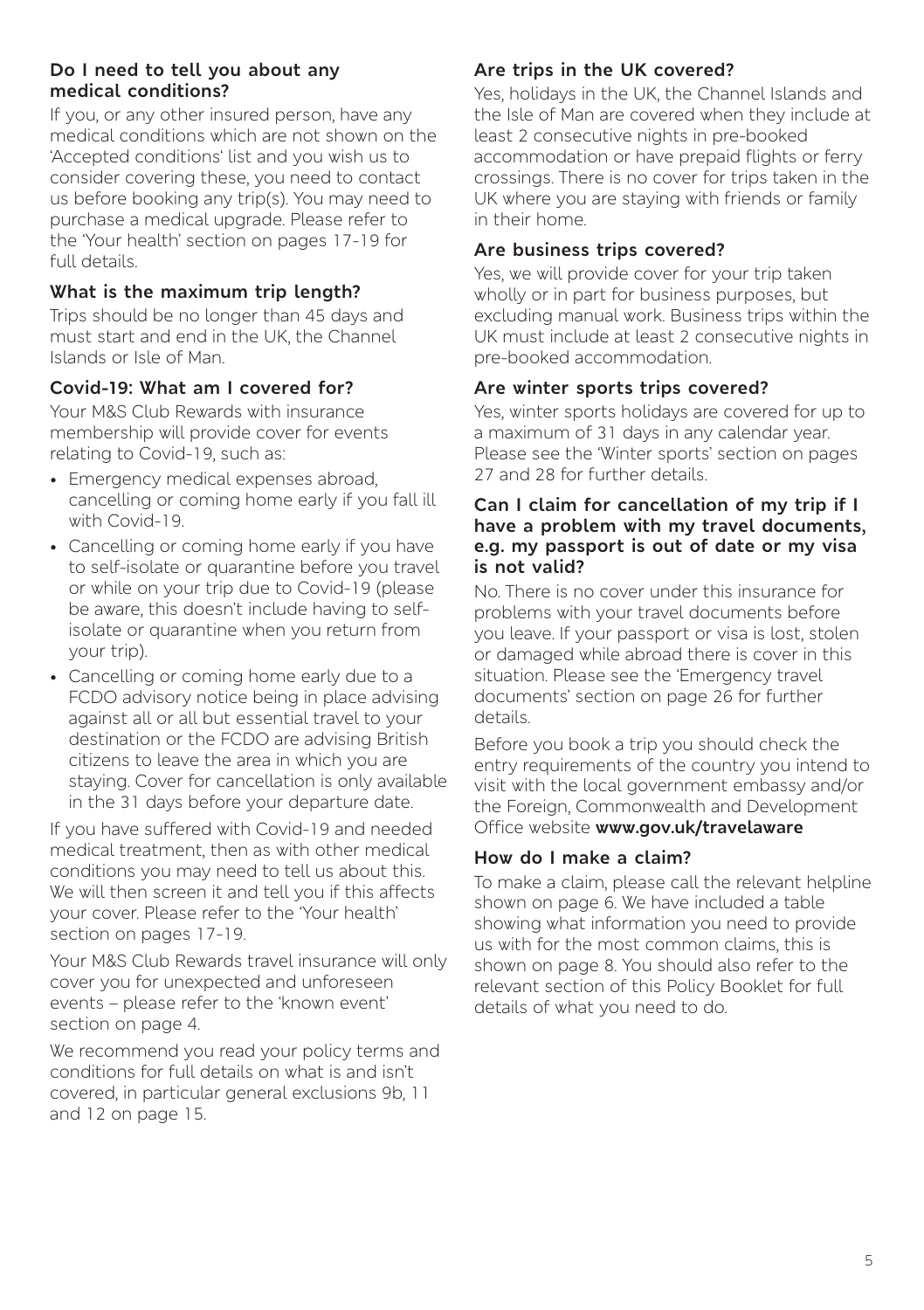# **Travel insurance helplines**

| <b>M&amp;S Bank Customer Services</b>                                                                                                                                                                             | Within the UK<br>0345 900 0900<br>+44 (0) 1244 879080<br>Outside the UK<br>365 days a year, 8am-8pm, but these times may<br>change. Check marksandspencer.com/bank<br>for the latest opening hours |  |
|-------------------------------------------------------------------------------------------------------------------------------------------------------------------------------------------------------------------|----------------------------------------------------------------------------------------------------------------------------------------------------------------------------------------------------|--|
| Calls handled by Aviva Insurance Ltd                                                                                                                                                                              |                                                                                                                                                                                                    |  |
| <b>M&amp;S Club Rewards Travel Insurance</b><br><b>Services</b><br>Use this helpline if you want to purchase a<br>medical upgrade and for general policy<br>enquiries.                                            | 0800 051 2616<br>Lines open: 8am-8pm Monday to Friday, 9am-<br>6pm Saturday and 10am-2pm Sunday and bank<br>holidays (excluding Christmas Day and New<br>Year's Day).                              |  |
| 24-hour Emergency Medical Assistance<br>If you are injured or fall ill while you are away,<br>please contact this helpline.                                                                                       | Within the UK<br>0800 051 3483<br>+44 (0) 1603 603371<br>Outside the UK<br>Lines open: 24 hours a day, 365 days a year.                                                                            |  |
| <b>Travel Claims</b><br>Use this helpline to report any travel claims<br>which are not as a result of a medical<br>emergency.                                                                                     | 0800 051 2619<br>Within the UK<br>+44 (0) 1603 603042<br>Outside the UK<br>Lines open: 24 hours a day, 365 days a year.                                                                            |  |
| <b>Legal Expenses Claims and Advice</b><br>Use this helpline to report any legal expenses<br>claims or if you require advice for any personal<br>legal problem that may lead to a claim under<br>this policy.     | Within the UK<br>0800 051 2675<br>+44 (0) 1603 605633<br>Outside the UK<br>Lines open: 24 hours a day, 365 days a year.                                                                            |  |
| <b>Travel Assistance</b><br>This helpline can assist you with a wide range<br>of travel advice before and while you are away.<br>Please don't use the Travel Assistance helpline<br>for policy queries or claims. | Within the UK<br>0800 051 2627<br>+44 (0) 1603 603724<br>Outside the UK<br>Lines open: 24 hours a day, 365 days a year.                                                                            |  |

#### **Telephone call recording**

For our joint protection telephone calls may be recorded and/or monitored.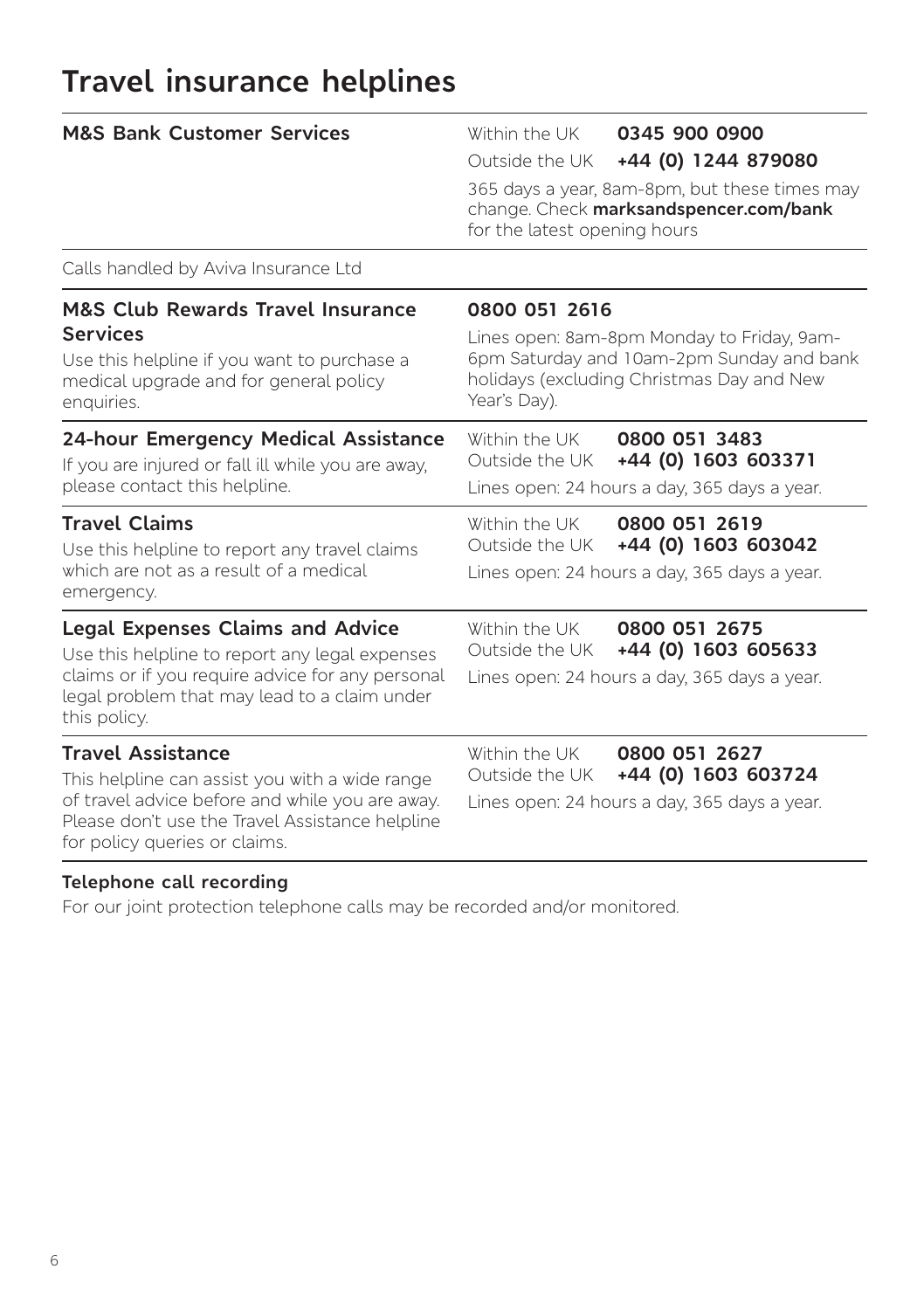# **Travel Assistance helpline**

This service can help you sort out all kinds of travel problems before you go and while you are away, from providing information on the countries you are visiting to sorting out non-medical emergencies.

#### **Advice before you travel:**

- any visa and entry permits you might need;
- any vaccination and inoculation requirements;
- what you should take with you regarding first aid and health;
- what currencies and travellers' cheques to take with you, and what the current exchange rates are;
- the languages spoken, time zones, bank holidays and climate of countries you plan to visit;
- import and export allowances for tourists.

#### **While travelling:**

- how to replace lost or stolen passports, driving licences, air tickets or other travel documents;
- how to trace your baggage with the airline operator if it is delayed or lost;
- why, how, where and when you should contact local embassies or consulates;
- transfer money out to you if you need it;
- cancellation of credit cards/debit cards, if lost or stolen, and helping you to report the loss to your card provider;
- provide information to close relatives, friends or employers if you have to go into hospital.

#### **Other emergency services while travelling:**

• a 'phone home' translation and interpretation service if you need it in an emergency.

Please note: There is no charge for the provision of the advice, guidance or other emergency services shown above. However, if you wish us to obtain goods or services on your behalf that are not covered by a claim under this policy, you will need to pay any fees that the provider charges and you will need to adhere to the provider's terms and conditions.

#### **Air and maritime passenger rights**

For the latest advice and further details on your rights please visit:

**[www.caa.co.uk](http://www.caa.co.uk/)** and search for travel problems

**[www.dft.gov.uk](http://www.dft.gov.uk/)** and search for maritime passenger rights.

You should also refer to the terms and conditions of the carrier you are travelling with.

Please note – we are not responsible for the content of other websites.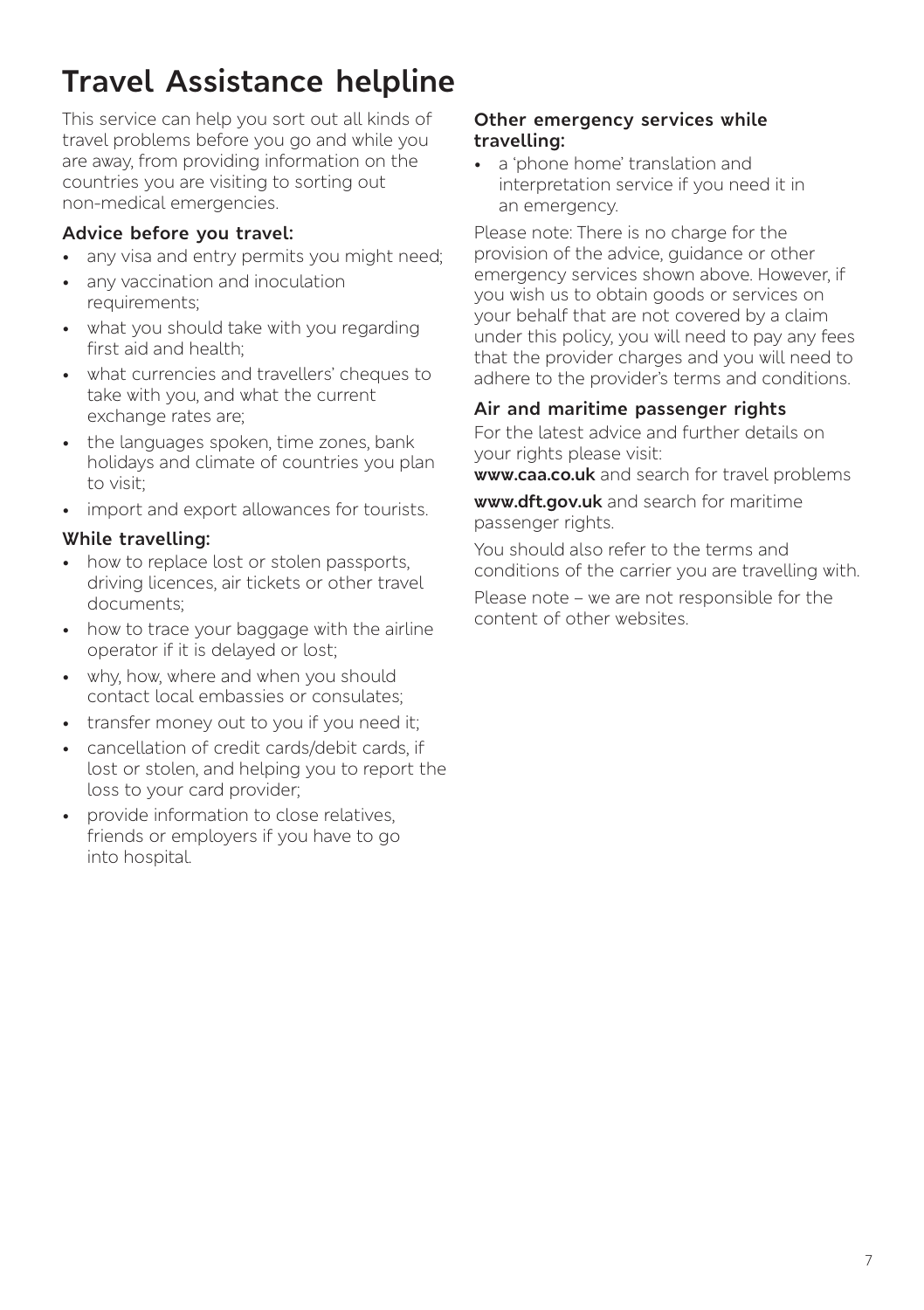# **YOUR CLAIM**

If you need to make a claim, please telephone the relevant helpline shown on page 6 as soon as possible. For your convenience, some of the most common claims scenarios are shown below.

Please refer to the relevant section within this Policy Booklet for full details of cover and any evidence we may require.

| Type of claim                                                          | What must I do?                                                                                                                                                                                                                                                                                                 | What will I need?                                                                                                                                                                                                                                                                                                                                                                      |
|------------------------------------------------------------------------|-----------------------------------------------------------------------------------------------------------------------------------------------------------------------------------------------------------------------------------------------------------------------------------------------------------------|----------------------------------------------------------------------------------------------------------------------------------------------------------------------------------------------------------------------------------------------------------------------------------------------------------------------------------------------------------------------------------------|
| Cancelling your<br>trip or coming<br>home early<br>See page 19.        | • Check that the reason you need<br>to cancel or come home early<br>is covered.<br>• Contact the Emergency Medical<br>Assistance helpline before<br>returning home.                                                                                                                                             | • For medical cancellation claims,<br>we will send a medical certificate<br>for completion by your doctor to<br>confirm the reason for your<br>claim.<br>. If you have to return home early<br>for medical reasons, you must<br>provide us with any medical<br>reports given to you by the<br>treating doctor/medical facility.<br>· Evidence of your booking and<br>the cancellation. |
| <b>Missed departure</b><br>for trips outside<br>the UK<br>See page 21. | • Contact the carrier or their handling<br>agent to see if a late arrival is<br>possible or if alternative travel<br>arrangements can be made.                                                                                                                                                                  | • A report from the repairer or<br>breakdown assistance provider if<br>the vehicle you were travelling in<br>broke down or was involved in an<br>accident.                                                                                                                                                                                                                             |
| Travel delay<br>See page 21.                                           | • Check that your delay was for 12<br>hours or more before submitting<br>a claim.                                                                                                                                                                                                                               | • Written confirmation of the<br>number of hours and reason for<br>the delay from your carrier or<br>their handling agents.                                                                                                                                                                                                                                                            |
| <b>Medical</b><br>emergency<br>See pages 22 and<br>23.                 | • Contact the Emergency Medical<br>Assistance helpline before any<br>hospital admission or as soon as<br>possible thereafter.                                                                                                                                                                                   | • All medical reports given to you<br>by the treating facility.                                                                                                                                                                                                                                                                                                                        |
| Legal expenses<br>See pages 24<br>and 25.                              | • Contact the Legal Expenses Claims<br>and Advice helpline as soon as you<br>become aware of the incident.                                                                                                                                                                                                      | • We will tell you when you call if<br>we need anything else to deal<br>with your claim.                                                                                                                                                                                                                                                                                               |
| <b>Your possessions</b><br>See pages 25<br>and 26.                     | • Take all reasonable steps to recover<br>lost/stolen property.<br>• Report incident details to the police<br>as soon as reasonably possible.<br>• Report the loss/damage to<br>the airline/carrier within the<br>timescales stated within their<br>terms and conditions.<br>· Do not dispose of damaged items. | • A 'Property Irregularity Report'<br>from the airline/carrier and your<br>baggage tag receipts.<br>• Proof of purchase of the lost,<br>stolen or damaged item(s).<br>• Proof that you owned the money<br>and its value.<br>• A written report from the police<br>or any other relevant authority.                                                                                     |
| Delayed baggage<br>on the outward<br>journey<br>See page 25.           | • Check that you have been without<br>your baggage for more than 12 hours.<br>• Report the loss to the airline/carrier<br>within the timescales stated within<br>their terms and conditions.                                                                                                                    | • Written confirmation from the<br>airline/carrier of the number of<br>hours' delay.                                                                                                                                                                                                                                                                                                   |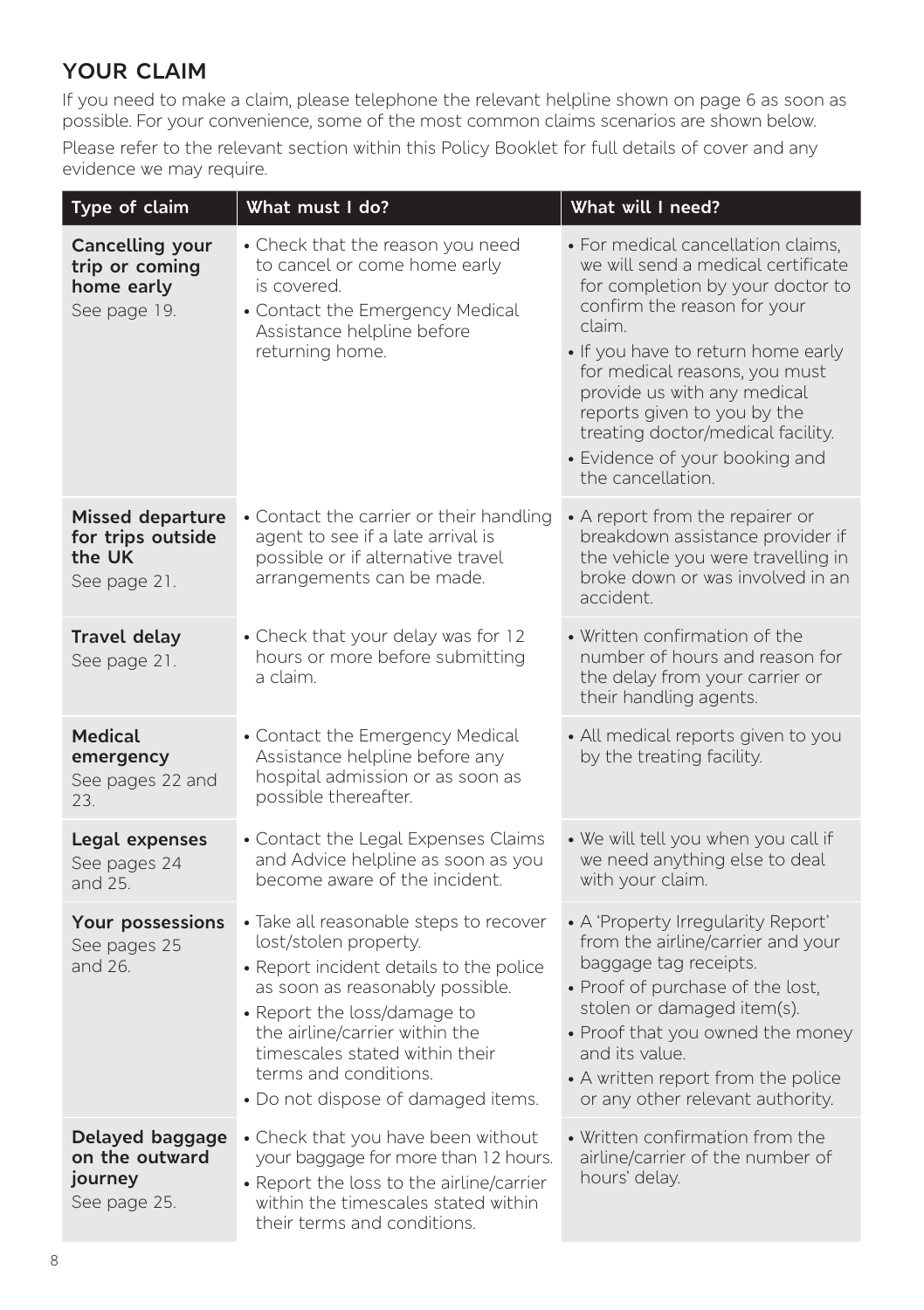# **OTHER IMPORTANT INFORMATION ABOUT YOUR POLICY**

#### **Can I cancel this policy?**

You are free to cancel this policy by calling us on 0345 900 0900 during the cancellation period. Any refund will be dealt with under the terms and conditions of your M&S Club Rewards with insurance benefits package. If you cancel after the first 14 days of receipt of the welcome pack, no refund will be made. See Your cancellation rights on page 13 for full details.

#### **Your health – what do you need to tell us?**

If you, or any other insured person have any medical conditions which are not shown as 'Accepted conditions' in the 'Your health' section on pages 17-19, and you wish us to consider covering these medical conditions, you need to call us on 0800 051 2616 before booking any trips. You will have to tell us about all of your medical conditions including any 'Accepted conditions'.

**Please note** – medical conditions are not covered by this policy unless:

- they are 'Accepted conditions' which are shown on pages 17 and 18; or
- we have been told about the condition(s) and have confirmed in writing that they have been accepted. If we can accept the condition(s), you may need to pay a premium.

#### **Health exclusions**

- 1. There is no cover for any claim arising directly or indirectly from the following:
	- a) Any medical condition unless it is shown as an 'Accepted condition' or we have been told about it and we have accepted it.
	- b) Any symptoms that you were aware of prior to booking a trip for which you have sought, but not yet received a diagnosis.
	- c) Where you have not taken medication that has been prescribed to you.
	- d) You travelling against the advice of a doctor or purposely travelling without medical advice when it was reasonable for you to have consulted a doctor.
	- e) Where you are travelling with the intention of seeking medical treatment.

#### **How long does your M&S Club Rewards travel insurance run for?**

All cover under this policy will cease automatically if:

- 1. the cardholder:
	- cancels the card account;
	- reaches 80 years of age;
	- is no longer a UK resident:
	- is believed to be or reasonably suspected by us to be acting fraudulently.
- 2. M&S Bank cancels the card account under one of the reasons set out in the card account terms and conditions.

If an insured person is on a trip at the time an automatic termination event occurs, all cover will cease when the trip ends.

#### **Eligibility**

As your circumstances may change over time, it is important that you review the terms and conditions of this policy regularly to check that you remain eligible and that the cover remains adequate for your needs.

#### **How do I make a claim?**

Should you need to make a claim under this policy, please contact the appropriate helpline shown on page 6.

#### **How do I make a complaint?**

We hope you will be happy with the service that we provide. However, if for any reason you are unhappy with it, we would like to hear from you. In the first instance please contact the Travel Claims or M&S Club Rewards Travel Insurance Services telephone numbers shown on page 6.

If your complaint relates to a claim under your M&S Club Rewards travel insurance policy, you need to contact:

M&S Club Rewards Travel Insurance Claims, PO Box 432, Chichester, West Sussex, PO18 8WP

#### Telephone number: **0800 056 5913**

If your complaint relates to the sale of M&S Club Rewards with insurance, you need to contact:

Customer Services team, M&S Bank, PO Box 10565, 51 Saffron Road, Wigston, LE18 9FT

Telephone number: **0345 900 0900**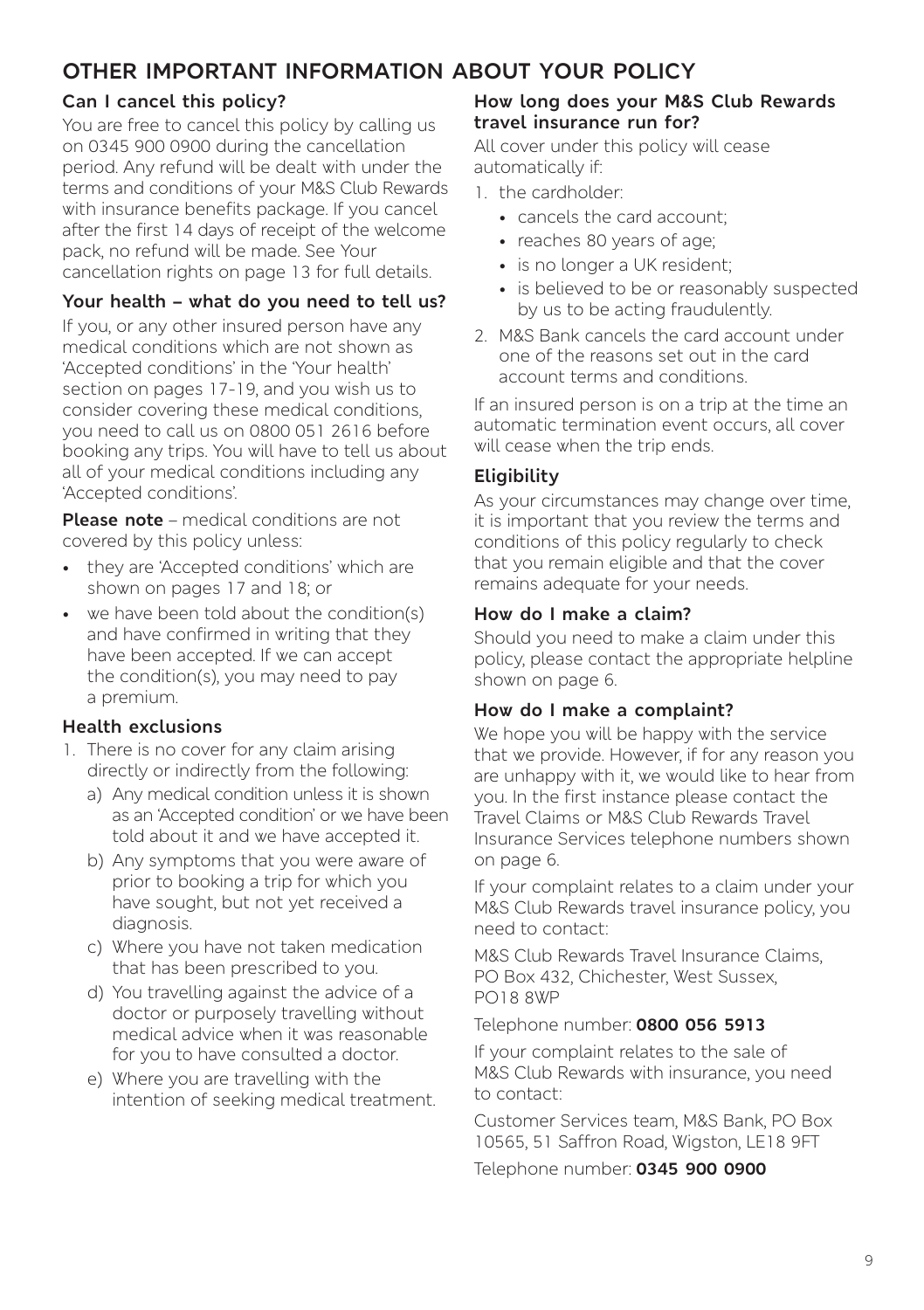If your complaint relates to your M&S Club Rewards travel insurance policy or medical screening, you need to contact:

Customer Care team, M&S Club Rewards travel insurance, PO Box 7463, Perth, PH2 0YX

#### Telephone number: **0800 051 2616**

Aviva is covered by the Financial Ombudsman Service. If you have complained to us and we have been unable to resolve your complaint, you may refer it to this independent body. Following the complaints procedure does not affect your right to take legal action.

#### **Would I receive compensation if Aviva were unable to meet their liabilities?**

Aviva is covered by the Financial Services Compensation Scheme (FSCS). You may be entitled to compensation from this scheme if we cannot meet our obligations, depending on the type of insurance and the circumstances of your claim. Further information is available from them on 0800 678 1100, or by visiting their website [www.fscs.org.uk](http://www.fscs.org.uk)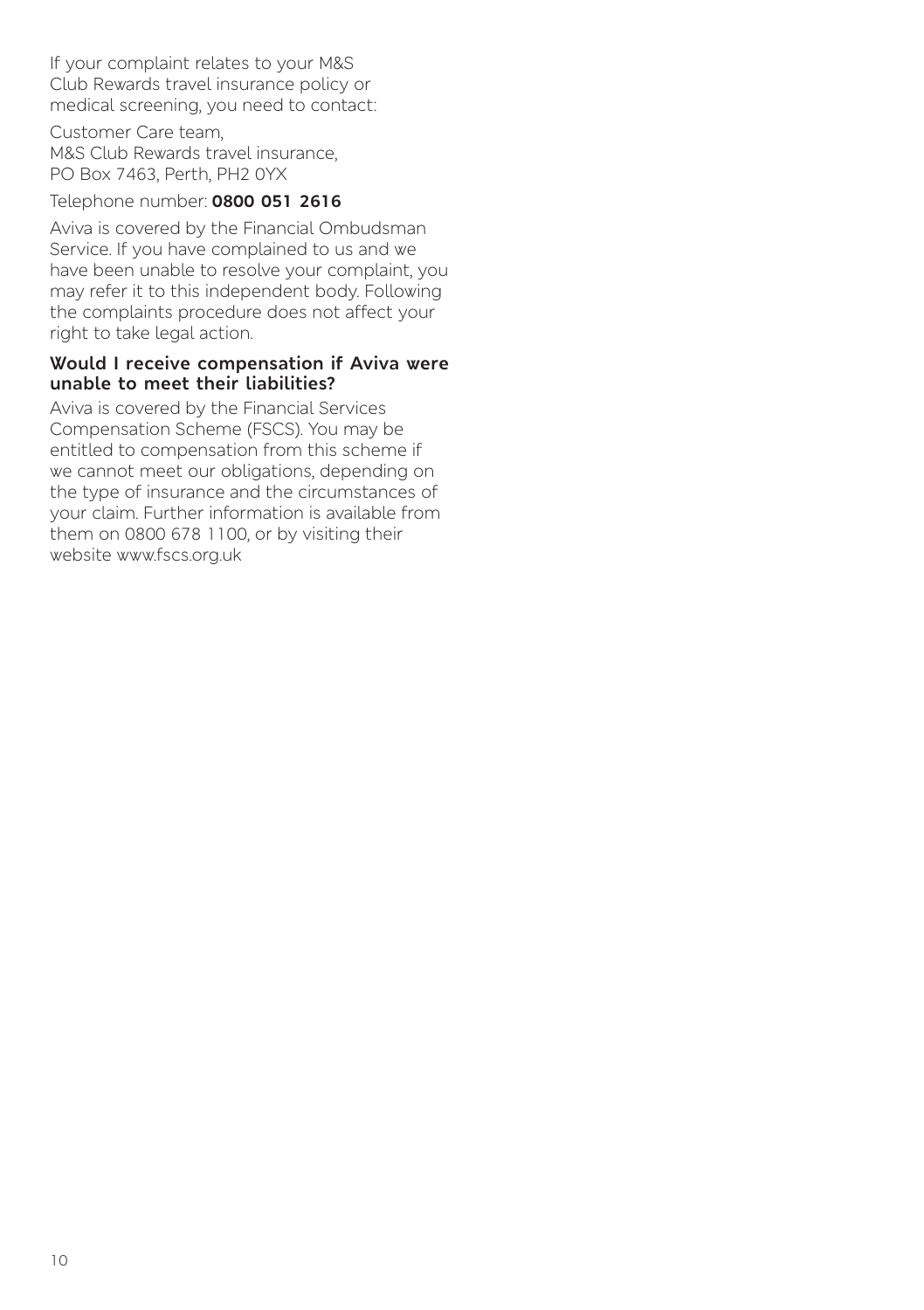# **M&S Club Rewards travel insurance terms and conditions**

# **DEFINITIONS**

Wherever the following words or phrases appear in bold, they will have the following meanings:

### **Business trip**

Means a **trip** taken wholly or in part for business purposes, but excluding manual work. **Business trips** also have to have at least two nights' **pre-booked accommodation** if within the **UK**.

#### **Close business colleague**

Someone **you** work with in the **UK** who has to be in work in order for **you** to be able to go on or continue a **trip**. A senior manager or director of the business must confirm this in the event of a claim.

#### **Close relative**

**Your** mother, father, sister, brother, **partner**, fiancé(e), daughter, son, grandparent, grandchild,

parent-in-law, daughter-in-law, son-in-law, brother-in-law, sister-in-law, step-parent, step-child, step-sister, step-brother, aunt, uncle, cousin, nephew, niece, legal guardian or foster child.

#### **Doctor**

A registered member of the medical profession who is not related to **you** or anyone **you** are travelling with.

#### **Excess**

The amount that **you** will have to pay towards each claim per **trip**.

#### **Home**

**Your home** address in the **UK**.

#### **Home territory**

For residents of the **UK** excluding the Channel Islands and the Isle of Man, **your home territory** means the **UK**, excluding the Channel Islands and the Isle of Man. For residents of the Channel Islands and the Isle of Man, **your home territory** means either the particular Channel Island on which **you** live or the Isle of Man depending on where **your home** is.

#### **Partner**

The person the M&S Club Rewards with insurance member is in a relationship with. regardless of gender, and who is under 80 years of age at the start of the **trip**.

#### **Period of insurance**

Each **trip you** make, whilst the M&S Club Rewards with insurance membership is in force, will be treated as a separate **period of** 

**insurance**; individually subject to all **policy** terms, conditions, declarations and exclusions.

Cover for each individual **trip** applies as follows:

- 1. Cover for cancelling **your trip** begins from the date of taking out the M&S Club Rewards with insurance membership, or the date of booking the **trip** (whichever is later), and ends when **you** leave **your home** to start **your trip**;
- 2. Cover under all other sections starts when **you** leave **your home** and ends when **you** return **home** (or are repatriated to a hospital in the **UK**), providing **you** do not exceed the **trip** limit.

#### **Personal money**

Cash (including foreign currency), travellers' cheques, postal or money orders, prepaid coupons or vouchers, non-refundable prepaid event and entertainment tickets, travel tickets, phonecards, passports, visas and driving licences.

#### **Point of international departure**

The airport, port or station from which **you** will undertake international travel from or to the **UK**. If **your home** is in Northern Ireland, **you** are also covered for international travel from or to the Republic of Ireland.

#### **Policy**

The M&S Club Rewards membership worldwide travel insurance.

#### **Pre-booked accommodation**

A commercially run premises where a fee is charged which has been booked prior to the start of **your trip**, including a pre-booked tent or caravan pitch, but not including properties run by friends or family.

#### **Travelling companion**

A person **you** travel with, without whom **you**  cannot make or continue **your trip**.

#### **Trip(s)**

Journeys beginning and ending in the **UK** that last no more than 45 days (or 31 days in total in any calender year for winter sports) that are either:

- 1. holidays outside the **UK**; or
- 2. a **business trip**; or
- 3. holidays within the **UK**, that include two or more consecutive nights' stay in **pre-booked accommodation** or have prepaid flights or ferry crossings.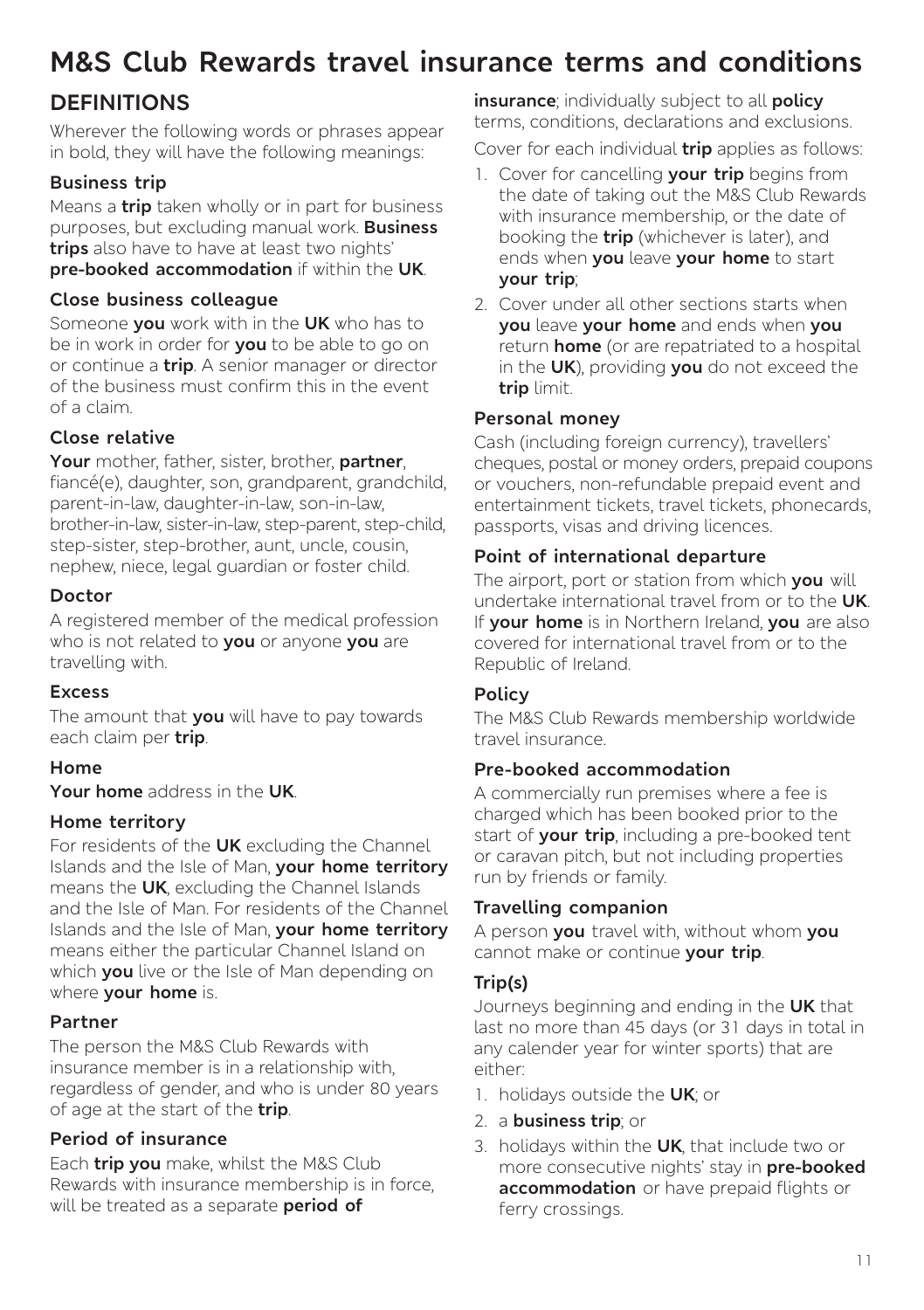#### **UK**

England, Scotland, Wales, Northern Ireland, the Channel Islands and Isle of Man.

#### **UK resident**

An **insured person** whose main **home** is in the **UK**, who is registered with a **UK doctor** and who is liable to pay taxes in the **UK**.

#### **Valuables**

Jewellery, costume jewellery, watches, items made of or containing gold, silver, precious metals or precious stones, binoculars, handheld game consoles and equipment, mobile phones, photographic equipment, video cameras, e-readers, laptops and tablets, or any accessories which are designed to be used with these items.

#### **We, us, our, insurer**

Aviva Insurance Limited. Registered in Scotland, no. 2116. Registered office: Pitheavlis, Perth, PH2 0NH. Authorised by the Prudential Regulation Authority and regulated by the Financial Conduct Authority and the Prudential Regulation Authority.

#### **Winter sports equipment**

Skis, snowboards, boots, helmets, bindings or poles.

#### **You, your(s), yourself, insured person**

The main M&S Credit Cardholder, their spouse/ **partner** and their children, step children, foster children, grandchildren and great grandchildren aged under 18 accompanying either adult on the same **trip**.

# **HELPFUL AND IMPORTANT INFORMATION ABOUT YOUR INSURANCE**

This **policy** is included with **your** M&S Club Rewards with insurance membership. Please read this **Policy** Booklet carefully, keep it in a safe place and take it with **you** when **you** travel. It gives **you** full details of what is covered, what is not covered and the limits, **excesses** and conditions of cover. It is the main M&S Credit Cardholder's responsibility to ensure that all **insured persons** are aware of their responsibilities and comply with all of the **policy** conditions. If **you** do not comply, **we** may refuse **your** claim or reduce **your** cover in the event of a claim.

In respect of each **trip** taken during the **period of insurance, we** will provide the cover set out in this **Policy** Booklet provided:

- 1. **you** are a cardholder;
- 2. **you** are a **UK resident**;
- 3. the **trip** begins after the date the credit card was taken out;
- 4. **you** have booked **your** return journey before leaving the **UK**, or if **you** have an open ticket, **you** have confirmed **your** return date with the airline.

#### **Automatic cover**

The insurance cover automatically applies for each **trip.** This means **you** do not have to contact **us** every time **you** book a **trip**, unless **you** need to tell **us** about any change in **your**  health. Please see 'Your health – cover and exclusions for existing medical conditions' on pages 17-19.

#### **Information and changes we need to know about**

**You** must take reasonable care to provide complete and accurate answers to the questions **we** ask **you.** For example, when **you** take out **your** M&S Club Rewards with insurance **you** may need to tell **us** about medical conditions not shown on the 'Accepted conditions' list.

**You** also need to tell M&S Bank if **you** move address – if this means that **you** are no longer a **UK resident** then all the cover under this **policy** will end.

When **we** are notified of a change, **we** will tell **you** if this affects **your policy**, for example whether **we** are able to accept the change and, if so, whether the change will result in revised terms.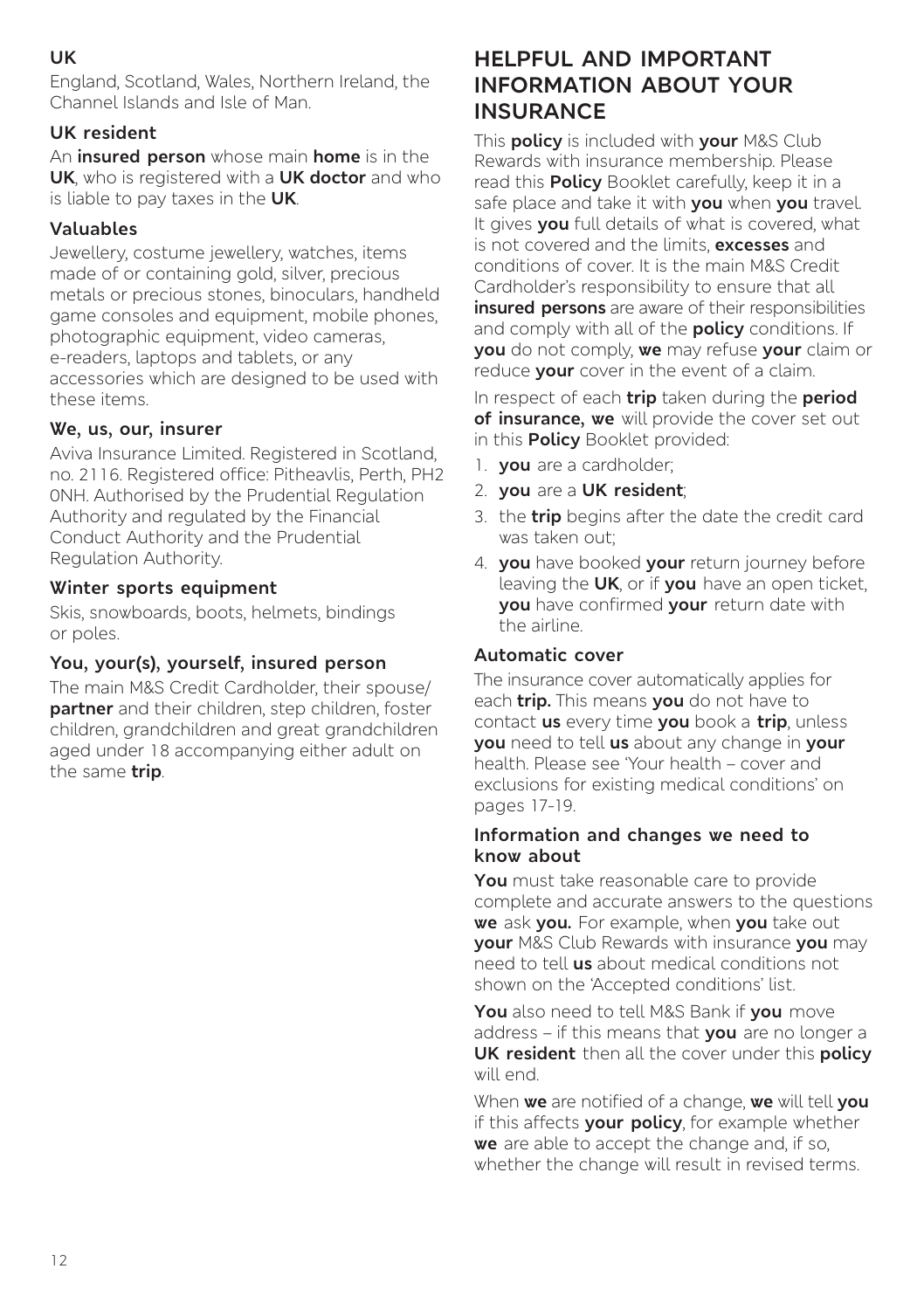If the information provided by **you** is not complete and accurate **we** may:

- 1. refuse to pay any claim; or
- 2. not pay any claim in full.

If **you** are in any doubt about information or changes **we** need to know about, please contact **us** on 0345 900 0900.

#### **Automatic extension of cover**

If **you** cannot get back **home** before **your** cover ends, **your policy** will remain in force as follows:

- 1. up to 14 days if any vehicle **you** are travelling in breaks down, or any vehicle, vessel, train or aircraft in which **you** are booked to travel as a ticket holding passenger is delayed or cancelled; or
- 2. for as long as the treating **doctor** believes is medically necessary where **you** are claiming for emergency medical treatment under this **policy**.

#### **Automatic termination of cover**

All cover under this **policy** will cease automatically if:

- 1. the main cardholder:
	- cancels the M&S Credit Card;
	- reaches 80 years of age;
	- is no longer a **UK resident**;
	- is believed to be or reasonably suspected by **us** to be acting fraudulently.
- 2. M&S Bank cancels the credit card account under one of the reasons set out in the credit card account terms and conditions.

If an **insured person** is on a **trip** at the time an automatic termination occurs, all cover will cease when the **trip** ends.

#### **Your cancellation rights**

**You** may cancel **your** M&S Club Rewards travel insurance **policy** within 14 days of receipt of **your** M&S Club Rewards welcome pack by calling **us** on 0345 900 0900 during the cancellation period. Any refund will be dealt with under the terms and conditions of **your** M&S Club Rewards with insurance benefit package.

If **you** have purchased cover in respect of an existing medical condition and within 14 days of receipt of the upgrade schedule **you** find it does not meet **your** requirements **you** may cancel **your** upgrade. **We** will refund any premium **you** have paid to obtain cover for medical conditions in full provided **you** have not travelled and no claim has been made or is intended to be made.

**You** may also cancel **your** M&S Club Rewards travel insurance **policy** at any time after the statutory cancellation period by calling **us** on 0345 900 0900.

If **you** have purchased cover in respect of an existing medical condition, **you** may cancel cover for medical conditions at any time after the statutory period by calling **us** on 0800 051 2616 providing **you** have not travelled or made a claim.

If **you** cancel after the statutory cancellation period, no refund will be made for either M&S Club Rewards travel insurance or for medical conditions cover.

#### **Travel advice of the Foreign, Commonwealth and Development Office (FCDO) by country**

- Before **you** book a **trip** and travel, **you** should check the FCDO website gov.uk/foreign-travel-advice. It is packed with essential travel advice and tips, plus up-todate information about different countries.
- **You should be aware of any travel restrictions or advisory notices for the country you plan to visit.**
- This **policy** provides cover should **you** book a **trip** and then need to cancel the **trip** or return **home** early as a result of the FCDO advising against all travel or all but essential travel, or where British nationals are advised to return **home**.

#### **We** won't cover:

- Any **trip** if **you** travel against the advice of the FCDO or any government, or where **you** do not follow any advice or measures put in place by any government or local authority in the **UK** or abroad, for example quarantine rules or curfews.
- Any claim if the advice or measures were in place or had been announced at the time of opening **your** M&S Club Rewards with insurance membership or booking **your trip** (whichever is later).

#### **Use of language**

Unless otherwise agreed, the contractual terms and conditions and other information relating to this **policy** will be in English.

#### **Choice of law**

The law of England and Wales will apply to this **policy** unless:

- 1. **you** and the **insurer** agree otherwise; or
- 2. at the date of the account opening the main cardholder is a resident of Scotland, Northern Ireland, the Channel Islands or the Isle of Man in which case (in the absence of agreement to the contrary) the law of that country will apply.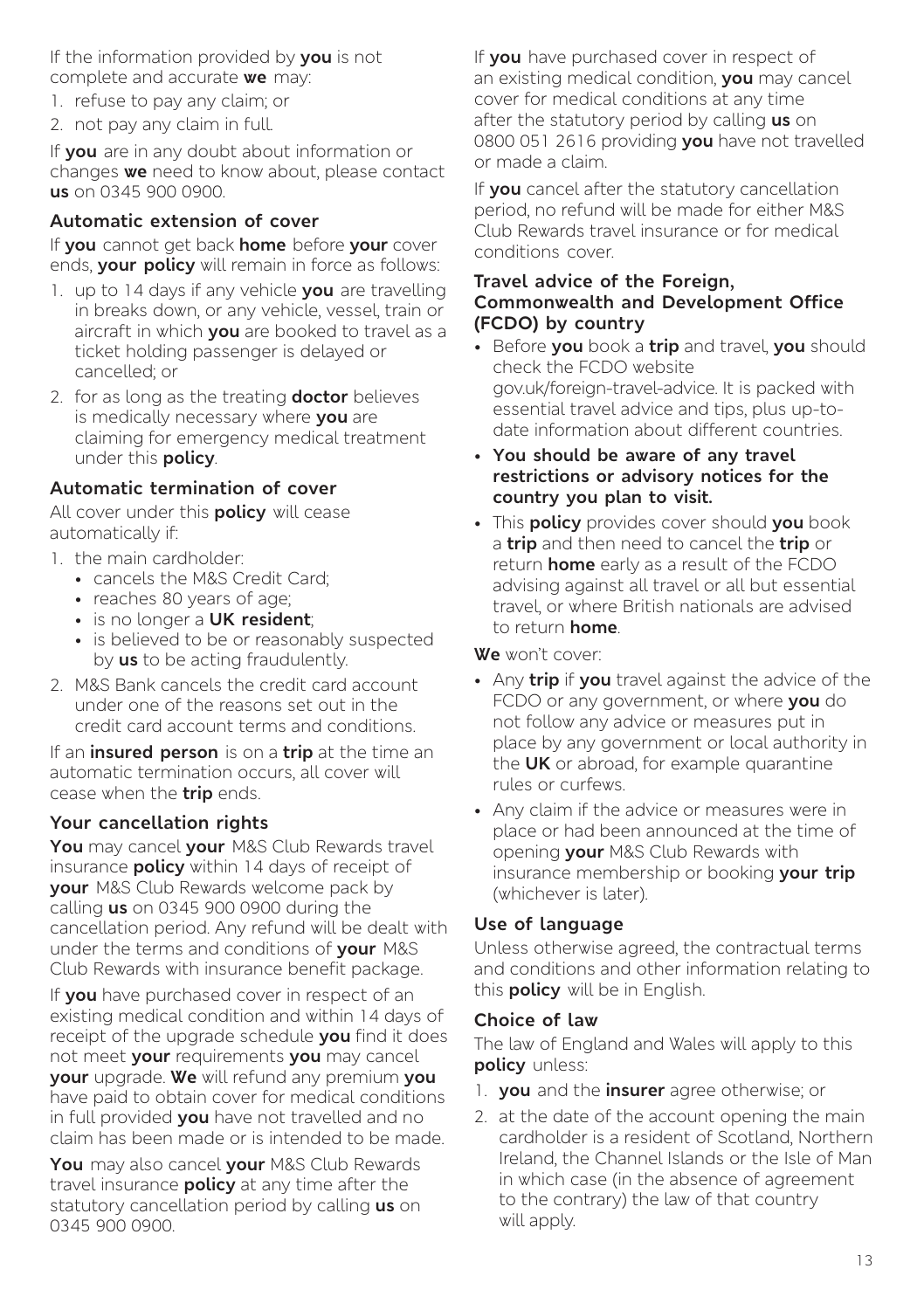### **GENERAL EXCLUSIONS AND CONDITIONS**

(These apply to the whole of **your policy**)

# **GENERAL EXCLUSIONS**

This **policy** does not cover the following:

- 1. Any consequence whatsoever which is the direct or indirect result of any of the following, or anything connected with any of the following, whether or not such consequence has been contributed to by any other cause or event:
	- a) War, invasion, act of foreign enemy. hostilities or a warlike operation or operations (whether war be declared or not), civil war, rebellion, revolution, insurrection, civil commotion assuming the proportions of or amounting to an uprising, military or usurped power.
	- b)Any action taken in controlling, preventing, suppressing or in any way relating to (a) above.
- 2. Claims directly or indirectly caused by:
	- a) ionising radiation or contamination by radioactivity from any nuclear fuel or from any nuclear waste from burning nuclear fuel; or
	- b) the radioactive, toxic, explosive or other hazardous properties of any explosive nuclear assembly or part of an assembly; or
	- c) pressure waves caused by aircraft and other aerial devices travelling at sonic or supersonic speeds.
- 3. Any claim for **your** death, injury, illness or disability resulting from:
	- a) **your** suicide or attempted suicide; or
	- b) **your** misuse of alcohol or drugs or **your** consumption of alcohol or drugs (other than drugs taken under medical supervision and not for treating alcohol or drug addiction) to an extent which causes immediate or long-term physical or mental impairment, including impairment to **your** judgement causing **you** to take action **you** would not normally have taken; or
	- c) any exacerbation of an accepted medical condition caused by **your** misuse of alcohol or drugs.
- 4. Any claim where during the **trip**, **you** deliberately put **yourself** at risk of death, injury, illness or disability (unless **your** life is in danger or **you** were trying to save human life).
- 5. Any loss that is not specifically described in this **Policy** Booklet, e.g. **we** will not pay for loss of earnings if **you** are unable to return to work due to illness or injury during **your trip**, or any payment which **you** would normally have made during **your trip**.
- 6. Any incident which happens after the **trip**  duration limit has been reached.
- 7. Any claim for an incident which happens during the **trip** that results from:
	- a) **you** riding or being a passenger on a scooter, moped or motorcycle:
		- i) 125cc or under, unless **you** wear a crash helmet and, as a rider, **you** are fully licensed to use such a vehicle in the **UK**;
		- ii) Over 125cc, unless the vehicle is owned by **you** and **you** are using it as **your** mode of transport in the **UK** or Europe. **You** must wear a crash helmet and appropriate protective clothing and, as a rider, **you** must be fully licensed and insured to use this vehicle in the **UK**.
	- b)**you** driving any motorised vehicle, unless **you** are fully licensed to drive such a vehicle in the **UK;**
	- c) **you** driving or being a passenger in any motorised vehicle unless **you** have complied with all laws applying to use of that vehicle in the country **you** are visiting, for example **you** must wear a seatbelt where this is required by law;
	- d)**your** involvement in paid or unpaid manual work or physical labour of any kind, other than charity or conservation work (see further limitations in the 'Sports and activities' section);
	- e) **you** taking part in an excluded activity which is listed in the 'Sports and activities' section;
	- f) **you** taking part in exploration or scientific expeditions or being a crew member on a vessel travelling from one country to another;
	- g)**you** climbing on to, on top of, or jumping from any balcony railing, ledge or wall, or climbing or moving across any external part of a building or vehicle not specifically designed for that purpose.
- 8. Any claim resulting from a tropical disease where **you** have not had the recommended inoculations and/or taken the recommended medication.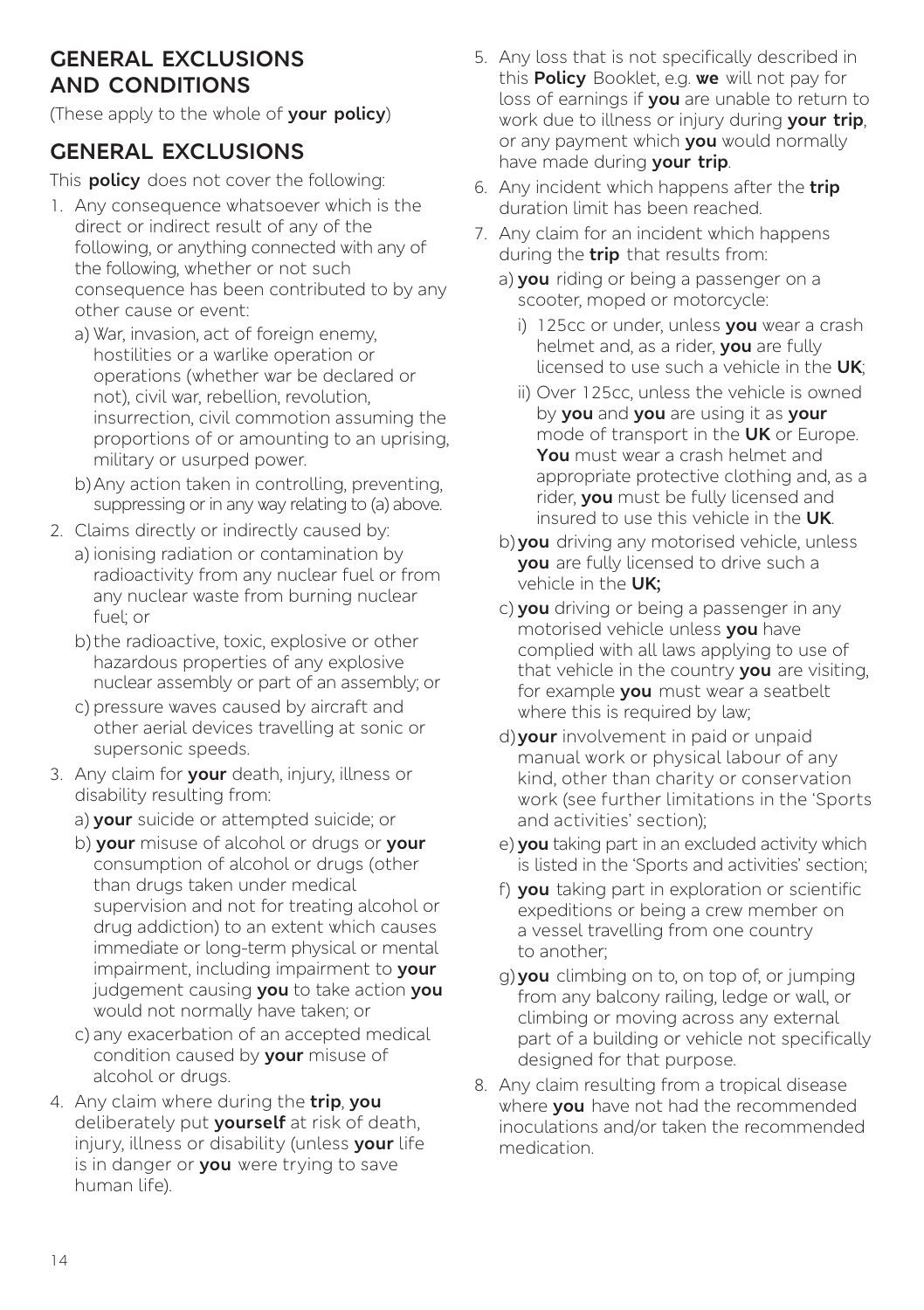- 9. Any claim for:
	- a) management fees, maintenance costs or exchange fees, any travel or accommodation arranged by using air miles, loyalty or points based schemes, timeshares or similar promotions;
	- b)costs which are recoverable from **your** travel and/or accommodation provider or agent, **your** debit/credit card company, PayPal, ABTA, ATOL (or similar organisation);
	- c) costs **you** have paid on behalf of persons not insured under this **policy**;
	- d)administration costs charged by **your** travel and/or accommodation provider in respect of obtaining a refund for unused travel and accommodation.
- 10. Any claim because **you** do not wish to travel, or **you** are not enjoying **your trip**.
- 11. Any claim in relation to any event, incident or circumstances if, at the time **you** opened **your** M&S Club Rewards with insurance membership or booked **your trip** (whichever is later), **you** knew that, or **you** could reasonably be expected to have known that:
	- the event or incident had already occurred or was going to occur, or
	- the circumstances existed, or were going to exist and

that the event, incident or circumstances could reasonably be expected to affect **your** travel plans.

12.Any claim if **you** travel against the advice of the FCDO or the government of any country to which **you** will travel, or where **you** do not follow any advice or measures put in place by any government or local authority in the **UK** or abroad, for example quarantine rules or curfews.

# **GENERAL CONDITIONS**

1. **You** must have taken reasonable care to provide complete and accurate answers to the questions asked when taking out M&S Club Rewards with insurance membership.

Please note medical conditions are not covered by this **policy** unless they are 'Accepted conditions' shown in the 'Your health' section, or **we** have been told about them and have confirmed in writing that they have been accepted.

It is therefore very important that **you** read the 'Your health' section on pages 17-19 in this **Policy** Booklet.

If the information provided by **you** is not complete and accurate, **we** may refuse to pay a claim, or not pay a claim in full.

#### 2. **Our right to cancel:**

M&S Bank may cancel this **policy** on **our** behalf by sending at least 60 days' written notice to **your** last known postal address setting out the reason for cancellation. Valid reasons include, but are not limited to, the following:

- a) Where **we** reasonably suspect fraud;
- b)Where **you** fail to cooperate with **us** or provide **us** with information or documentation **we** reasonably require and this affects **our** ability to assess a claim or defend **our** interests. See general conditions 6, 7, 8 and 9 below;
- c) Where **you** have not taken reasonable care to provide complete and accurate answers to the questions **we** ask as required in the 'Information and changes **we** need to know about' section in this **Policy** Booklet and general condition 1;

M&S Bank may also cancel this insurance **policy** in accordance with:

d) the terms and conditions of **your**  M&S Club Rewards with insurance benefits package.

If **your policy** is cancelled by M&S Bank on **our** behalf and **you** have purchased an upgrade, **we** will provide a pro-rata refund of the premium paid for this upgrade. **We** will settle any valid claim, provided the incident occurred before the date that the cancellation became effective.

#### 3. **Claims fraud:**

In order to prevent and detect fraud, M&S Bank and the **insurer** may at any time share information about **you** with other organisations and public bodies including the police. It is **your** responsibility to ensure that all **insured persons** are aware of this condition. If **your** claim is in any way dishonest or exaggerated **we** will not pay any costs or benefits under this **policy** and **we** may cancel **your policy** immediately and backdate the cancellation to the date of the fraudulent claim. **We** may also report **you** to the police and/or take legal action against **you**.

4. **You** must take all reasonable precautions to protect **yourself** and **your** property against any accident, injury, theft, loss or damage. **You** must take the same level of care as **you** would if **you** did not have this **policy**.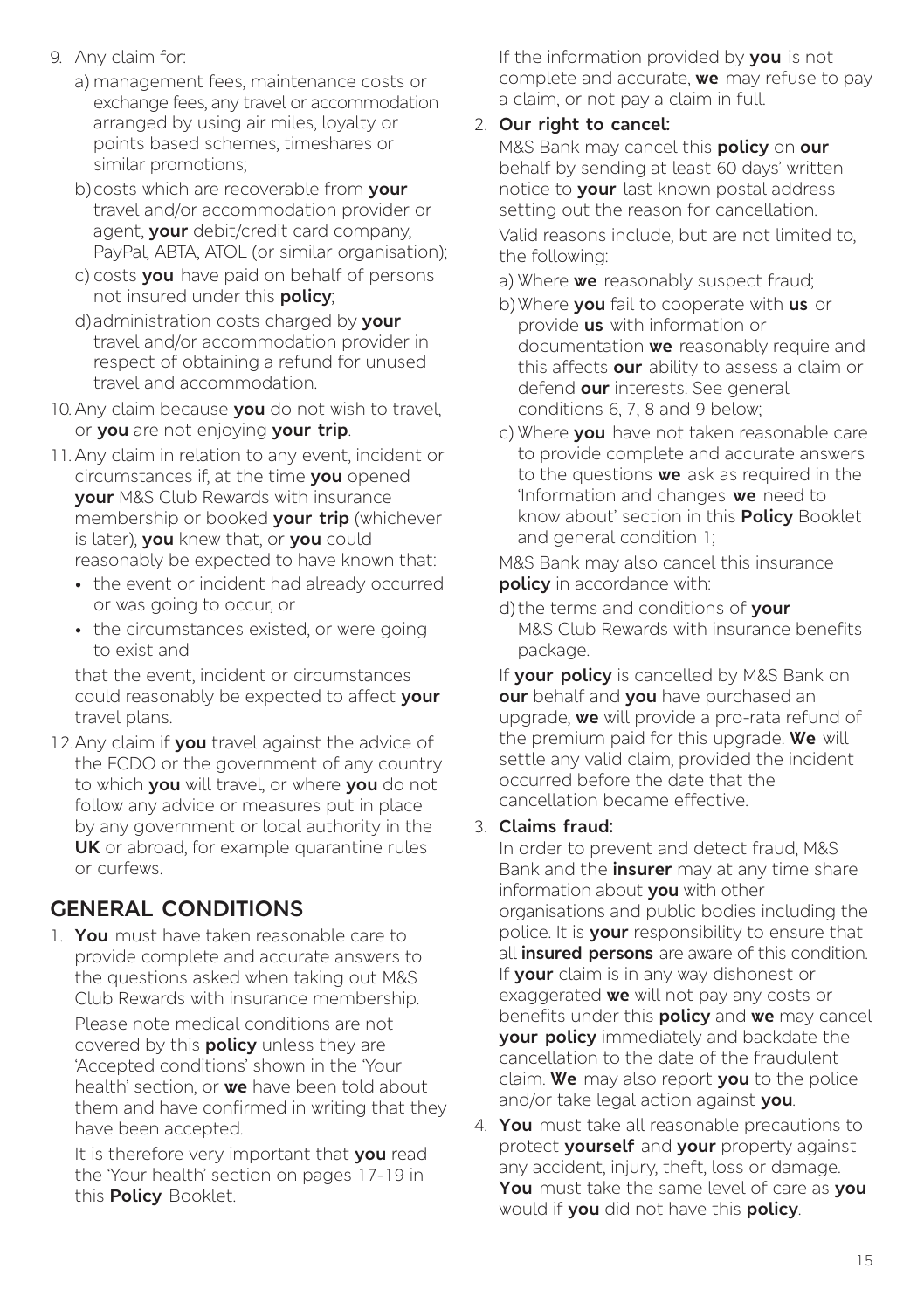- 5. If **we** make a payment before cover is confirmed and **our** claims investigation reveals that no cover exists under the terms of the **policy**, **you** must pay **us** back any amount **we** have paid, which **you** are not covered for.
- 6. **You** must tell **us** as soon as reasonably possible after becoming aware of any legal proceedings, summons, prosecutions or any other circumstances which may lead to a claim under this **policy**. **You** must send **us** every communication relating to a claim as soon as reasonably possible.
- 7. **You,** or any person acting for **you**, must not negotiate, admit or reject any claim without **our** permission in writing.
- 8. It may affect **your** claim if **you** cannot provide evidence of any costs or expenses which **you** are claiming, for example bills, receipts or a credit/debit card statement.
- 9. **You** or **your** legal representative must pay for any certificates, information and evidence, which **we** may need. When there is a claim for injury or illness, **we** may ask for, and will pay for, any **insured person** to be medically examined on **our** behalf.
- 10. If, at the time of an incident which results in a claim under this **policy**, there is any other insurance covering the same loss, damage, expense or liability, **we** are entitled to approach that insurer for a contribution towards the claim, and will only pay **our**  share. This condition does not apply to the 'Accidental death or permanent disability' section or 'Medical inconvenience' benefit under the 'Emergency medical and associated expenses' section.
- 11.**We** are entitled to take over and carry out in **your** name the defence or settlement of any legal action. **We** may also take proceedings at **our** own expense and for **our** own benefit, but in **your** name, to recover any payments **we** have made under this **policy** to anyone else.
- 12. If **you** make a medical claim, **you** may be asked to provide consent to enable **us** to access **your** medical records. This will help the treating **doctors**, and **us**, to provide **you** with the most appropriate treatment and assess whether cover applies. If **you** do not agree to provide this **we** will not deal with **your** claim.
- 13. This clause explains how **we** may make changes to **your** insurance **policy**. This clause does not allow **us** to amend the terms of **your**  membership of the M&S Club Rewards (which is governed by separate terms and conditions).

**We** may change the price, benefits, terms, cover and/or exclusions of **your** insurance **policy** by giving **you** at least 60 days' notice in writing. Any such written notice will explain **our** reasons for making the changes. **We** will only exercise **our** ability to make changes to **your** insurance **policy** in order to make reasonable and proportionate changes to reflect:

- a) any changes in the law, regulation and/or taxation of travel insurance business within the **UK**;
- b) any changes that are required to give effect to decisions and/or guidance of a regulator or an Ombudsman;
- c) any changes that are required to give effect to new or revised insurance industry codes of practice that **we** intend to comply with;
- d) inflationary increases in general claims costs, medical claims costs and/or administrative costs which affect the cost to **us** of providing cover under and administering **your** insurance **policy**;
- e) changes in foreign currency exchange rates which affect the cost to **us** of providing cover under and administering **your** insurance **policy**;
- f) the correction of any typographical or formatting errors that may occur;
- g) other increases in the cost and/or relative number of travel insurance claims which affect the cost to **us** of providing cover under and administering **your** insurance **policy**; and
- h) increases in the relative cost of purchasing reinsurance which affects the cost to **us** of providing cover under **your** insurance **policy**.

**We** will not make any change to **your** insurance **policy** during the first 6 months of **your** insurance **policy**, unless such changes are required by law or regulation (in which case **we** will give **you** a reasonable and proportionate amount of notice). Where **we**  do make a change to **your** insurance **policy**, **we** will not make any further changes to **your** insurance **policy** for at least 6 months, unless **we** are required to do so by law or regulation.

Any change to the benefits, terms, cover or exclusions which restricts **your** cover or benefits will not apply to any **trip** which commences prior to the effective date of the change. All changes will apply to any **trips** which **you**  have already booked which commence after the effective date of the change.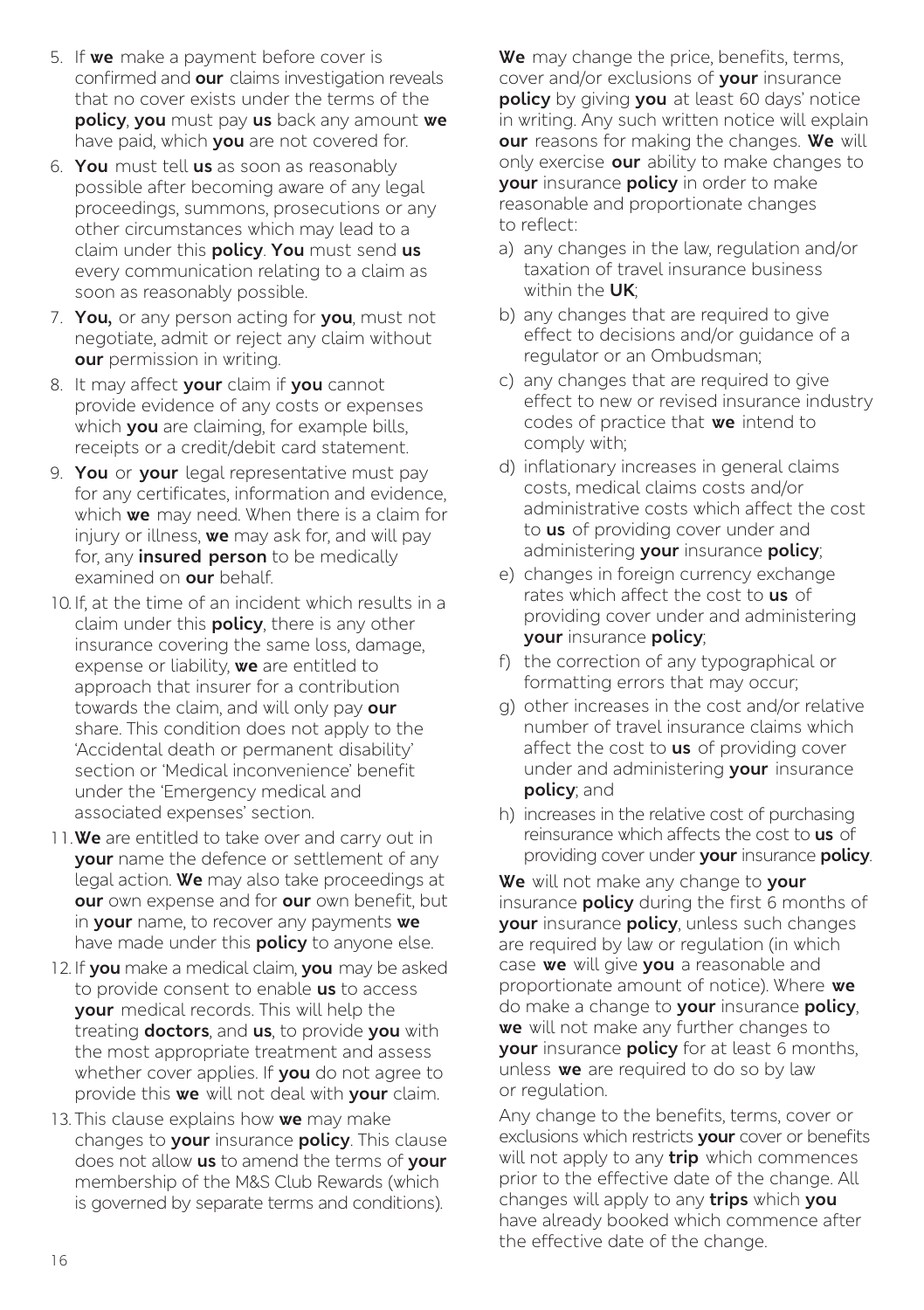**We** may change the benefits, terms, cover or exclusions of **your** insurance **policy** at any time and on giving **you** a reasonable and proportionate amount of notice where the change under **your** insurance **policy** does not restrict **your** cover or benefits, makes the **policy** easier for **you** to understand and/or makes the **policy** fairer to **you**. If **you** do not wish to accept changes that **we** intend to make to **your** insurance **policy**, **you** may cancel **your** insurance **policy** before the changes take effect by calling **us** on 0345 900 0900 within the 60 day notice period referred to above. If **you** do not cancel **your** insurance **policy** within that 60 day notice period **you** will be bound by the changes, although **you** may cancel **your** insurance **policy** at any time after that by calling **us** on 0345 900 0900.

### **YOUR HEALTH – COVER AND EXCLUSIONS FOR EXISTING MEDICAL CONDITIONS**

#### **Please read this section carefully**

This **policy** is not a general health or private medical insurance policy and will only cover sudden and unexpected illness or accidents.

#### **Medical condition** means:

Any illness, disease or injury that **you** have had in the 12 months prior to booking a **trip** where **you** have:

- been prescribed medication; and/or
- received, or are awaiting, medical treatment, tests or investigations; and/or
- been referred to or had follow up with a specialist; and/or
- been admitted to hospital or had surgery.

**Medical conditions** are not covered by this **policy** unless:

- they are 'Accepted conditions' shown on pages 17 and 18; or
- **we** have been told about the condition(s) and have confirmed in writing that they have been accepted.

#### **What do you need to tell us?**

If an **insured person** has any **medical condition** other than 'Accepted conditions' shown on pages 17 and 18 and **you** wish **us** to consider covering these **medical condition(s)**, **you** need to call **us** on 0800 051 2616. **You** will have to tell **us** about all of **your medical conditions** including any 'Accepted conditions'.

When **you** call **us**, **we** will assess all **your medical condition(s)** and tell **you** if **we** are able to provide additional cover for the condition(s). If **we** can provide cover, **you** may need to pay a premium.

If **we** are unable to provide additional cover for any **medical conditions** or **you** do not wish to pay the premium, **you** will still be covered for conditions shown on the 'Accepted conditions' list.

# **When do you need to tell us?**

#### **Before booking any trip**

If **you** wish **us** to consider covering **medical conditions** that are not shown on the 'Accepted conditions' list on pages 17 and 18, **you** need to call **us** before booking any **trip**.

#### **Accepted conditions**

**You** are covered for these **medical conditions** providing none of the restrictions or health exclusions mentioned below apply to **you**. **You** will be automatically covered by this **policy** and **we** do not need to know about them. If **you** are in any doubt, please call **us** on 0800 0512 616.

#### **Accepted conditions**

- Acne
- Addison's disease
- ADHD
- Allergy/Anaphylaxis (no hospital admissions in last two years)
- Alopecia
- Anaemia
- Anal fissure/fistula
- Arthritis (no back or neck problems)
- Asthma (no nebulisers or oxygen at home and no hospital admissions in the last 12 months)
- B12/Folate deficiency
- Barrett's oesophagus
- Basal cell carcinoma (no spread)
- Bells palsy
- Benign breast cyst
- Benign prostatic enlargement
- Benign testicular cyst
- Blepharitis
- Bowel prolapse
- Broken bone/fracture (not head or spine)
- Bursitis
- Carpal tunnel syndrome
- Cataracts
- Chicken pox
- Cholecystectomy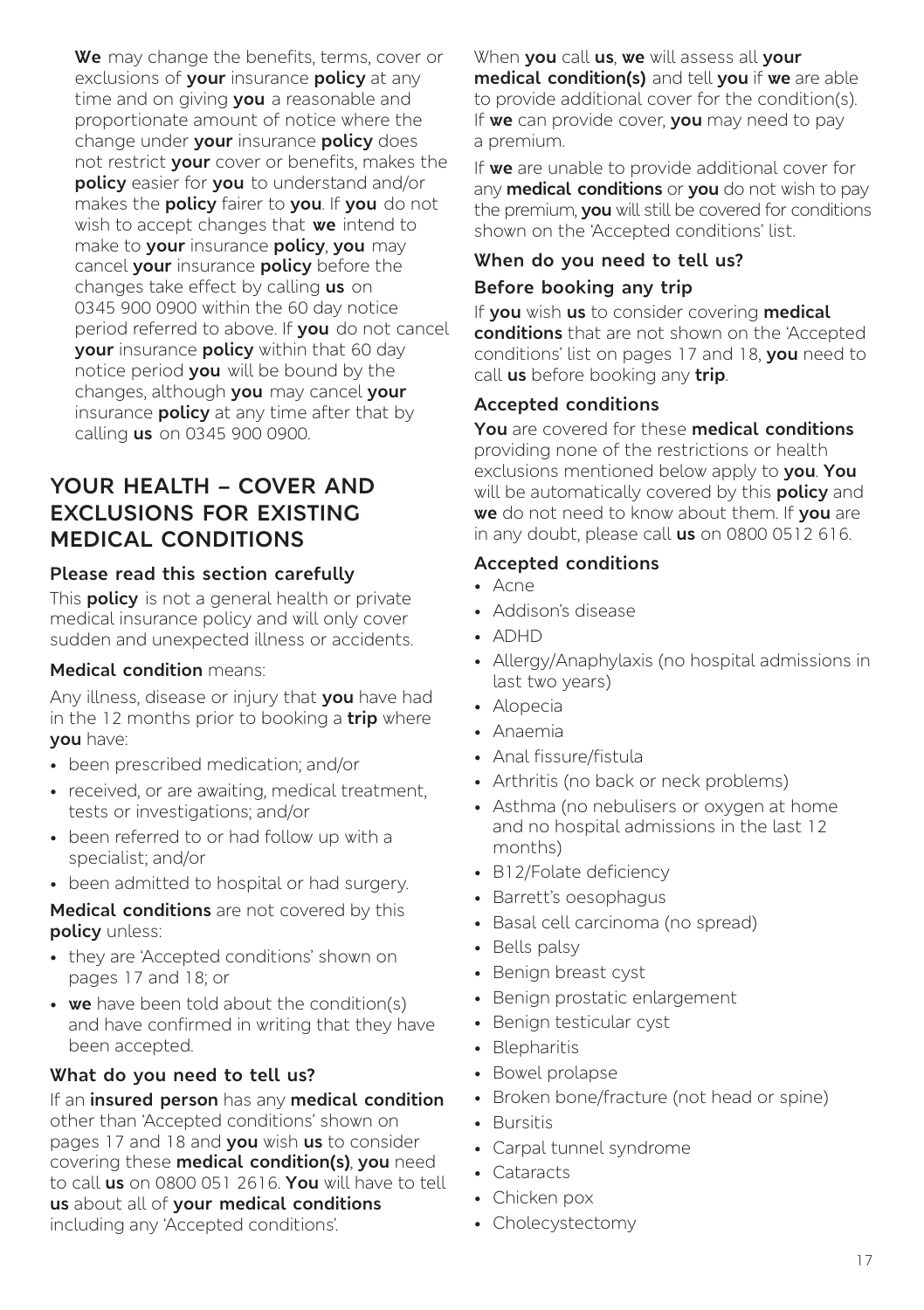- Coeliac disease
- Colitis (no hospital admission in the last 12 months)
- Conjunctivitis
- Constipation
- Common cold/influenza
- Corneal graft
- Cosmetic surgery
- Cramp
- Cystitis
- Diabetes (no complications, for example retinal, kidney or nerve damage)
- Diarrhoea and/or vomiting
- Dislocated joint (not following knee/ hip replacement)
- Eczema/dermatitis
- Epididymitis
- Essential tremor
- Fungal nail infection
- Gastric reflux
- Glandular fever (not within 3 months of the planned **trip**)
- Glaucoma
- Gout
- Haemorrhoids
- Hallux valgus (Bunion)
- Hayfever
- Hernia (not Hiatus)
- High/low blood pressure
- High cholesterol
- Hyperthyroidism (overactive thyroid)
- Hypothyroidism (underactive thyroid)
- Impetigo
- Irritable bowel syndrome (IBS)
- Joint replacement (no dislocations)
- Labyrinthitis
- Macular degeneration
- Meniere's disease
- Menorrhagia
- Migraine (confirmed diagnosis, no ongoing investigation)
- Minor infections (treated with no more than one course of antibiotics)
- Myalgic encephalomyelitis (if only symptom is fatigue)
- Nasal polyps
- Neuralgia
- Neuritis
- Ocular dysfunction
- Osteochondritis
- Osteoporosis (no back or neck fractures)
- Parkinson's (no difficulty swallowing)
- Pelvic inflammatory disease
- PMT
- Peptic ulcer
- Peripheral neuropathy
- Polymyalgia rheumatica
- Psoriasis
- Raynaud syndrome
- Restless leg syndrome
- Retinal detachment
- Retinopathy (not a link to diabetes)
- Rhinitis
- Rosacea
- Repetitive strain injury (RSI)
- Shingles
- Sinusitis
- Sleep apnoea
- Soft tissue injury/tendon injury/sprain/ tendonitis
- Tinnitus
- Tonsillitis
- Urticaria
- Uterine/vaginal prolapse
- Varicose veins legs only (if GP has confirmed that client is fit to travel)
- Vertigo

#### **Health exclusions**

- 1. There is no cover for any claim arising directly or indirectly from the following:
	- a) Any **medical condition** unless it is shown as an 'Accepted condition' or **we** have been told about it and **we** have accepted it.
	- b) Any symptoms that **you** were aware of prior to booking a **trip** for which **you** have sought, but not yet received, a diagnosis.
	- c) Where **you** have not taking medication that has been prescribed to **you**.
	- d) **You** travelling against the advice of a **doctor** or purposely travelling without medical advice when it was reasonable for **you** to have consulted a **doctor**.
	- e) Where **you** are travelling with the intention of seeking medical treatment.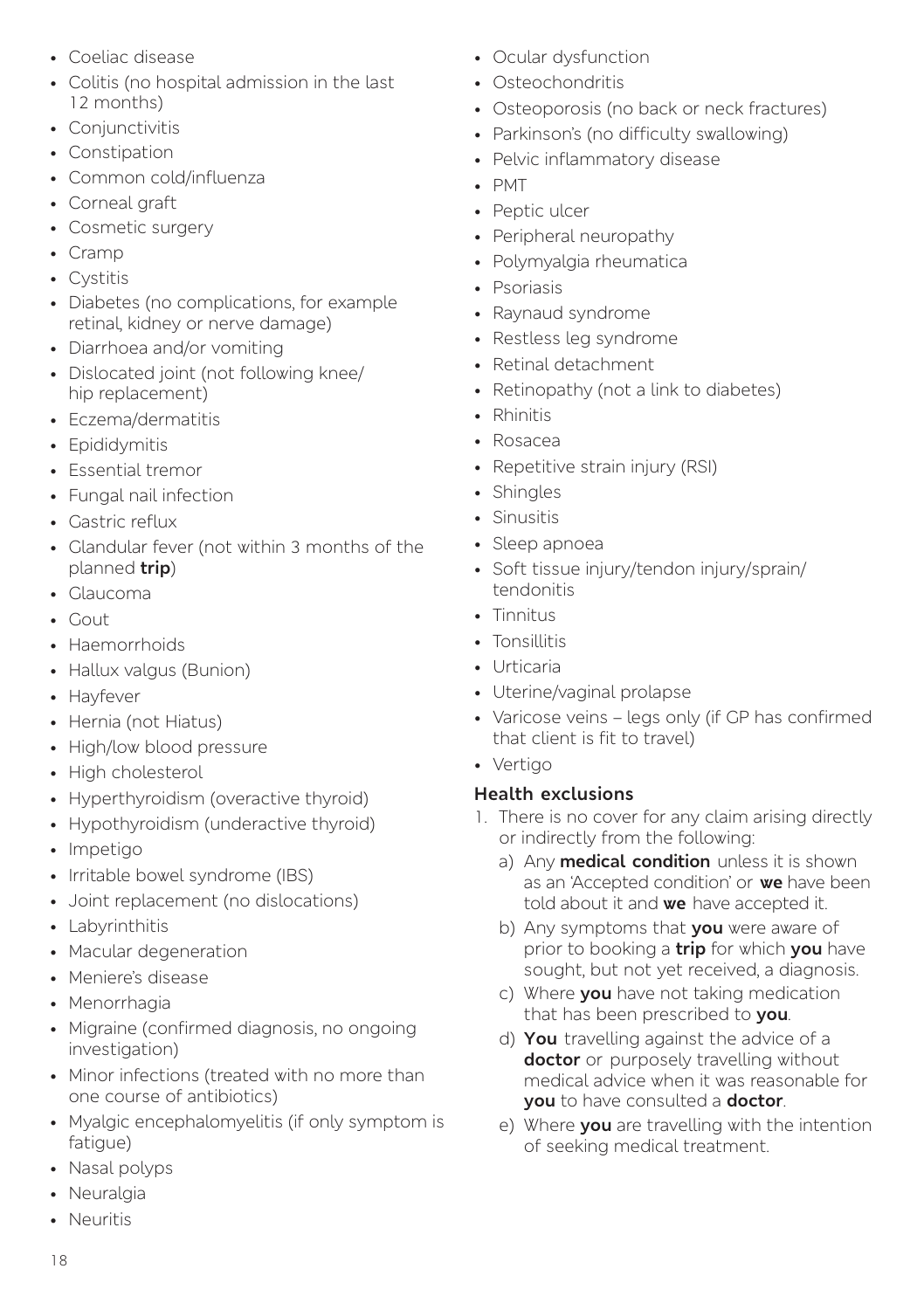#### **Reciprocal health agreements**

(Residents of England, Scotland, Wales and Northern Ireland only)

The **UK** has reciprocal healthcare agreements with a number of countries and territories worldwide. If **you** are a **UK** resident, these agreements mean that **you** may be entitled to urgent medical treatment at a reduced cost, or in some cases for free. We strongly recommend that **you** check if the country **you** are travelling to has a reciprocal health agreement in place and what the requirements are before **you** leave the **UK**, **you** can find more information online at www.nhs.uk and search for 'healthcare abroad'.

#### **Medicare**

(Residents of England, Wales, Scotland and Northern Ireland only)

If **you** require medical treatment in Australia, **you** must enrol with a local Medicare office. **You**  do not need to enrol on arrival but **you** must do this after the first occasion **you** receive treatment.

In-patient and out-patient treatment at a public hospital is then free of charge. Details of how to enrol and the free treatment available can be found at www.humanservices.gov.au by searching for 'medicare forms'.

### **CANCELLING YOUR TRIP OR COMING HOME EARLY**

If **you** unavoidably have to cancel **your trip** or come **home** early, **we** will pay for the following:

• unrecoverable costs that each **insured person** has paid or legally has to pay for their own unused personal travel and accommodation (including pre-paid excursions).

**We** will consider claims for **your** costs which are unrecoverable from **your** travel and/or accommodation provider or agent, **your** debit/ credit card company, PayPal, ABTA, ATOL (or similar organisation).

- 1. **You** are injured, fall ill, are quarantined or die.
- 2. A **close relative, close business colleague**  or the person **you** were going to stay with is seriously injured, fall seriously ill or dies.
- 3. Loss, theft or damage to **your** passport and/ or visa while **you** are on a **trip** and temporary replacement documents are not acceptable to enable **you** to continue **your trip**.
- 4. **You** are needed at **home** following a burglary or severe damage to **your home**.
- 5. **You** are made redundant.
- 6. **You** are called for jury service or as a witness in a court of law.
- 7. Severe/adverse weather prevents **you** from leaving **your home**, reaching **your point of international departure** or **your prebooked accommodation** in the **UK**.
- 8. Delay or cancellation of **your** pre-booked transport prevents **you** from leaving the **UK**  on **your** outward journey and the carrier or their handling agent is unable to provide suitable alternative travel arrangements within 12 hours of the date and time of the scheduled departure as shown on **your**  ticket/itinerary.
- 9. **You** are a member of the armed forces, army reserves, police, ambulance, fire, nursing services or an employee of a government department and authorised leave is cancelled due to an unexpected posting or a major incident in the **UK.**
- 10. **You** are denied boarding because there are too many passengers for the seats available and no suitable alternative flight could be provided within 12 hours.
- 11. **Your** transport operator, accommodation provider or their booking agents become insolvent.
- 12.**You** are the victim of a violent crime which has been dealt with by the police.
- 13.In the 31 days before **your** departure date, or while **you** are travelling:
	- a) an avalanche, earthquake, explosion, fire, landslide, flood, volcanic eruption, volcanic ash cloud and/or eruption or severe/adverse weather renders **your** accommodation uninhabitable or unreachable;
	- b) a Foreign, Commonwealth and Development Office advisory notice is in place advising against all travel or all but essential travel to **your** destination or the FCDO are advising British citizens to leave the area in which **you** are staying.

Or **you** choose not to travel or continue **your trip** because:

- c) **your** accommodation is directly affected by a food poisoning outbreak; or
- d) a terrorist attack happens within a 50-mile radius of **your** pre-arranged accommodation and **you** do not wish to travel or **you** wish to return **home** early.

**You** will also be covered if **your travelling companion** has to cancel the **trip** or come **home** early for one of the reasons listed above.

The most **we** will pay for each **insured person** is £6,000.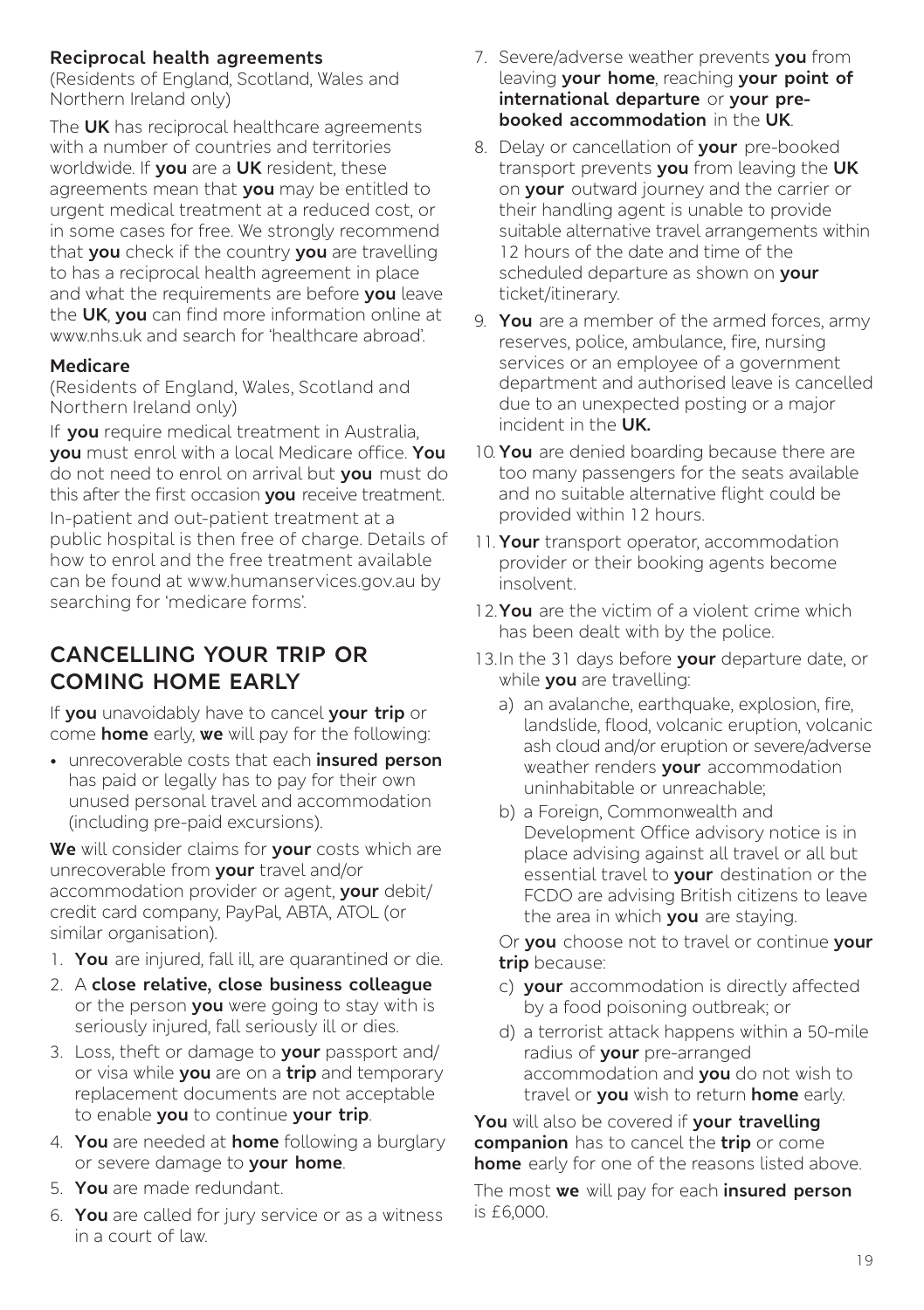#### **Claims conditions**

- 1. **You** must notify **your** travel and/or accommodation provider as soon as **you** become aware that it is necessary to cancel the **trip**. If **you** fail to do so and the cancellation charges increase as a result, **our** liability will be restricted to the charges at the date cancellation became necessary.
- 2. All claims resulting from illness, injury, quarantine or death must be supported by medical reports, or a death certificate (or both). Medical reports must be obtained at the time of the incident (and at **your** own expense) and indicate the necessity to cancel the **trip** or come **home** early.
- 3. **You** must provide written confirmation (at **your** own expense) from the carrier or their handling agent of the actual date and time of the planned departure and reason for the cancellation or delay, and that they were unable to offer suitable alternative travel arrangements within 12 hours of **your**  scheduled departure.
- 4. **You** must comply with the terms of **your**  contract with the transport provider (or their booking agents) and seek financial compensation, assistance or a refund of **your**  ticket from them in accordance with those terms and/or any rights **you** may have under EU Air Passenger Rights legislation in the event of denied boarding, cancellation or long delay of flights.
- 5. **You** must provide written confirmation (at **your** own expense) from the transport and/or accommodation provider or their respective booking agents or administrators, that compensation, assistance or reimbursement of any costs, charges and expenses incurred by **you** will not be provided. In the event of insolvency, compensation will normally be available to **you** from the financial protection schemes, such as Air Travel Organisers' Licensing (ATOL), or trade association bonds, such as the Association of British Travel Agents (ABTA).
- 6. Where **you** have been prevented from reaching **your point of international departure** or **pre-booked accommodation** in the **UK** due to severe/adverse weather, **you** must provide evidence that travel was not possible, such as local police, press or travel reports.
- 7. If **your** leave is cancelled, or **you** are made redundant, **you** must provide written confirmation from **your** employer.
- 8. If **you** are called as a witness or for jury service, **you** must provide written confirmation.
- 9. If **you** need to come **home** early and intend to make a claim, **you** must phone the Emergency Medical Assistance helpline immediately.
- 10. All claims must be supported by documentary evidence that **you** have been unable to obtain a refund from the travel and/or accommodation provider.
- 11. **You** must provide written confirmation from the accommodation provider and/or local/national authorities that the accommodation was uninhabitable and the reason for this, and that they were unable to offer suitable alternative accommodation of a similar standard.
- 12. If **you** cannot use **your** return ticket and **we** pay additional travel costs to allow **you** to come **home** early, **your** unused travel ticket will then belong to **us**.
- 13. If **you** need to come **home** early but have not already purchased a return ticket, **we** will deduct the cost of an economy flight from any costs **we** incur in bringing **you home**.

#### **Excess**

**We** will not pay the first £75 for each **insured person,** per claim per **trip,** but limited to £150 in total.

#### **What is not covered**

- 1. Anything mentioned in the 'General exclusions' and 'Your health' sections.
- 2. Any claim where, at the time of opening **your** M&S Club Rewards with insurance membership or booking **your trip** (whichever is later), **you** knew that an illness or injury of a **close relative**, **travelling companion** or person **you** were travelling to stay with could reasonably be expected to affect **your** travel plans.

#### **If you have to cancel your trip:**

- 1. Any claim due to severe/adverse weather where **you** have not allowed sufficient time to reach **your point of international departure** taking into account the weather forecast for **your** journey.
- 2. Any claim where the carrier or handling agent has offered suitable alternative travel arrangements within 12 hours of the date and time of the scheduled departure as shown on the ticket/itinerary.
- 3. Any claim for dismissal, misconduct, resignation, or voluntary redundancy.
- 4. Any claim for redundancy if **you** or **your travelling companion** knew of the redundancy at the time of taking out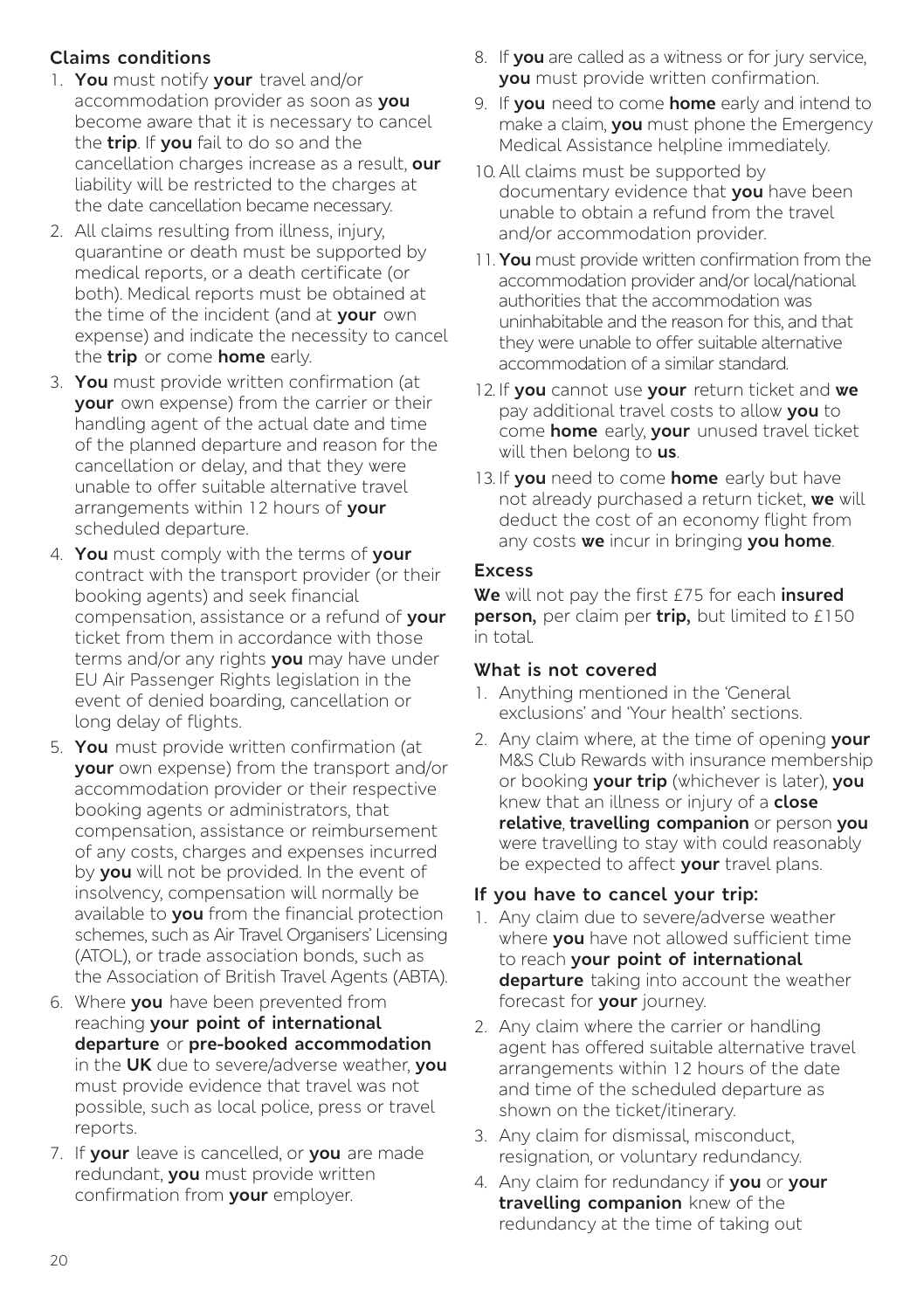the M&S Club Rewards with insurance membership or booking **your trip** (whichever is later) or where **you** cannot provide written evidence that the reason **you** or **your travelling companion** left the job was due to redundancy.

#### **If you have to come home early:**

- 1. Any claim for coming **home** early which was not authorised by **us**.
- 2. Any claim for coming **home** early due to Foreign, Commonwealth and Development Office advice where this advice was already in place prior to **your** departure from the **UK**.
- 3. Any claim for coming **home** early after **you** have chosen to move to alternative accommodation.

# **TRAVEL DISRUPTION**

#### **Travel delay**

If **your** pre-booked transport is delayed for more than 12 hours and **you** choose to continue **your trip**, **we** will pay £30 for each full 12 hour period **you** are delayed up to a maximum of £150.

For each **insured person,** the most **we** will pay is £150.

#### **Missed departures – this benefit does not apply to trips taken within the UK**

If **you** miss **your** pre-booked transport due to an unexpected transport delay that has been independently confirmed by the transport provider, traffic or police reports or roadside assistance provider, **we** will pay the following:

- 1. Additional travel and accommodation costs **you** incur to reach **your** destination abroad or **home** on **your** return journey, up to £1,000 for each **insured person**; or
- 2. **Your** proportion of any personal travel and accommodation costs up to £6,000, should **you** choose to cancel **your trip** before departure from the **UK** (or before reaching **your** destination for **trips** solely within the **UK**), because no suitable alternative public transport or other facilities could be provided to enable **you** to safely continue with at least 50 percent of **your** booked **trip.**

#### **Alternative travel arrangements**

If **you** have to make alternative travel arrangements as a result of:

1. the public transport on which **you** are booked to travel from or to **your home territory** being cancelled or delayed for at least 12 hours, diverted or redirected after take off; or

- 2. **you** being denied boarding because there are too many passengers for the seats available and no suitable alternative flight could be provided within 12 hours; or
- 3. **your** transport operator, accommodation provider or their booking agents become insolvent,

**we** will pay for additional travel and accommodation costs.

If **your** own prescription medication has run out as a direct result of **you** having to make alternative travel arrangements, **we** will also pay for emergency medical supplies to prevent a deterioration of an existing **medical condition**.

For each **insured person**, the most **we** will pay is £6,000.

#### **Alternative accommodation arrangements**

If **you** have to move to other accommodation during **your trip** as a result of:

- 1. the insolvency of the accommodation provider or their booking agents;
- 2. fire, flood, earthquake, explosion, volcanic eruption, severe/adverse weather; or
- 3. an outbreak of food poisoning,

**we** will pay additional accommodation costs (of a similar standard) to allow **you** to continue **your trip**.

For each **insured person**, the most **we** will pay is £6,000.

#### **Claims conditions**

- 1. Any costs incurred may have to be paid by **you** and submitted as a claim.
- 2. **We** will only pay for additional transport or accommodation costs if **your** carrier or their handling agents have not been able to offer **you** suitable alternative accommodation and/ or travel arrangements. All claims must be supported by documentary evidence of the costs **you** have incurred.

#### **Travel delay**

1. **You** must obtain written confirmation of the number of hours and reason for the delay from **your** carrier or their handling agent.

#### **Missed departures**

1. If **you** miss **your** pre-booked transport **you** must contact the carrier or their handling agent to see if a late arrival is possible or if alternative travel arrangements can be made.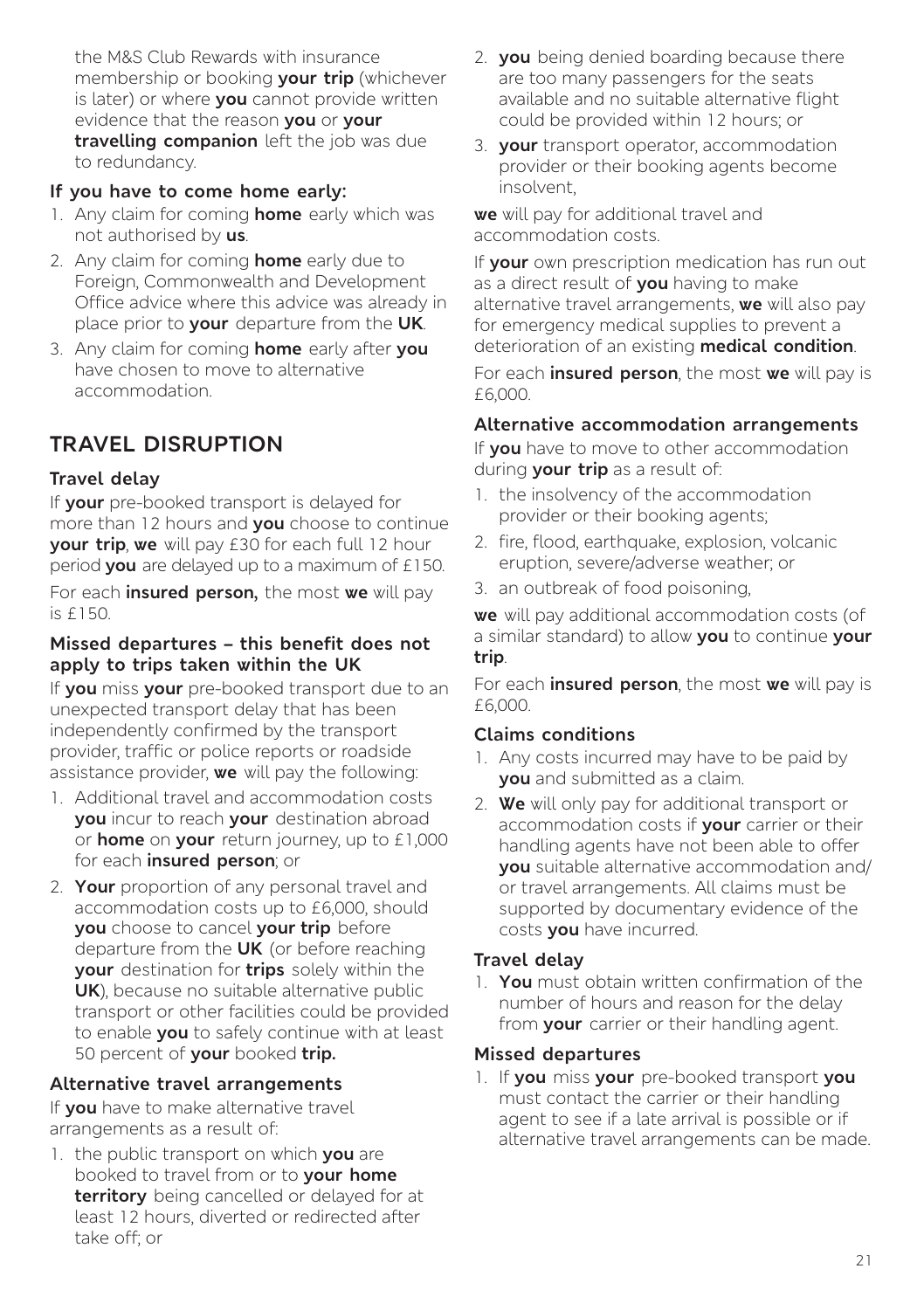#### **Alternative transport and accommodation arrangements**

- 1. **You** must provide written confirmation from **your** transport provider of the length of the delay and the reason for the delay.
- 2. If **you** are denied boarding **you** must provide proof that **your** carrier was unable to offer **you** suitable alternative travel arrangements.
- 3. **You** must provide written confirmation from **your** accommodation provider or their booking agents of the reason **you** were unable to use **your pre-booked accommodation**.

#### **Excess**

**We** will not pay the first £75 if the **trip** is cancelled or **you** have to make alternative travel and accommodation arrangements.

#### **What is not covered**

- 1. Anything mentioned in the 'General exclusions' section.
- 2. Any claim where **you** have not done all **you** can to get to **your** departure point, or where **you** have not allowed sufficient time to make the travel connections shown on **your** ticket/ itinerary, for example transfers between terminals, airports, ports or stations.
- 3. Any claim where the carrier or their handling agents have offered reasonable alternative transport.
- 4. Any claim for costs where **you** have received a refund from the carrier or handling agent.

#### **Missed departures**

- 1. Any claim for a missed connection for a **trip** which was not pre-booked before **you** left the **UK**.
- 2. Any claim for **trips** solely within the **UK.**

# **EMERGENCY MEDICAL AND ASSOCIATED EXPENSES**

If **you** are injured, fall ill, are quarantined or die during **your trip**, **we** will cover **you** up to the limits shown below, for:

#### **Emergency medical treatment**

- 1. Emergency medical treatment outside **your home territory** (including rescue services to take **you** to hospital).
- 2. Emergency dental treatment outside **your home territory** which is required for immediate pain relief and/or emergency repairs to dentures or artificial teeth to alleviate distress in eating only.

#### **Associated expenses**

- 1. Extra charges for half board accommodation (of a similar standard to the accommodation **you** had booked for **your trip**) if it is medically necessary for **you** to stay after the date **you** were going to return **home** or travel to **your** next destination.
- 2. The cost of burying or cremating **you** in the country where **you** die, if **you** die outside **your home territory**.
- 3. The cost of returning **your** body or ashes to **your home**.
- 4. The cost of getting **you home** or to a **UK**  hospital, if it is medically necessary because **you** are seriously injured or fall seriously ill during **your trip** and **you** cannot use **your** return ticket.

If **our** Medical Emergency Assistance provider and the treating **doctor** agree that it is necessary, **we** will also pay travel and accommodation costs for one relative or friend who has to stay with **you** or travel to be with **you**.

For each **insured person we** will pay up to:

- 1. £10,000,000 emergency medical treatment and associated expenses outside of **your home territory**, including the cost of **your**  burial or cremation if **you** die outside of **your home territory**, and/or returning **your** body or ashes to **your home**.
- 2. £1,000 emergency dental treatment outside of **your home territory**.
- 3. £10,000 associated expenses for claims in **your home territory**.

#### **Medical inconvenience**

If **you** are claiming for emergency medical expenses outside of **your home territory**, and these are covered under this section, **we** will also pay **you** £20 for each consecutive 24 hours **your trip** is disrupted if **you** are:

- 1. in hospital receiving in-patient treatment; or
- 2. confined to **your** accommodation on the advice of the treating **doctor**.

For each **insured person we** will pay up to £1,000 for medical inconvenience outside of **your home territory.**

#### **Holiday disruption**

If **you** are claiming for emergency medical expenses and receiving treatment as an inpatient for more than 24 hours, **we** will pay **your**  own non-recoverable, unused personal travel and accommodation costs.

The most **we** will pay for each **insured person** is £6,000.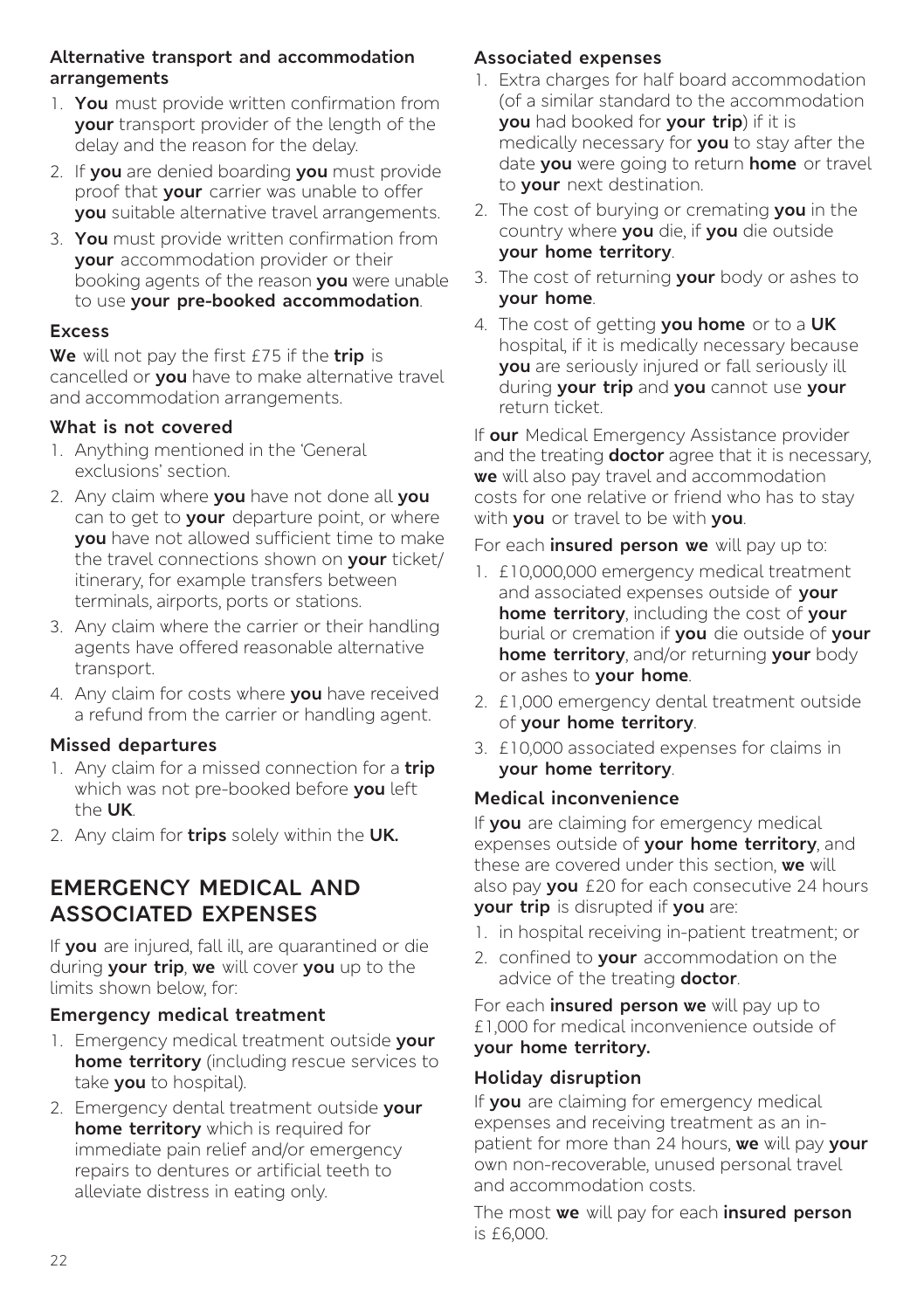#### **Claims conditions**

**You** must phone the Emergency Medical Assistance helpline before **you** make any arrangement if an injury or illness means that **you**:

- 1. need to seek emergency medical advice; or
- 2. are told by the treating **doctor** that **you** need to visit them for repeat treatments; or
- 3. are going to require tests or investigations as an out-patient; or
- 4. are told that **you** need to go into hospital as an in-patient.

An experienced Emergency Medical Assistance coordinator will deal with **your** enquiry and make sure that where necessary:

- 1. hospitals are contacted; and/or
- 2. medical fees are guaranteed; and/or
- 3. medical advisors are consulted.

If **you** cannot call before **you** are admitted as an in-patient because the condition is serious, **you** must contact the Emergency Medical Assistance helpline as soon as possible after **you** go into hospital.

If **you** are injured or fall ill during **your trip, our**  Medical Emergency Assistance provider may move **you** from one hospital to another and/or arrange for **you** to return **home** at any time. They will only do this if they and the treating **doctor** think that it is safe for **you** to be moved or returned **home**.

**You** must provide **us** with all medical reports given to **you** by the treating **doctor** and/or the hospital/medical facility.

#### **Excess**

**We** will not pay the first £75 for each **insured person,** per claim per **trip**, for emergency medical treatment and associated expenses. There is no **excess** for the 'Medical inconvenience' or 'Holiday disruption' benefits.

If the cost of **your** medical treatment is reduced because **you** have used a worldwide reciprocal health care agreement or private health insurance, there will be no **excess** applicable under this section.

#### **What is not covered**

- 1. Anything mentioned in the 'General exclusions' and 'Your health' sections.
- 2. Any claim for:
	- a) treatment received in **your home territory**;
	- b) the cost of in-patient hospital treatment, out-patient treatment or going **home** early that **our** Medical Emergency Assistance provider has not agreed beforehand;
- c) the cost of any non-emergency treatment or surgery, including exploratory tests, which are not directly related to the illness or injury **you** originally went to hospital for;
- d) any form of treatment that **your** treating **doctor** and **our** Medical Emergency Assistance provider think can reasonably wait until **you** return **home**;
- e) cosmetic surgery, unless considered necessary as a medical emergency and agreed with **our** Medical Emergency Assistance provider;
- f) medication which, at the time **your trip** started, **you** knew that **you** would need while **you** were away;
- g) any extra costs because **you** have requested a single or private room;
- h) treatment or services provided by a health spa, convalescent or nursing home or any rehabilitation centre;
- i) any treatment after **you** have returned **home,** or are repatriated to a **UK** hospital.
- 3. Costs incurred following **your** decision not to move hospital or return to **your home territory** after the date when it was deemed safe for **you** to do so by **our** Medical Emergency Assistance provider and **your** treating **doctor**.
- 4. Any claim for 'Medical inconvenience' benefit:
	- a) where the period in hospital or confinement to **your** accommodation is less than 24 consecutive hours;
	- b) for any **insured person** not being treated as an in-patient or confined to accommodation on medical advice;
	- c) where the purpose of travelling was a **business trip**.
- 5. Any claim for medical inconvenience or holiday disruption where there is no valid claim for emergency medical treatment.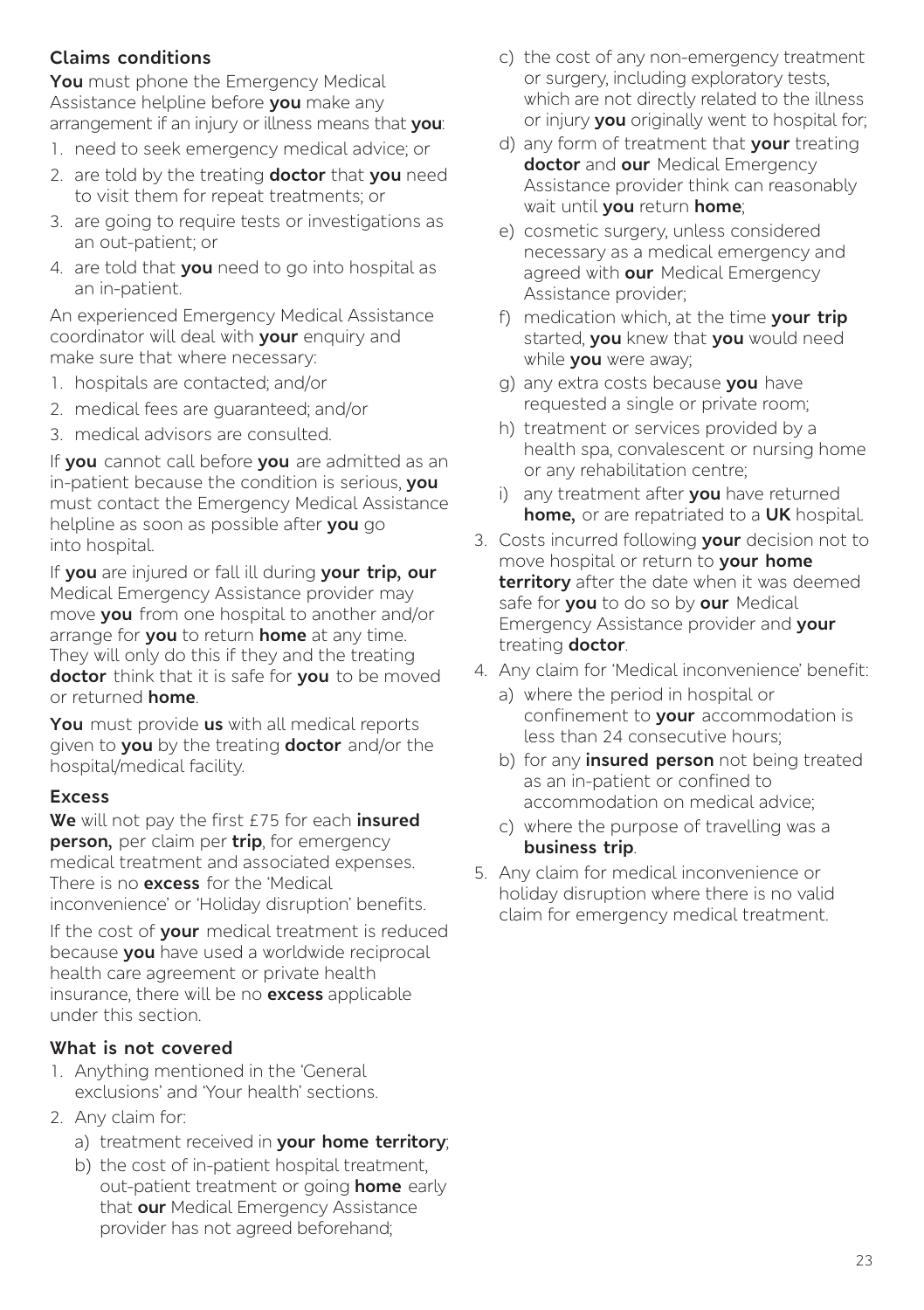# **ACCIDENTAL DEATH OR PERMANENT DISABILITY**

**We** will cover **you** if **you** suffer a serious accidental bodily injury during **your trip** which requires immediate and urgent medical attention and leads solely, directly and independently of any other cause to:

- **your** death; or
- total and permanent loss of use of an entire arm, hand, leg or foot; or
- loss of sight to the extent where **you** are eligible to be registered as severely sight impaired (blind); or
- disablement which means that **you** are permanently and entirely prevented from following any occupation suited to **your** education, experience and capability and this disablement has lasted for at least one year from the date **you** sustained the injury, or has been confirmed as permanent with no prospect of improvement by the treating **doctor.**

For each **insured person**, **we** will pay up to:

- £15,000 in the event of death, other than for **insured persons** under 16 years of age where the maximum **we** will pay is £1,000.
- £50,000 for loss of use of limb, loss of sight and/or disablement.

#### **Claims conditions**

- 1. The death or disability must happen within two years of the accident.
- 2. Only one benefit will be paid under this section, regardless of the number of injuries sustained.
- 3. Any benefit will be paid to **you** or **your** legal representative. If **you** die, the benefit will be paid into **your** estate.

#### **What is not covered**

- 1. Anything mentioned in the 'General exclusions' section.
- 2. Any claim resulting from sickness, disease, nervous shock or degenerative process.

# **LEGAL EXPENSES AND ADVICE**

Legal expenses are underwritten by Aviva Insurance Limited. Personal legal advice and claims handling is undertaken by Arc Legal Assistance Limited or such other company **we**  notify **you** of from time to time.

#### **Legal expense cover**

If, during the **trip**, an accident causes the death or injury of an **insured person** which was not the **insured person's** fault **we** will provide a lawyer and up to £50,000 for legal costs to pursue a civil claim.

**Our** lawyer will assess the evidence and proceed on **your** behalf if it is more likely than not that **you** will recover damages. If, in the lawyer's opinion:

- 1. the prospects of success are no longer in **your** favour; or
- 2. the non-recoverable costs are likely to exceed the potential compensation,

then **we** will not pay further costs toward **your**  legal claim.

#### **Personal legal advice**

**We** will give **you** confidential advice over the phone on any personal legal problem that may lead to a claim under this section.

**We** will tell **you** what **your** legal rights are, what course of action is available to **you** and whether these can be best implemented by **you** or whether **you** need to consult with a lawyer.

#### **Special conditions**

Contingency fees:

- For claims made in some countries, **you** may have to enter into a contingency fee arrangement with a lawyer representing **you**. This means that the lawyer will receive an agreed percentage of any compensation which they receive for **you**.
- **We** will not pay any costs incurred by the lawyer relating to such an arrangement.

Choice of lawyer:

- If court proceedings are issued within the **UK** or there is a conflict of interest, **you** can choose **your** own lawyer.
- For proceedings outside the **UK**, **we** will choose the lawyer.
- **We** will appoint that lawyer subject to acceptance of **our** standard terms of appointment which are available upon request.
- Subject to the other terms and conditions of this **policy**, **we** will pay legal costs up to £50,000.

**Our** rights and **your** obligations:

- On request, **your** lawyer must provide **us** with information or opinion about **your** claim.
- **You** must cooperate fully with **us** and the lawyer.
- **You** must notify **us** immediately if anyone offers to settle a claim. If **you** don't accept an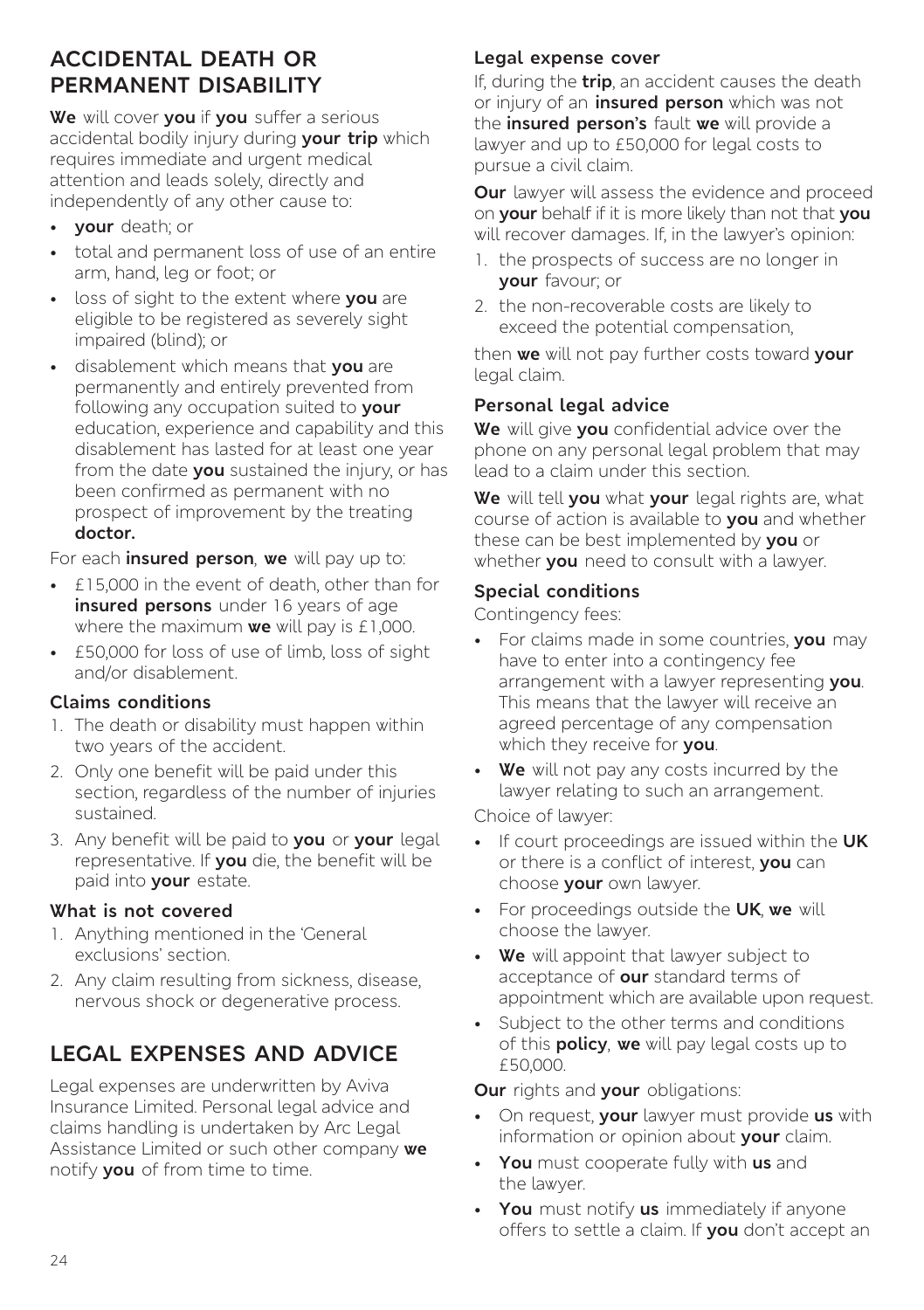offer which the lawyer advises is reasonable **we** may refuse to pay further costs.

• If successful, **you** must instruct **your** lawyer to attempt recovery of all costs relating to **your** case.

Legal expenses cover will end if **you**:

- settle or withdraw **your** claim without **our** agreement.
- do not give instructions when requested by the lawyer.
- dismiss a lawyer without **our** consent. **We** will not withhold consent without good reason.

If, due to the above, **we** incur costs that wouldn't otherwise have been incurred, **we** reserve the right to recover these from **you**.

**You** cannot transfer **your** rights under this section. A person, partnership (whether limited or not) or company who is not insured under this **policy** has no rights under the Contracts (Rights of Third Parties) Act 1999 to enforce any of its terms.

#### **What is not covered**

- 1. Anything mentioned in the 'General exclusions' section.
- 2. An application for judicial review.
- 3. Claims made by anyone other than **you** enforcing their rights under this cover.
- 4. Any costs incurred before **your** claim has been accepted by **us.**

# **PERSONAL LIABILITY**

**We** will cover any money that **you** legally have to pay that relates to an accident **you** have caused during **your trip** which causes:

- death, illness, disease or physical injury to any person;
- loss or damage to property;
- loss or damage to temporary holiday accommodation which is not owned by **you**.

**We** will also pay legal costs and expenses incurred by **you** in relation to the accident. **You**  must obtain **our** consent in writing before incurring any cost or expense.

For any one event, **we** will pay up to £2,000,000.

#### **Excess**

A £150 **excess** applies to all claims arising from damage caused by **you** to **your** temporary holiday accommodation.

#### **What is not covered**

1. Anything mentioned in the 'General exclusions' section.

- 2. Any fines or exemplary damages (punishing, or aimed at punishing, the person responsible rather than awarding compensation) **you** have to pay.
- 3. Liability arising from:
	- a) death or injury of members of **your** household or people who work for **you**;
	- b) loss or damage to property which belongs to **you** or is under:
		- i) **your** control;
		- ii) the control of a member of **your** household;
		- iii) the control of people who work for **you**.
	- c) **your** job;
	- d) **you** owning or occupying any land or building, unless **you** are occupying any temporary holiday accommodation;
	- e) **you** owning or using:
		- i) animals (except domestic animals);
		- ii) firearms (except sporting guns used for clay-pigeon or small-bore shooting);
		- iii) motorised vehicles;
		- iv) vessels (other than manually propelled watercraft);
		- v) aircraft of any description, including unpowered flight.

# **YOUR POSSESSIONS**

#### **Delayed baggage**

If **your** baggage is temporarily lost on the outward journey and **you** are without it for more than 12 hours **we** will pay for the replacement of essential items.

For each **insured person**, **we** will pay up to £250.

#### **Baggage and personal money**

**We** will cover **you** for loss, theft or accidental damage to **your**:

- 1. baggage, including **valuables**; and/or
- 2. **personal money** We will also cover foreign currency during the 72 hours immediately before **your**  departure on the outward journey.

For each **insured person, we** will pay up to:

- £2,500 in total for baggage (less any amount already claimed under the 'Delayed baggage' section) subject to a maximum of:
	- £1,000 for any individual item.
- £500 for **personal money** (a maximum of £100 for cash applies to **insured persons**  under the age of 16).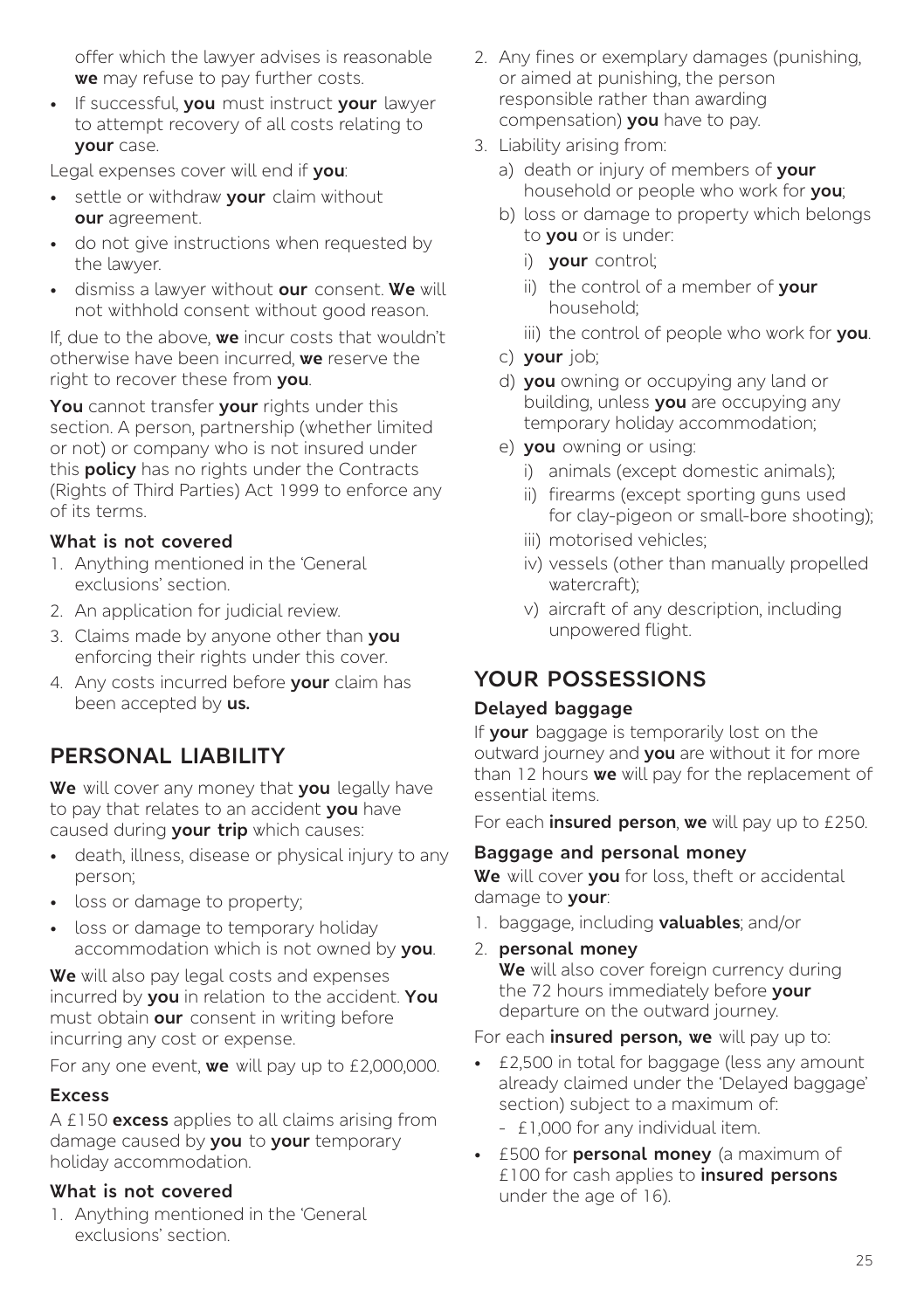#### For baggage or **valuables** which are:

- a) less than two years old, **we** will pay the replacement cost when proof of the original purchase is provided;
- b) more than two years old or where proof of purchase cannot be provided, **we** will, at **our**  option, settle any claim by payment or replacement based on the value of **your** items at the time of loss.

#### **Emergency travel documents**

If **your** passport or visa is lost, stolen or accidentally damaged whilst **you** are outside the **UK**, **we** will pay for:

- a) the cost of an emergency travel document; and/or
- b) travel, accommodation and communication expenses,

if the loss prevents **you** from leaving the country **you** are in or continuing the **trip**.

For each **insured person**, the most **we** will pay is £750.

Contact the Travel Assistance helpline for advice on how to replace lost or stolen **personal money,** and how to obtain an emergency travel document to enable **you** to continue **your trip**.

#### **Claims conditions**

- 1. If **your** baggage is lost, stolen or damaged by an authority, a transport company or hotel, **you** must report the details of the loss or damage to them in writing and request written confirmation, including the number of hours **you** were without **your** baggage if it was temporarily lost.
- 2. If **your** baggage is lost or damaged by an airline, **you** must:
	- a) get a property irregularity report;
	- b) give written notice of the claim to the airline within the time limit in their conditions or carriage (**you** should keep a copy);
	- c) keep all travel tickets and tags if **you** claim under this **policy**.
- 3. **You** must report any loss or theft to the police as soon as reasonably possible following discovery, and get a written report (where it is not possible to obtain a police report **you** must provide other independent proof of the loss or theft, such as a letter from **your** transport company, hotel, or resort management).
- 4. It may affect **your** claim if **you** cannot prove the value of, and that **you** were responsible for, the lost, stolen or damaged items, for

example a receipt or credit card/bank statement showing evidence of the purchase, proof of withdrawal or a currency exchange receipt. If **you** are claiming for damage, **we** may ask **you** to send **us** the broken item.

#### **Excess**

**We** will not pay the first £75 for each **insured person,** per claim per **trip,** but limited to £150 in total. There is no **excess** for Delayed baggage.

#### **What is not covered**

- 1. Anything mentioned in the 'General exclusions' section.
- 2. Loss, accidental damage or theft of **personal money** or **valuables** not carried in **your** hand baggage and fully accessible to **you** while **you** are travelling.
- 3. Loss or theft of **personal money**, baggage or **valuables** which **you** have deliberately left somewhere that is not in **your** full view and with no one known to **you** looking after them.
- 4. Theft of **personal money,** baggage or **valuables** from a locked room, safe, motor vehicle or caravan unless there is visible evidence of forcible and violent entry.
- 5. Theft of **personal money**, baggage or **valuables** from an unattended motor vehicle unless they have been placed out of view.
- 6. Any **personal money**, baggage or **valuables**  delayed, detained or confiscated by customs or other officials.
- 7. Wear and tear, loss of value or damage caused by moths and/or vermin, or any process of cleaning, repairing or restoring.
- 8. Loss, accidental damage or theft of bonds, securities or documents of any kind (other than those listed under **personal money**).
- 9. Any claim for travel and accommodation expenses of any other **insured person** who could travel without **you** but decides to stay with **you**.
- 10.Pedal cycles, contact or corneal lenses, hearing aids or other medical and dental fittings. Antiques, musical instruments, unset precious stones, furs or telescopes.
- 11.Scuba diving, fishing or **winter sports equipment**.
- 12.Loss or damage of sports equipment or clothing whilst in use.
- 13.Cracking, scratching or breaking of glass (except lenses in camera, binoculars or spectacles), china, porcelain, ceramics, pottery, ornaments or similar fragile articles.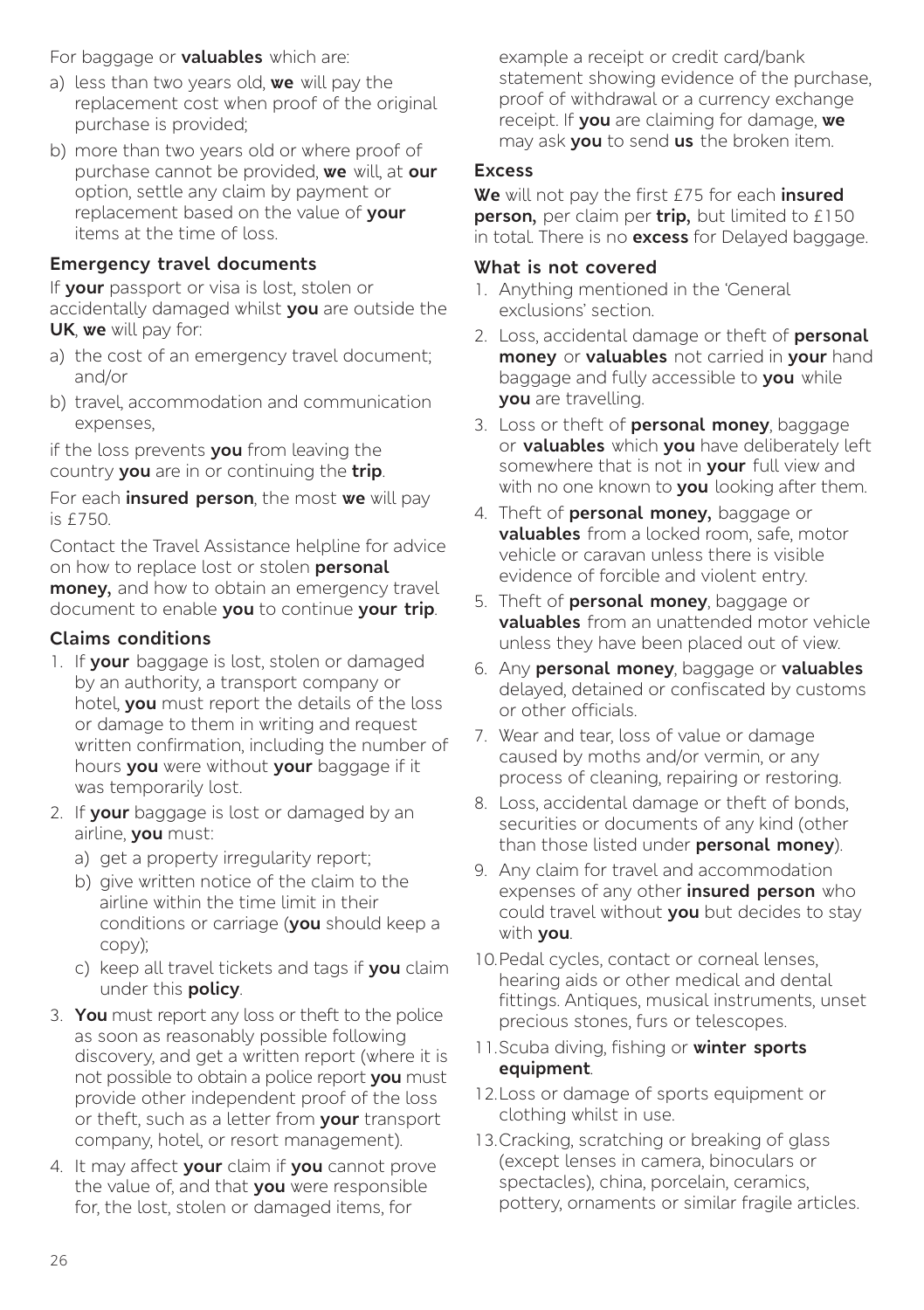- 14.Loss, accidental damage or theft of items used in connection with **your** job, which are not owned by **you**.
- 15.Shortages due to a mistake or loss due to a change in exchange rates.
- 16.Loss or theft of travellers' cheques where the issuer provides replacements or where **you** have not complied with the issuer's instructions.

### **WINTER SPORTS**

Cover under this section only applies for a total of 31 days in any calendar year.

#### **Winter sports equipment**

If **your** owned or hired **winter sports equipment**  is lost, stolen or damaged by accident during **your trip**, **we** will pay for the repair or replacement, whichever is lower, after making an allowance for wear and tear and loss of value using the scale below.

- Up to 2 years old, 100% of the purchase price
- Up to 3 years old, 50% of the purchase price
- Up to 4 years old, 30% of the purchase price
- Up to 5 years old, 20% of the purchase price

**We** will pay to hire replacement **winter sports equipment** if:

- **you** make a successful claim for loss, theft or damage to **your winter sports equipment**; or
- **your winter sports equipment** is temporarily delayed in transit for more than 24 hours.

**We** will also cover the cost of a replacement lift pass if it is lost or stolen.

For each **insured person**, **we** will pay up to:

- £500 for **winter sports equipment** owned by **you;**
- £250 for **winter sports equipment** hired to **you;**
- £150 for a replacement lift pass;
- £15 per day for hire of replacement **winter sports equipment**, up to a maximum of £250.

#### **Delay due to avalanche**

**We** will pay for the cost of extra travel and accommodation if an avalanche delays **your**  arrival at, or departure from, the booked resort (only during the published ski season).

For each **insured person**, **we** will pay up to £300.

#### **Piste closure**

This cover does not apply to cross-country skiing.

**We** will pay **you** a daily benefit if all pistes at **your** booked resort are closed due to lack of snow, excessive snow or high winds.

For each **insured person**, **we** will pay a daily benefit of £30 up to a maximum of £300.

#### **Medical inconvenience**

If, due to illness or injury, **you** are medically certified as being unable to ski or board, **we** will pay a daily benefit for each day **you** are prevented from doing so.

**We** will also pay a benefit for the proportionate cost of **your** non-refundable ski pack (ski lessons from a ski school, ski hire and lift pass).

For each **insured person**, the most **we** will pay is:

- £50 for each day **you** are unable to ski or board, up to a maximum of £200.
- £500 for **your** ski pack.

#### **Excess**

**We** will not pay the first £75 for each **insured person,** per claim per **trip,** for **winter sports equipment** owned by **you**. The total **excess** will be limited to £150.

#### **Claims conditions**

#### **Winter sports equipment:**

- 1. If **your winter sports equipment** is lost or damaged by an authority, a transport company or hotel, **you** must report the details of the loss or damage to them in writing and request written confirmation.
- 2. If **your winter sports equipment** is lost or damaged by an airline, **you** must:
	- a) get a property irregularity report;
	- b) give written notice of the claim to the airline within the time limit in their conditions of carriage (**you** should keep a copy);
	- c) keep all travel tickets and tags if **you** claim under this **policy**.
- 3. **You** must report any loss or theft to the police as soon as reasonably possible following discovery, and get a written report (where it is not possible to obtain a police report **you** must provide other independent proof of the loss or theft, such as a letter from **your** transport company, hotel, or resort management).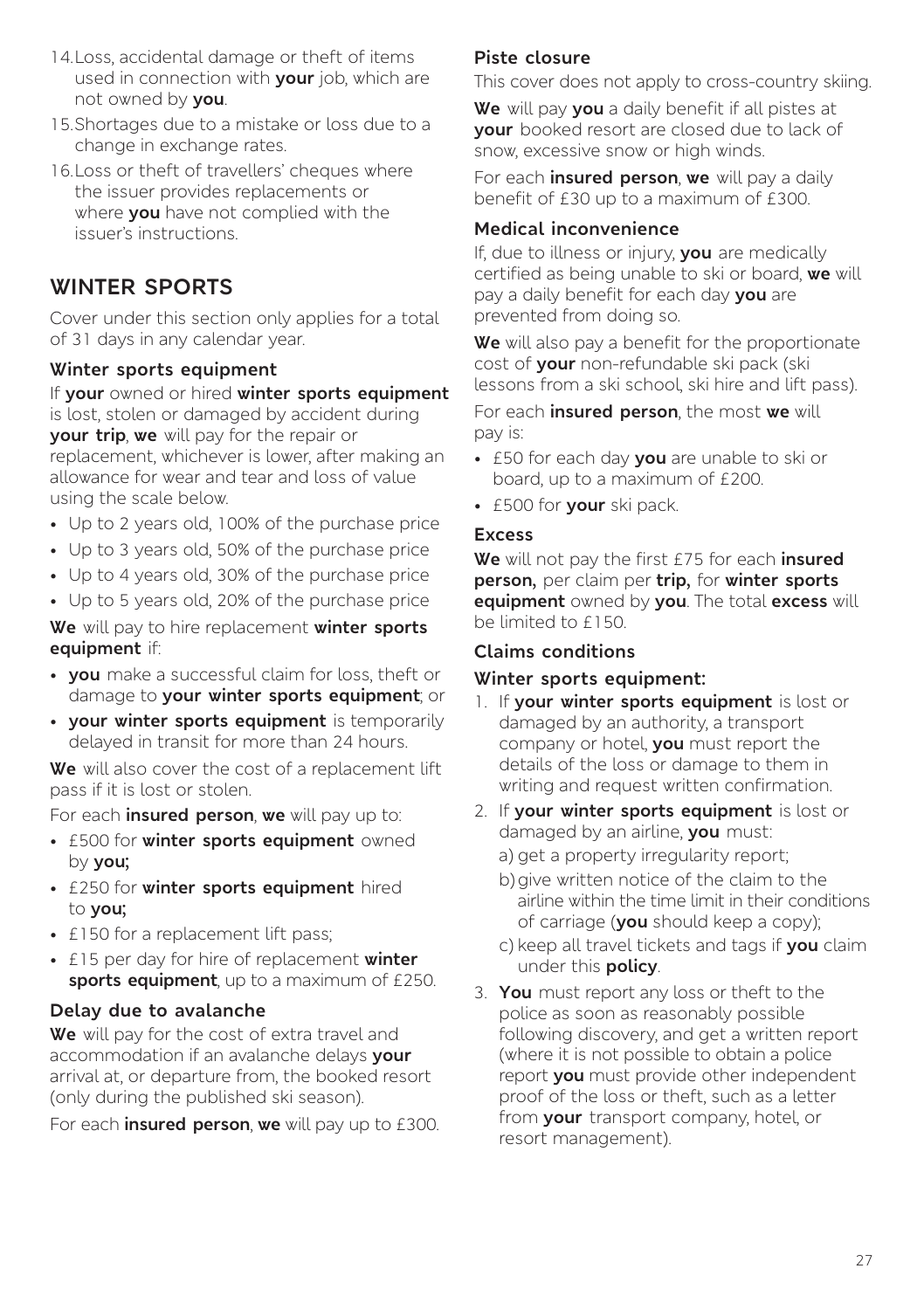#### **Piste closure**

**You** must provide evidence from **your** tour operator or resort management that all pistes were closed, and how long they were closed for.

#### **What is not covered**

- 1. Anything mentioned in the 'General exclusions' or 'Your health' sections.
- 2. Any claim where the maximum limit of 31 days for winter sports has been exceeded.

#### **Winter sports equipment:**

- 1. Deliberate or malicious damage caused by an **insured person.**
- 2. Loss or damage to **winter sports equipment** caused by an **insured person's** carelessness or neglect.
- 3. Hired **winter sports equipment** which is damaged while being used.
- 4. Wear and tear, loss of value and damage caused by moths, vermin, or any process of cleaning, repairing or restoring.
- 5. Loss or theft of **winter sports equipment**  which **you** have deliberately left somewhere that is not in **your** full view and with no one known to **you** looking after it.
- 6. Theft of **winter sports equipment** from a locked room, safe, motor vehicle or caravan, unless there is visible evidence of forcible and violent entry.
- 7. Theft of **winter sports equipment** from an unattended motor vehicle unless it has been placed out of view.
- 8. Any **winter sports equipment** delayed, detained or confiscated by customs or other officials.

# **SPORTS AND ACTIVITIES**

**We'll** cover **you** whilst **you** take part in most sports and leisure activities. It is a general condition of **this policy** that **you** take all reasonable precautions to protect **yourself** against accidents and injury.

This includes when **you** take part in sports and leisure activities where **you** must make use of any appropriate safety equipment and follow any instructions provided (if taking part in an organised activity).

Please refer to the 'Personal liability' section for further exclusions.

#### **There is no cover for:**

1. **You** training for, or taking part in any race, time trial or organised sporting competition, performance or tournament.

- 2. **You** participating in an activity as a professional or where **you** are paid or receive benefits in kind, such as travel and/or accommodation or expenses.
- 3. Any claim for injury, illness or death that happens while **you** are taking part in these activities or any financial loss as a result of **you** being unable to take part in these activities.

#### **Excluded activities**

#### **You will not be covered whilst participating in any of these activities**

#### **Land**

- Adventure racing/endurance events/marathon/ ultramarathon/multi-discipline events
- Big game hunting/hunting
- Boxing/martial arts
- Caving/potholing
- Charity and conservation work that is not organised through a registered organisation, is not voluntary or involves work at heights over 3 metres or work in a healthcare facility
- Cycle racing
- Expeditions
- Free running/Parkour
- Mountain biking other than trails graded as easy or moderate
- Mountaineering, rock climbing, bouldering (outdoors) or via ferrata
- Track events involving the use of motor vehicles
- Trekking that involves an ascent to more than 5,000 metres altitude

#### **Water**

- Canyoning/Coasteering
- Cliff diving
- Free divina
- High diving
- Ice divina
- Kite surfing
- River sports involving rivers over grade 3
- Sailing/Yachting more than 12 miles from shore
- Scuba diving
	- where this is the main reason **you** booked the **trip**;
	- where **you** are not accompanied by a qualified instructor or dive master;
	- beyond the depth to which **you** are qualified to a maximum of 40m;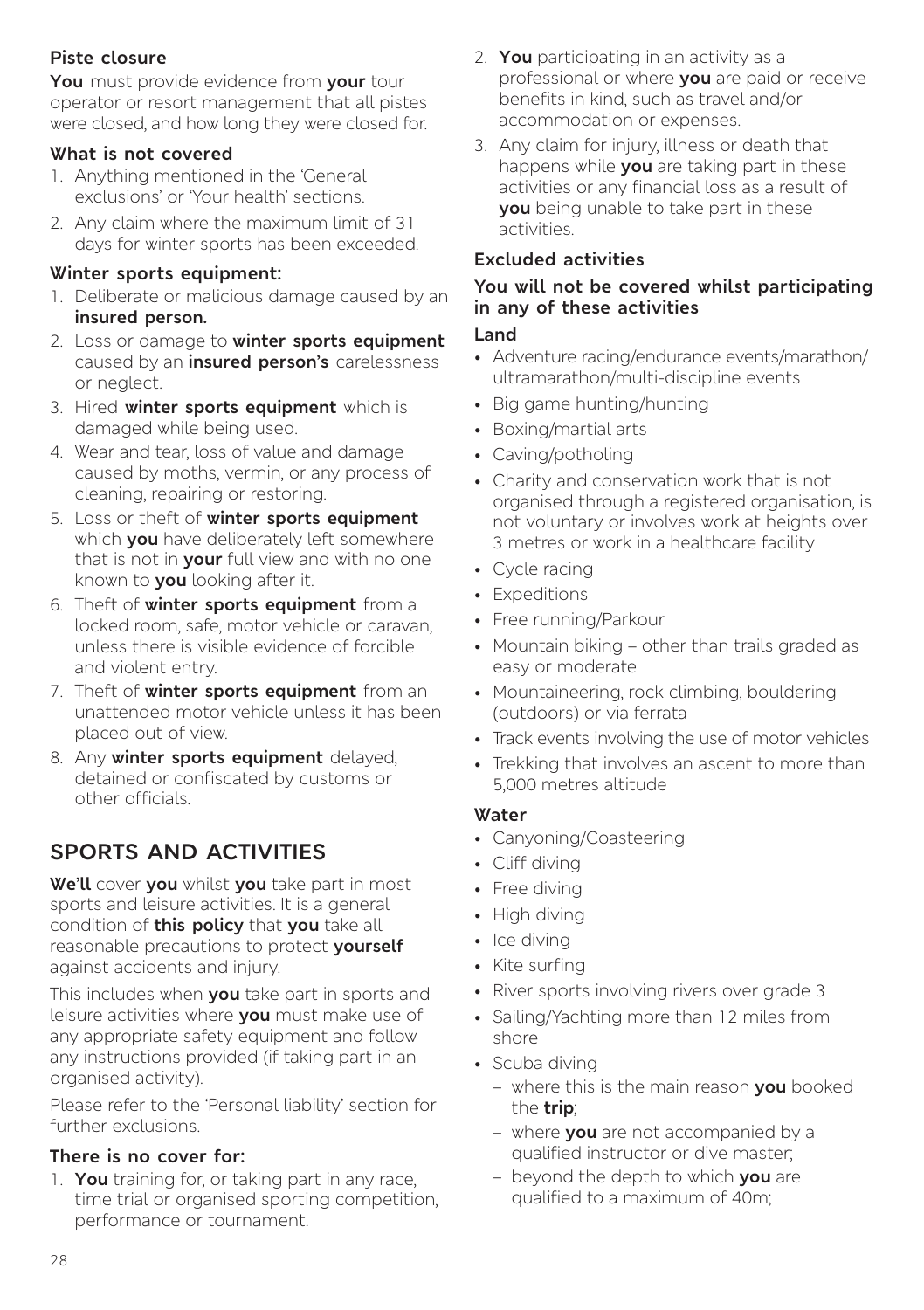- that is professional, commercial or technical diving in nature, including but not limited to enriched air, tutor, solo, wreck, cave or cavern diving.
- Water ski jumping

#### **Aerial**

- Base jumping
- Flying (other than as a fare paying passenger in a fully licensed passenger carrying aircraft)
- Gliding
- Hang gliding
- Parachuting
- Paragliding
- Sky diving/parachuting (other than tandem skydiving through licensed operator)

#### **Winter sports activities**

- Bobsleigh/cresta/luge/skeleton
- Freestyle skiing/snowboarding
- Off-piste skiing (unless accompanied by a qualified guide at all times in areas the resort management consider to be safe)
- Heli-skiing
- Glacier skiing
- Ski flying/jumping/stunting/surfing
- Ski racing/training
- Ski mountaineering

### **COMPLAINTS PROCEDURE**

#### **Our promise of service**

**Our** goal is to give excellent service to all **our**  customers but **we** recognise that things go wrong occasionally. **We** take all complaints **we**  receive seriously and aim to resolve all **our** customers' problems promptly. To ensure that **we** provide the kind of service **you** expect **we** welcome **your** feedback. **We** will record and analyse **your** comments to make sure **we** continually improve the service **we** offer.

#### **What will happen if you complain?**

- **• We** will acknowledge **your** complaint promptly.
- **• We** aim to resolve all complaints as quickly as possible.

Most of **our** customers' concerns can be resolved quickly, but occasionally more detailed enquiries are needed. If this is likely, **we** will contact **you** with an update within 10 working days of receipt and give **you** an expected date of response.

#### **What to do if you are unhappy**

If **you** are unhappy with any aspect of the handling of **your** claim or medical screening **we** would encourage **you**, in the first instance to seek resolution by contacting:

- **0800 056 5913**
- M&S Club Rewards Travel Insurance Claims, PO Box 432, Chichester, West Sussex, PO18 8WP.

If **your** complaint relates to the cover provided under this **policy** please contact:

- **0800 051 2616** or
- Customer Care team, M&S Club Rewards travel insurance, PO Box 7463, Perth, PH2 0YX.

Please provide **your policy** number in any correspondence.

If **your** complaint relates to the sale of M&S Club Rewards with insurance please contact:

- **0345 900 0900** or
- Customer Services team, M&S Club Rewards travel insurance, M&S Bank, PO Box 10565, 51 Saffron Road, Wigston, LE18 9FT.

If **you** are unhappy with the outcome of **your** complaint, **you** may refer the matter free of charge to:

• The Financial Ombudsman Service, Exchange Tower, London E14 9SR

Telephone: **0800 023 4567** (free from landlines and mobiles)

#### **[www.financial-ombudsman.org.uk](http://www.financial-ombudsman.org.uk)**

**You** can also contact the Financial Ombudsman by using the online dispute resolution platform known as ODR, which **you** can access at **[www.ec.europa.eu/odr](http://www.ec.europa.eu/odr)**

Whilst **we** are bound by the decision of the Financial Ombudsman Service, **you** are not. Following the complaints procedure does not affect **your** right to take legal action.

### **COMPENSATION**

**We** are members of the Financial Services Compensation Scheme (FSCS). **You** may be entitled to compensation from this scheme if **we** cannot meet **our** obligations, depending on the type of insurance and the circumstances of **your** claim. Further information about the scheme is available from the FSCS website **[www.fscs.org.uk](http://www.fscs.org.uk)**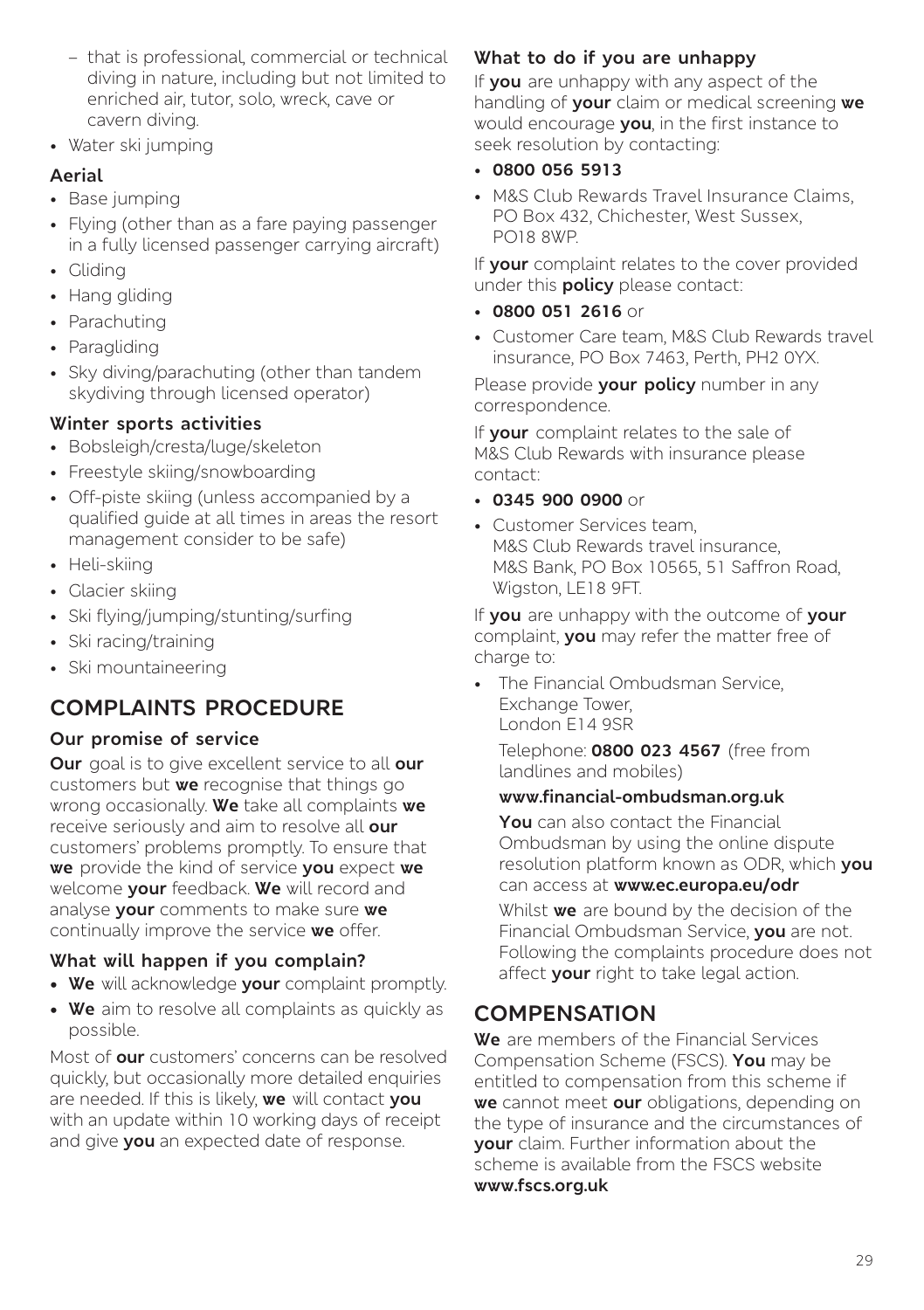# **PRIVACY NOTICE OVERVIEWS**

#### **The data controllers responsible for the personal information in the notice are:**

Aviva Insurance Ltd (Aviva) as the underwriter of M&S Club Rewards travel insurance. Aviva collects and uses personal information about you so that they can provide you with a policy that suits your insurance needs. Some of this information may be collected directly from you and some may be collected from other sources including M&S Bank (a trading name of Marks & Spencer Financial Services plc), for example, during the sale of the policy. Aviva, is the data controller in respect of your personal information that it has received from M&S Bank, as intermediary, and also in respect of any information that it has collected directly from you or from other sources as set out in its Privacy Notice.

M&S Bank, Kings Meadow, Chester, CH99 9FB, is responsible for the sale and administration of M&S Club Rewards with insurance. We will collect and use personal information about you during the sale and administration of the product which may be provided by you but could also include information that we have previously collected about you, e.g. any information held about you as a banking customer. M&S Bank is the data controller for this information which will be shared with Aviva as set out in its Privacy Notice.

#### **Privacy notice overview**

M&S Bank will share your personal information with Aviva to enable Aviva to underwrite your policy and manage your claims. If you make a claim, any information you give to us, or to Aviva, may be put in a register of claims database and it may be shared with other insurers to prevent fraudulent claims.

Please read an overview of our Privacy Notice below. You can access the full Privacy Notice at www.marksandspencer.com/bankprivacynotice or by writing to: M&S Bank, PO Box 10564, 51 Saffron Road, Wigston, LE18 9FS.

This provides an overview of:

- the types of information **we** collect about you
- how **we** collect and use it
- who **we** might share it with
- the steps **we'll** take to make sure it stays private and secure.

**We'll** also explain your rights to your information. This is just an overview of some key points. A full description is contained in the Privacy Notice which you can obtain by visiting

www.marksandspencer.com/bankprivacynotice or by writing to: M&S Bank, PO Box 10564, 51 Saffron Road, Wigston, LE18 9FS.

#### **Who we are**

When **we** say '**we**', **we** mean M&S Bank who is the data controller for your M&S Club Rewards travel insurance. The data controller is responsible for deciding how your information is used and ensuring it is private and secure.

M&S Bank is a trading name of Marks & Spencer Financial Services plc. Registered in England No. 1772585. Marks & Spencer Financial Services plc is entered in the Financial Services Register. Registration No. 151427. You can check the above registration details on the Financial Services Register by visiting the website fca.org.uk/register or by contacting the Financial Conduct Authority on 0800 111 6768. Authorised by the Prudential Regulation Authority and regulated by the Financial Conduct Authority and the Prudential Regulation Authority. M&S Bank is part of the HSBC Group of companies.

#### **The information we collect**

**We** collect information about you from different places including:

- directly from you
- from a third party acting on your behalf e.g. an intermediary or broker
- from other HSBC companies
- from Marks and Spencer plc
- from publicly available sources
- when **we** generate it ourselves
- from other organisations.

**We'll** only collect your information in line with relevant regulations and law and this may relate to any of our products or services you apply for, currently hold or have held in the past.

You're responsible for making sure you give us accurate and up-to-date information. If you provide information for another person on your account, you'll need to tell them how to find the Privacy Notice and make sure they agree to us using their information for the purposes set out in it.

#### **How we'll use your information**

We'll use it to provide any products and services you've requested and other purposes, for example:

- to confirm your identity and address
- to understand how you use your accounts
- to carry out your instructions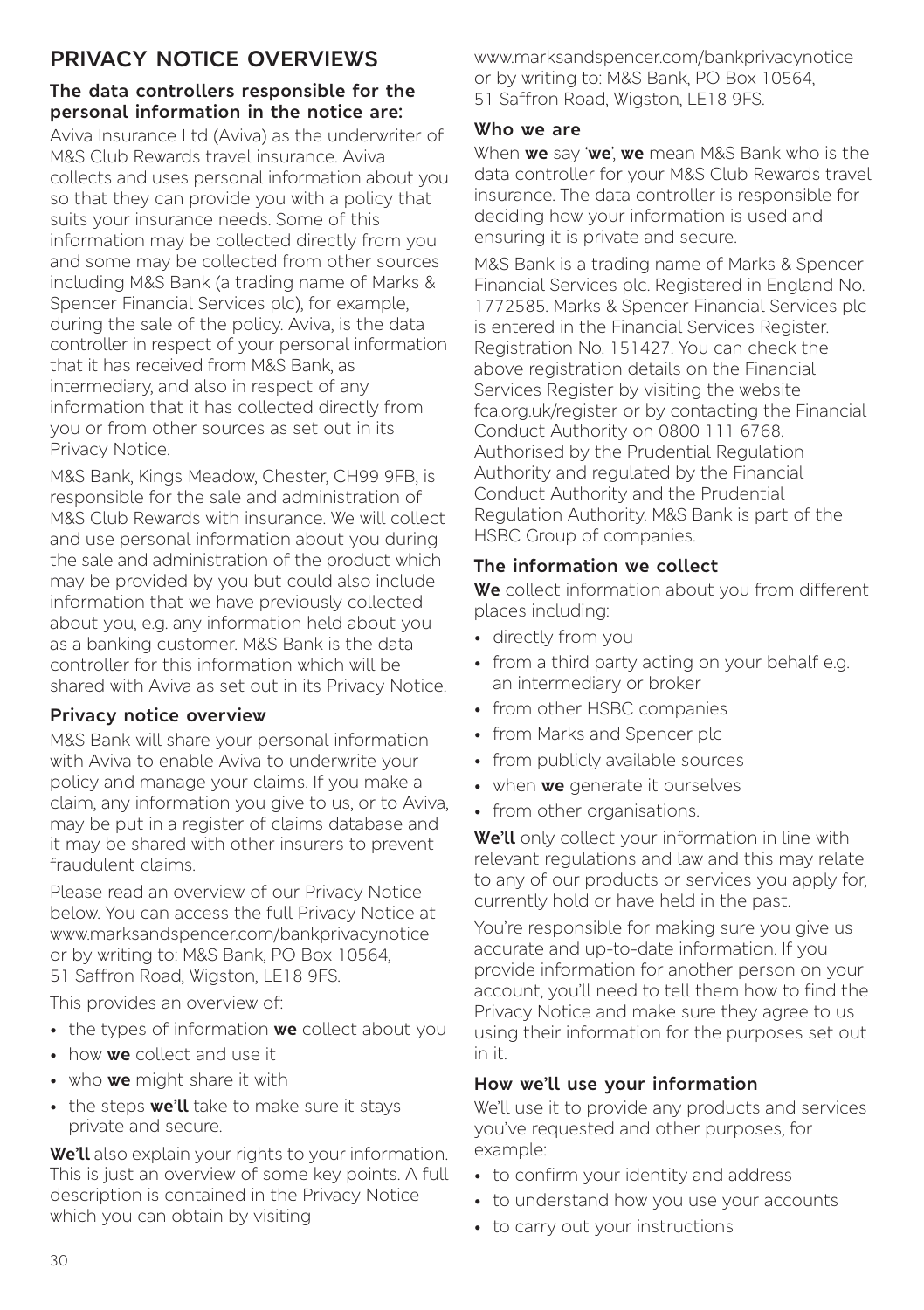- to improve our products and services
- to offer you other services **we** believe may benefit you unless you ask us not to.

**We'll** only use your information where **we're** allowed to by law e.g. carrying out an agreement **we** have with you, fulfilling a legal obligation, because **we** have a legitimate business interest or where you agree to it.

**We** may use automated systems to help us make credit decisions as well as carrying out fraud and money laundering checks.

#### **Who we can share your information with**

M&S Bank will share your personal information with the insurer to enable the insurer to provide you with a quote, administer your policy and manage your claims. If you make a claim, any information you give to us, or to the insurer may be put in a register of claims database and it may be shared with other insurers to prevent fraudulent claims. **We** may share your information with other HSBC Group members and any subcontractors, agents, or service providers who work for us or other HSBC Group companies as well as Marks and Spencer plc. **We** may also share your information with others outside of the HSBC Group e.g. regulators, insurers, other financial institutions, brokers, agents as well as credit reference and fraud prevention agencies.

#### **Sensitive information**

When you apply for insurance, you may need to give us sensitive health information if the insurer needs this to give you a quote. **We** will keep this information secure and process it in accordance with relevant laws and regulations. Where appropriate, **we** will ask for consent to collect and use this information.

#### **How long we'll keep your information**

**We'll** keep your information for as long as you have a relationship with us. After it ends **we'll** keep it where we may need it for our legitimate purposes, to help us respond to queries or complaints, or for other legal and regulatory reasons, including for example, fighting fraud and financial crime and responding to requests from regulators.

#### **Transferring your information overseas**

Your information may be transferred and stored in countries outside the European Economic Area (EEA), including some that may not have laws offering the same level of protection for personal information. When **we** do this, **we'll** ensure an appropriate level of protection is maintained.

#### **Your rights**

You have a number of rights relating to your information e.g. to see what **we** hold, to ask us to share it with another party, to ask us to update incorrect or incomplete details, to object to or restrict processing of it or to make a complaint etc.

For a fuller statement of your rights and how to complain if you're unhappy with anything you think **we** are doing, please see the full Privacy Notice.

#### **More information**

If you'd like more details about anything covered in this summary, please see our full Privacy Notice. You can view or download a copy by visiting www.marksandspencer.com/bankprivacynotice or if you prefer paper, give us a call on 0345 900 0900 and **we'll** send you one in the post.

#### **Aviva privacy notice overview**

In this section '**we**', '**us**' or '**our**' means Aviva Insurance Limited.

**We** collect and use personal information about you so that **we** can provide you with a policy that suits your insurance needs. This notice explains the most important aspects of how **we** use your information but you can get **more** information about the terms **we** use and view **our** full privacy policy at

www.aviva.co.uk/privacypolicy or request a copy by writing to **us** at Aviva, Freepost, Mailing Exclusion Team, Unit 5, Wanlip Road Ind Est, Syston, Leicester, LE7 1PD.

The data controller responsible for this personal information is Aviva Insurance Limited as the underwriter of the product. Additional controllers include M&S Bank, who are responsible for the sale and administration of the product, and any applicable insurers, reinsurers or brokers **we** use.

#### **Personal information we collect and how we use it**

**We** will use personal information collected from you and obtained from other sources:

- to provide you with insurance: **we** need this to decide if **we** can offer insurance to you and if so on what terms and also to handle any claims,
- to support legitimate interests that **we** have as a business. **We** need this to:
	- manage arrangements **we** have with **our** insurers, reinsurers and brokers **we** use, and for the detection and prevention of fraud,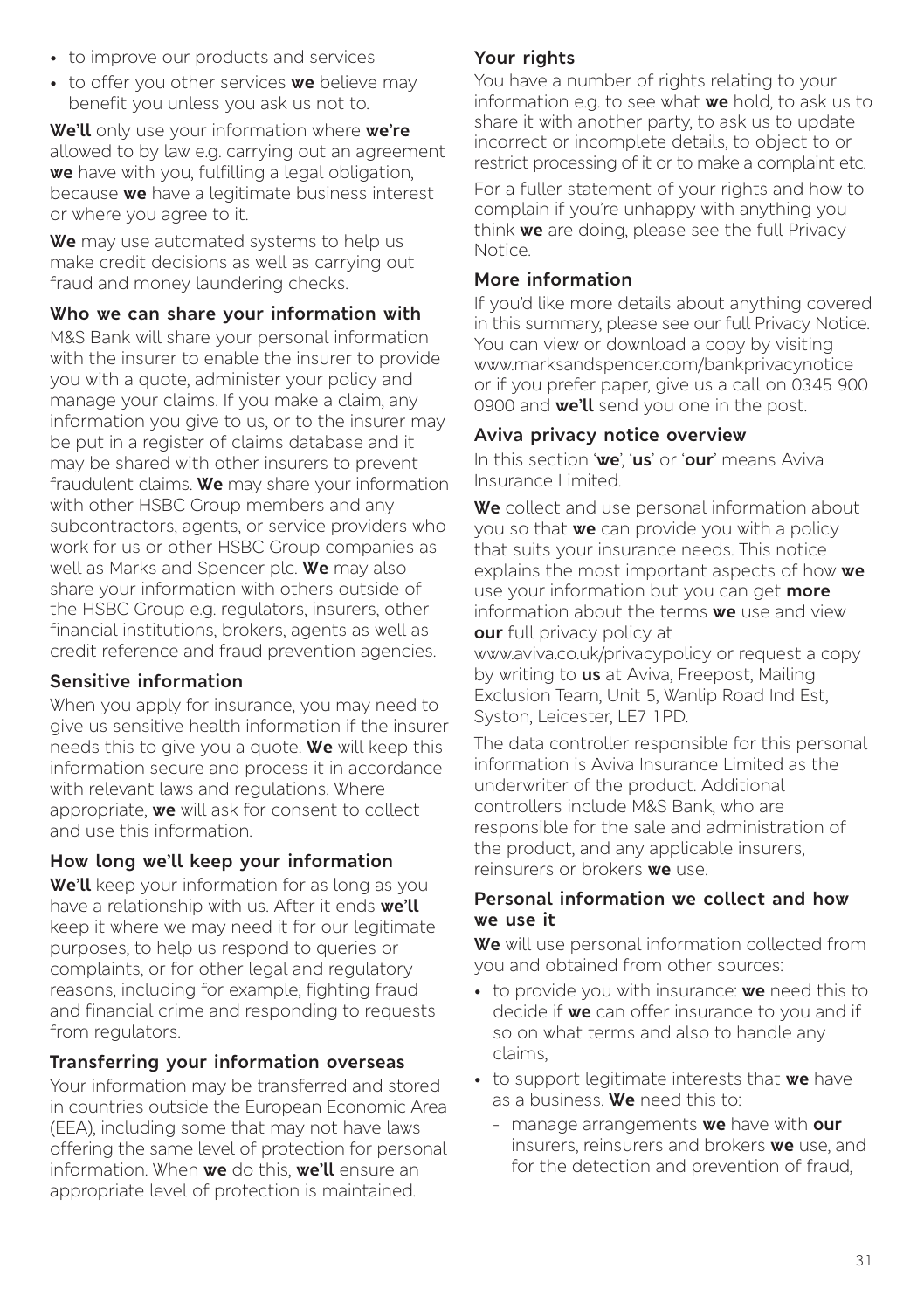- to meet any applicable legal or regulatory obligations: **we** need this to meet compliance requirements with **our** regulators (e.g. Financial Conduct Authority), to comply with law enforcement and to manage legal claims, and
- to carry out other activities that are in the public interest: for example **we** may need to use personal information to carry out anti-money laundering checks.

#### **We** may also use personal information about other people, for example family members you wish to insure on a policy. **If you are providing information about another person we expect you to ensure that they know you are doing so. You might find it helpful to show them this privacy notice.**

The personal information **we** collect and use will include name, address, date of birth and financial information. If a claim is made **we** will also collect personal information about the claim from you and any relevant third parties. **We** may also need to ask for details relating to the health or any unspent offences or criminal convictions of you or somebody else covered under your policy. **We** recognise that information about health and offences or criminal convictions is particularly sensitive information. **We'll** ensure that **we** only use that information where **we** need to for **our** insurance purposes (including assessing the terms of your insurance contract, dealing with changes to your policy and/or dealing with claims.

There may be times when **we** need consent to use personal information for a specific reason. If this happens **we** will make this clear to you at the time. If you give **us** consent to using personal information, you are free to withdraw this at any time by contacting **us** – refer to the "Contacting us" details below. Please note that if consent to use this information is withdrawn **we** will not be able to continue to process the information you gave **us** for this/these purposes(s). This would not affect our use of the information where consent is not required.

Of course, you don't have to provide **us** with any personal information, but if you don't provide the information **we** need **we** may not be able to proceed with your application or any claim you make.

Some of the information **we** use as part of this application may be provided to **us** by a third party. This may include information already held about you within the Aviva group, including details from previous quotes and claims,

information **we** obtain from publicly available records, **our** trusted third parties and from industry databases, including fraud prevention agencies and databases.

#### **Credit reference agency searches**

To ensure the insurer has the necessary facts to assess your insurance risk, verify your identity, help prevent fraud and provide you with **our** best premium and payment options, the insurer may need to obtain information relating to you at quotation, renewal and in certain circumstances where policy amendments are requested. The insurer or their agents may undertake checks against publicly available information (such as electoral roll, county court judgments, bankruptcy orders or repossession(s)). Similar checks may be made when assessing claims.

The identity of **our** credit reference agency and the ways in which they use and share personal information are explained in more detail at www.transunion.co.uk/crain.

#### **Automated decision making**

**We** carry out automated decision making to decide whether **we** can provide insurance to you and on what terms, deal with claims or carry out fraud checks. In particular **we** use an automated underwriting engine to provide a quote for this product, using the information **we** have collected.

#### **How we share your personal information with others**

We may share your personal information:

- with the Aviva group, **our** agents and third parties who provide services to **us**, and other insurers (either directly or via those acting for the insurer such as loss adjusters or investigators) to help **us** administer **our** products and services,
- with regulatory bodies and law enforcement bodies, including the police, e.g. if **we** are required to do so to comply with a relevant legal or regulatory obligation,
- with other organisations including insurers, public bodies and the police (either directly or using shared databases) for fraud prevention and detection purposes,
- with reinsurers who provide reinsurance services to Aviva and for each other. In respect of risks underwritten by Aviva, with insurers who cover Aviva under its group insurance policies and with **our** brokers who arrange and manage such reinsurance and insurance arrangements. They will use your data to decide whether to provide reinsurance and insurance cover, arrange and manage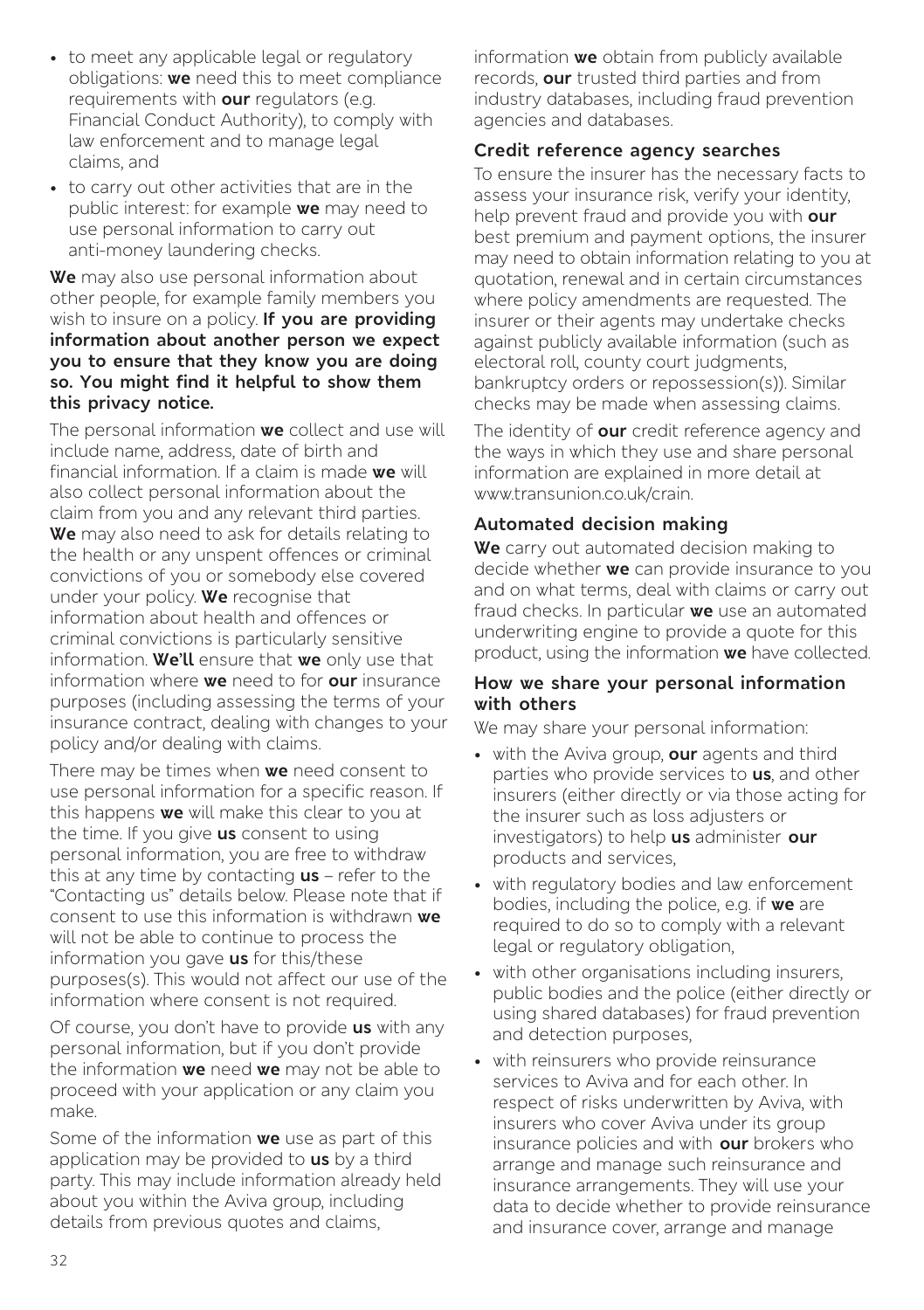such cover, assess and deal with reinsurance and insurance claims under such cover and to meet legal obligations. They will keep your data for the period necessary for these purposes and may need to disclose it to other companies within their group, their agents and third party service providers, law enforcement and regulatory bodies.

Some of the organisations **we** share information with may be located outside of the European Economic Area ("EEA"). **We'll** always take steps to ensure that any transfer of information outside of Europe is carefully managed to protect your privacy rights. For more information on this please see **our** Privacy Policy or contact **us**.

#### **How long we keep your personal information for**

We maintain a retention policy to ensure **we** only keep personal information for as long as **we** reasonably need it for the purposes explained in this notice. We need to keep information for the period necessary to process your insurance and deal with claims and queries on your policy. We may also need to keep information after **our** relationship with you has ended, for example to ensure **we** have an accurate record in the event of any complaints or challenges, carry out relevant fraud checks, or where **we** are required to do so for legal, regulatory or tax purposes.

#### **Your rights**

You have various rights in relation to your personal information, including the right to request access to your personal information, correct any mistakes on **our** records, erase or restrict records where they are no longer required, object to use of personal information based on legitimate business interests, ask not to be subject to automated decision making if the decision produces legal or other significant effects on you, and data portability. For more details in relation to your rights, including how to exercise them, please see **our** full privacy policy or contact **us** – refer to the "Contacting us" details below.

#### **Contacting us**

If you have any questions about how **we** use personal information, or if you want to exercise your rights stated above, please contact **our** Data Protection team by either emailing them at dataprt@aviva.com or writing to the Data Protection Officer, Level 5, Pitheavlis, Perth PH2 0NH.

If you have a complaint or concern about how **we** use your personal information, please

contact **us** in the first instance and **we** will attempt to resolve the issue as soon as possible. You also have the right to lodge a complaint with the Information Commissioners Office at any time.

#### **Fraud prevention and detection**

In order to prevent and detect fraud **we** may at any time share information about you with other organisations and public bodies including the police.

You should show these notices to anyone who has an interest in the insurance under the policy.